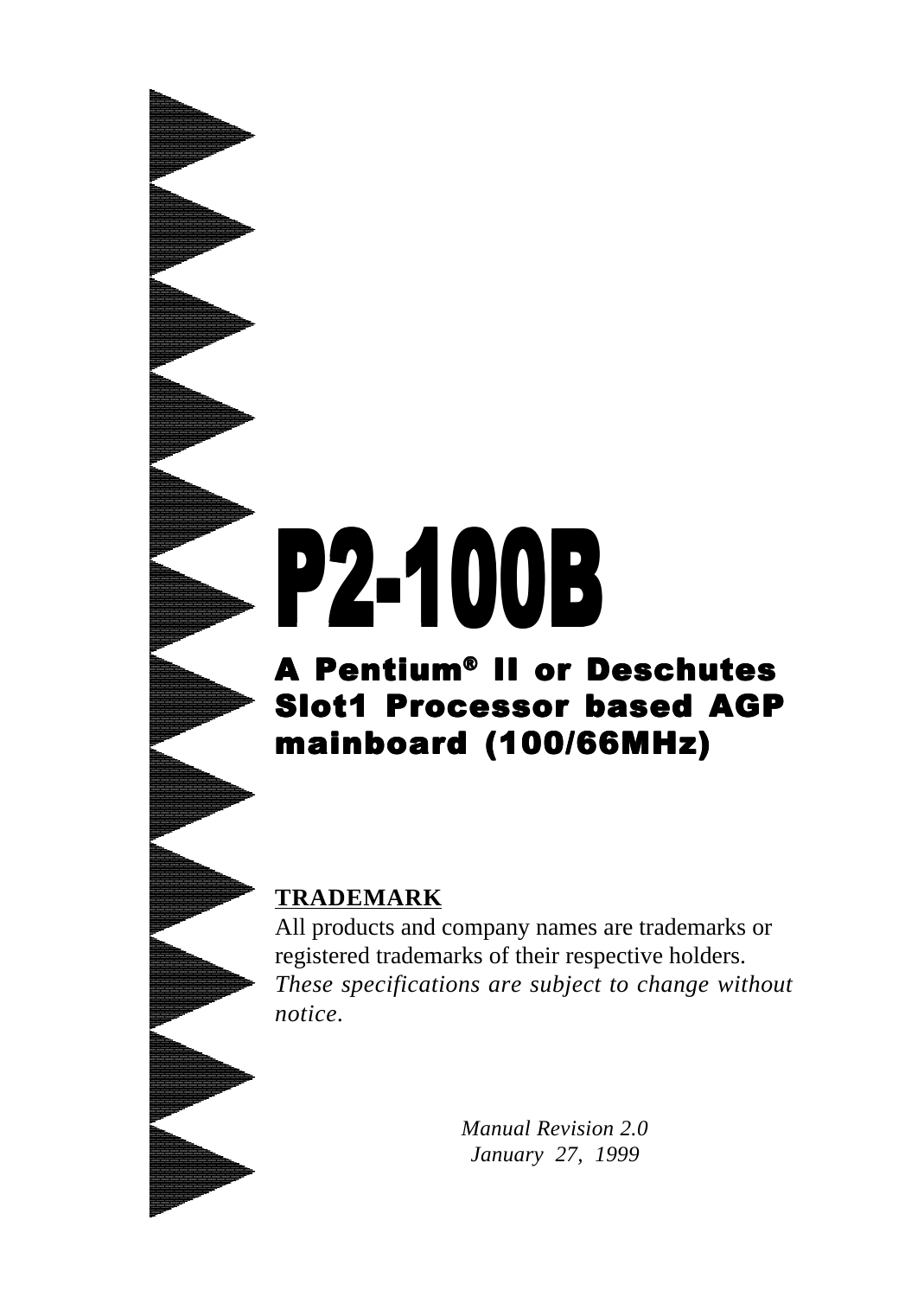**P2-100B**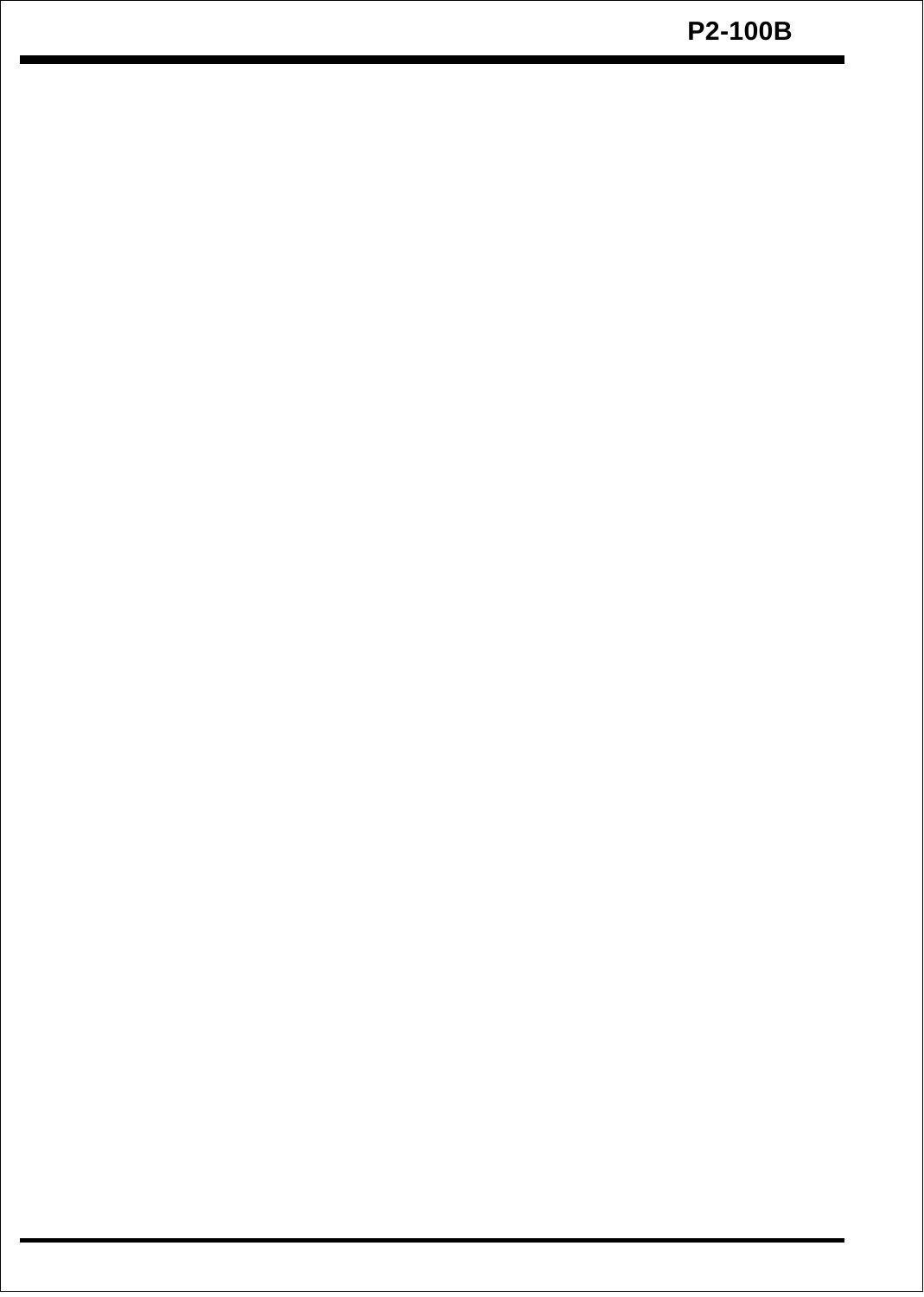#### Technical Support Services

If you need additional information, help during installation or normal use of this product, please contact your retailer. If your retailer can not help, you may E-Mail us with any questions at the following address tech@epox.com

Record your serial number before installing your P2-100B mainboard. (the serial number is located near the ISA slots at the edge of the board)

*P2-100B serial number:*

\_\_\_\_\_\_\_\_\_\_\_\_\_\_\_\_\_\_\_\_\_\_\_\_\_\_

#### BIOS Upgrades

Please use either our Web Site or BBS for current BIOS Upgrades.

#### **Internet Access**

http://www.epox.com http://www.epox.com.tw sales@epox.com tech@epox.com

#### **Modem Access**

31-182-618451 (The Netherlands)

You can access this number via a Hayes-compatible modem with a 2,400 to 28,800 baud rate. The following setup format is required:

8 Data Bits, No Parity, 1 Stop Bit.

If your modem is unable to connect at higher baud rates, try connecting at 2,400 baud before contacting Technical Support.

# *Thank you for using EPoX mainboards!*

© Copyright 1998 EPoX Computer Company. All rights reserved.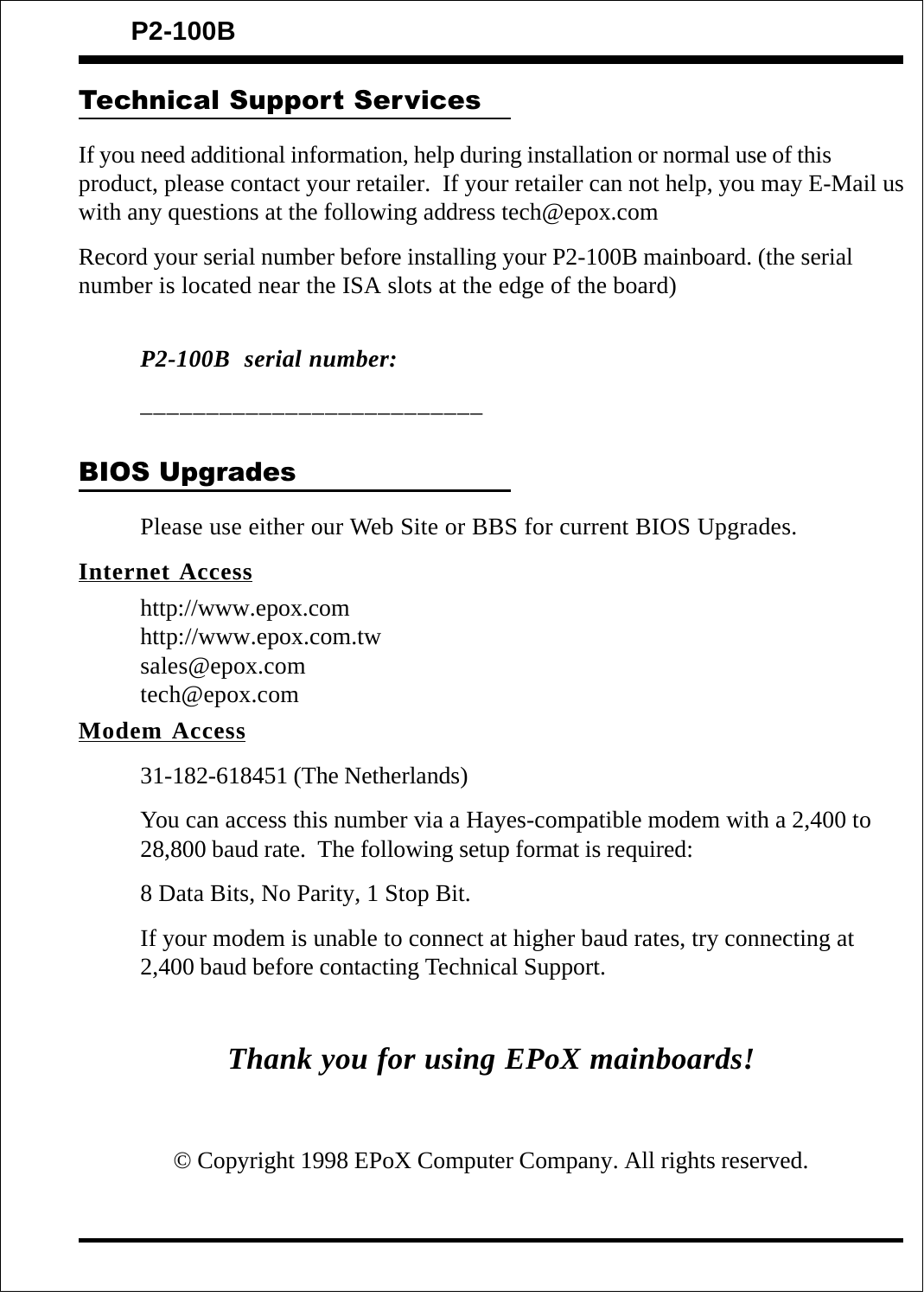#### User Notice

No part of this product, including the product and software may be reproduced, transmitted, transcribed, stored in a retrieval system, or translated into any language in any form by any means without the express written permission of EPoX Computer Company (hereinafter referred to as EPoX) except documentation kept by the purchaser for backup purposes.

EPoX provides this manual "as is" without warranty of any kind, either express or implied, including but not limited to the implied warranties or conditions of merchantability or fitness for a particular purpose. In no event shall EPoX be liable for any loss or profits, loss of business, loss of use or data, interruption of business or for indirect, special incidental, or consequential damages of any kind, even if EPoX has been advised of the possibility of such damages arising from any defect or error in the manual or product. EPoX may review this manual from time to time without notice. For updated BIOS, drivers, or product release information you may visit EPoX's home page at: http://www.epox.com

Products mentioned in this manual are mentioned for identification purposes only. Product names appearing in this manual may or may not be registered trademarks or copyrights of their respective companies.

#### **The product name and revision number are both printed on the mainboard itself.**

#### **Handling Procedures**

**Static electricity can severely damage your equipment**. Handle the P2-100B and any other device in your system with care and avoid unneccessary contact with system components on the mainboard.

Always work on an antistatic surface to avoid possible damage to the motherboard from static discharge.

We assume no responsibility for any damage to the P2-100B mainboard that results from failure to follow installation instructions or failure to observe safety precautions.

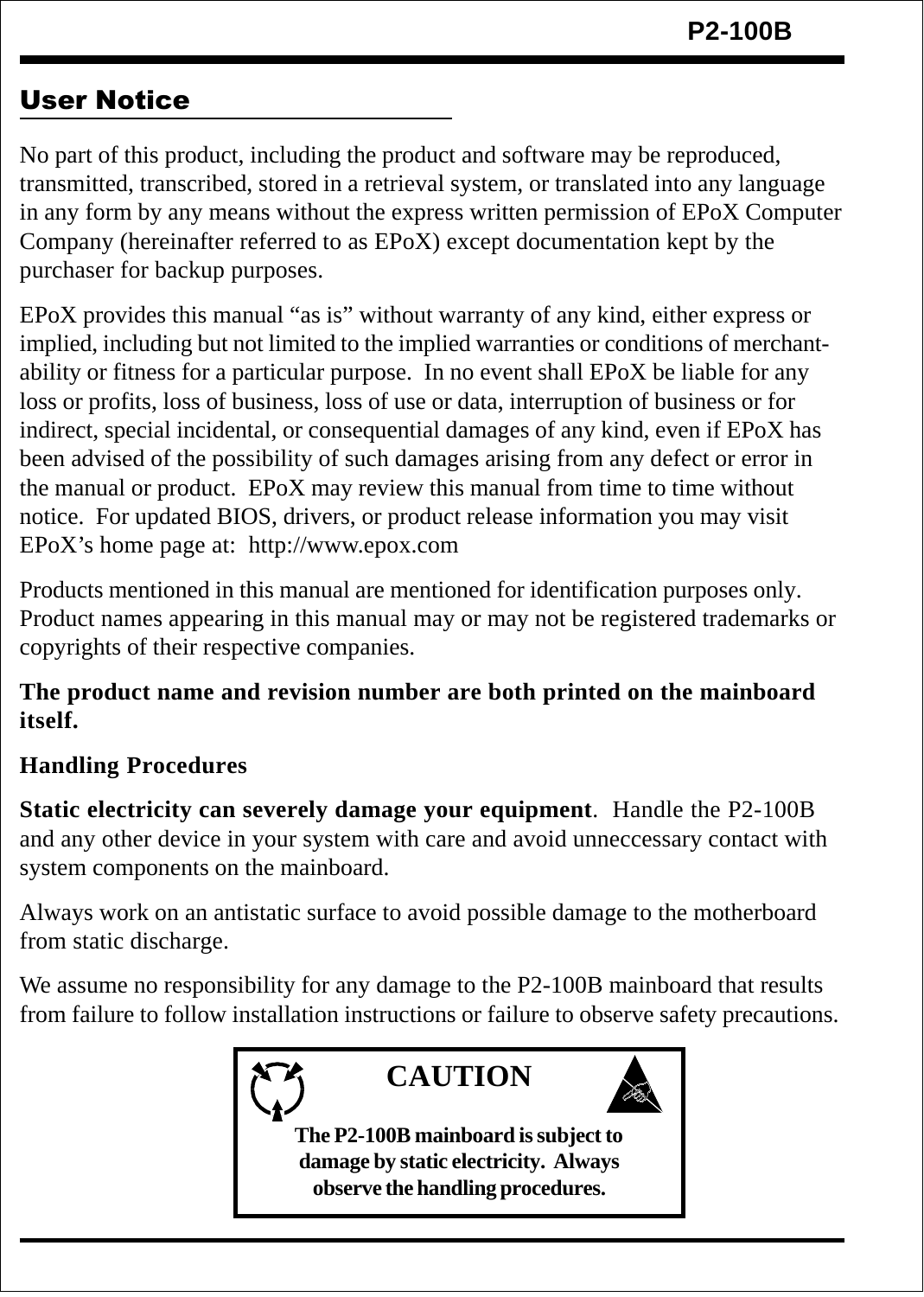# Table of Contents

| <b>Section 1</b> | <i><b>Introduction</b></i>              |
|------------------|-----------------------------------------|
|                  |                                         |
|                  | Overview                                |
|                  | S.E.C. Cartridge Terminology  1-3       |
|                  |                                         |
| <b>Section 2</b> | <b>Features</b>                         |
|                  |                                         |
| <b>Section 3</b> | <i><b>Installation</b></i>              |
|                  |                                         |
|                  | <b>Easy Installation Procedure</b>      |
|                  | Installing a Pentium® II Processor  3-7 |
| <b>Section 4</b> | <b>Award BIOS Setup</b>                 |
|                  |                                         |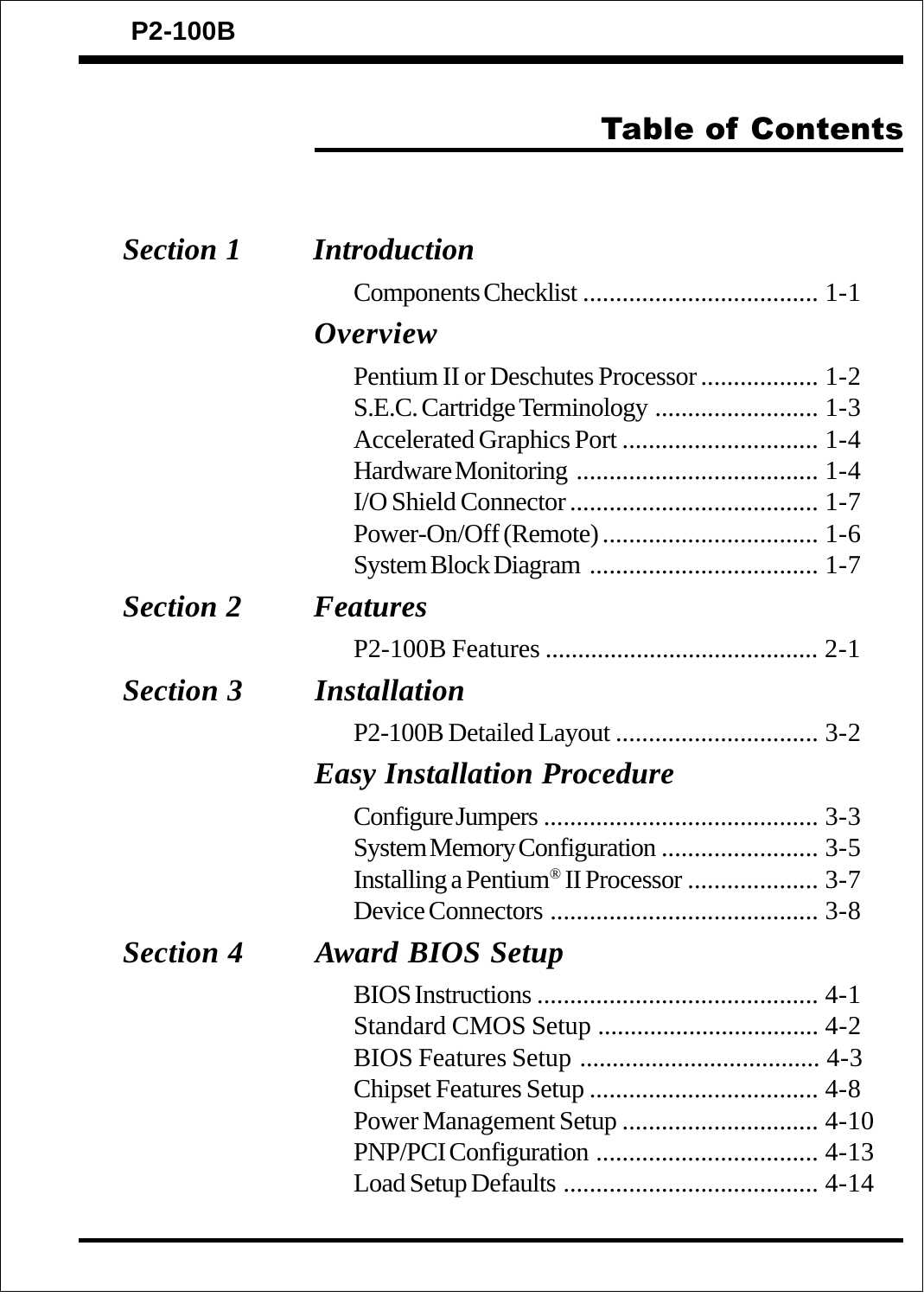| Change Supervisor or User Password  4-19 |  |
|------------------------------------------|--|
|                                          |  |
|                                          |  |
|                                          |  |
|                                          |  |
|                                          |  |

# *Appendix*

# *Appendix A*

# *Appendix B*

# *Appendix C*

|--|--|--|

# *Appendix D*

| CPU Clock Frequency Selection In BIOS Setting |  |
|-----------------------------------------------|--|
|                                               |  |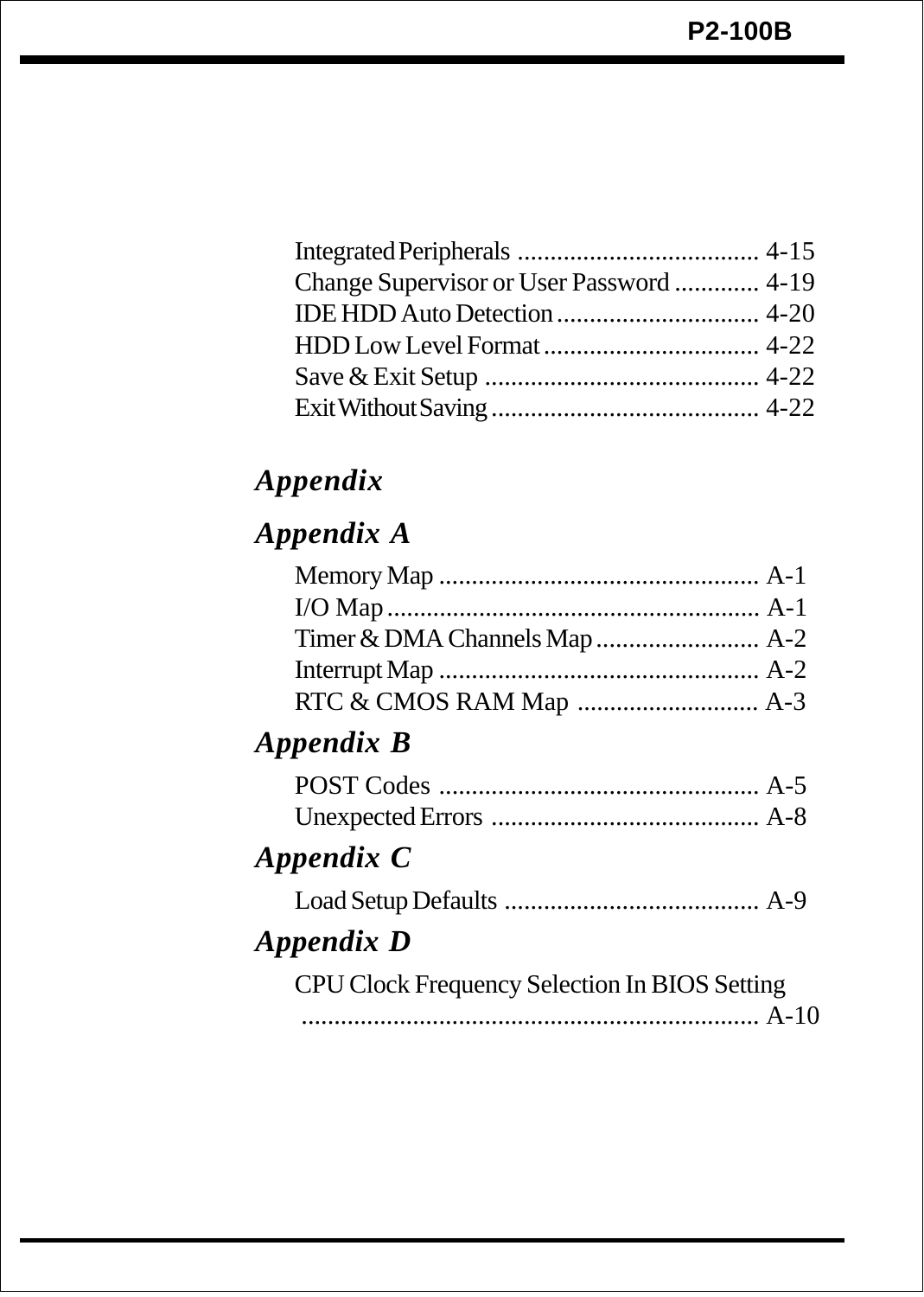# Section 1 INTRODUCTION

#### Components Checklist



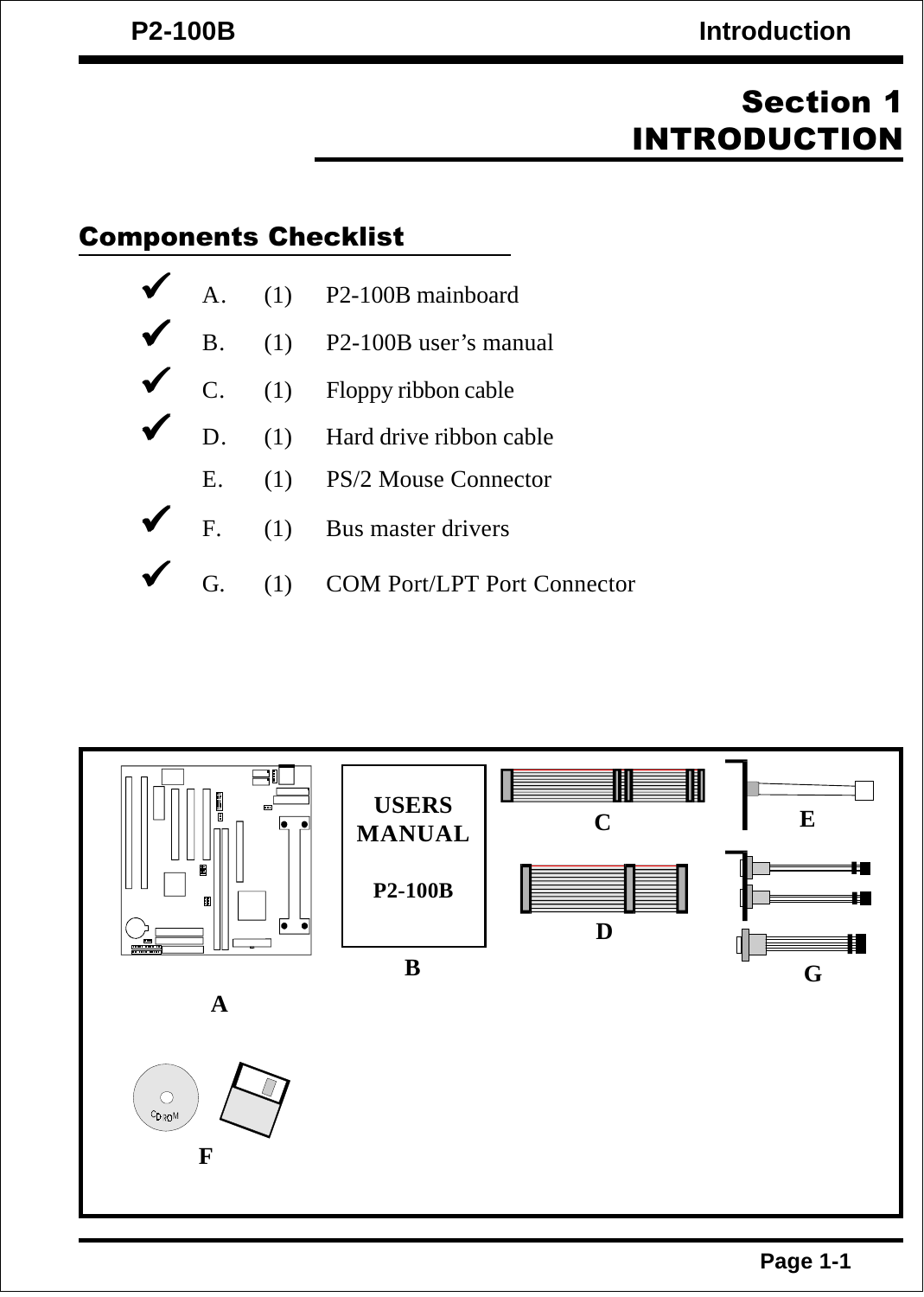## **Overview**

#### Pentium II

The Pentium® II Processor is the follow-on to the Pentium® Processor. The Pentium® II Processor, like the Pentium® Pro processor, implements a Dynamic Execution micro-architecture -- a unique combination of multiple branch prediction, data flow analysis, and speculative execution. This enables the Pentium® II Processor to deliver higher performance than the Pentium<sup>®</sup> processor, while maintaining binary compatibility with all previous Intel architecture processors.

A significant feature of the Pentium® II Processor, from a system perspective, is the built-in direct multiprocessing support. In order to achieve multiprocessing, and maintain the memory and I/O bandwidth to support it, new system designs are needed. For systems with dual processors, it is important to consider the additional power burdens and signal integrity issues of supporting multiple loads on a high speed bus. The Pentium® II Processor card supports both uni-processor and dual processor implementations.

The Pentium® II Processor utilizes Single Edge Contact (S.E.C.) (Figure 1) cartridge packaging technology. The S.E.C. cartridge allows the L2 cache to remain tightly coupled to the processor, while maintaining flexibility when implementing high performance processors into OEM systems. The second level cache is performance optimized and tested at the cartridge level. The S.E.C. cartridge utilizes surface mounted core components and a printed circuit board with an edge finger connection. The S.E.C. cartridge package introduced on the Pentium® II Processor will also be used in future Slot 1 processors.

The S.E.C. cartridge has the following features: a thermal plate, a cover and a PCB with an edge finger connection. The thermal plate allows standardized heatsink attachment or customized thermal solutions. The thermal plate enables a reusable heatsink to minimize fit issues for serviceability, upgradeability and replacement. The full enclosure also protects the surface mount components. The edge finger connection maintains socketabilty for system configuration. The edge finger connector is denoted as 'Slot 1 connector' in this and other documentation.

The entire enclosed product is called the Pentium® II Processor. The packaging technology and each of the physical elements of the product are referred to using accurate technical descriptions. This allows clear reference to the products as just a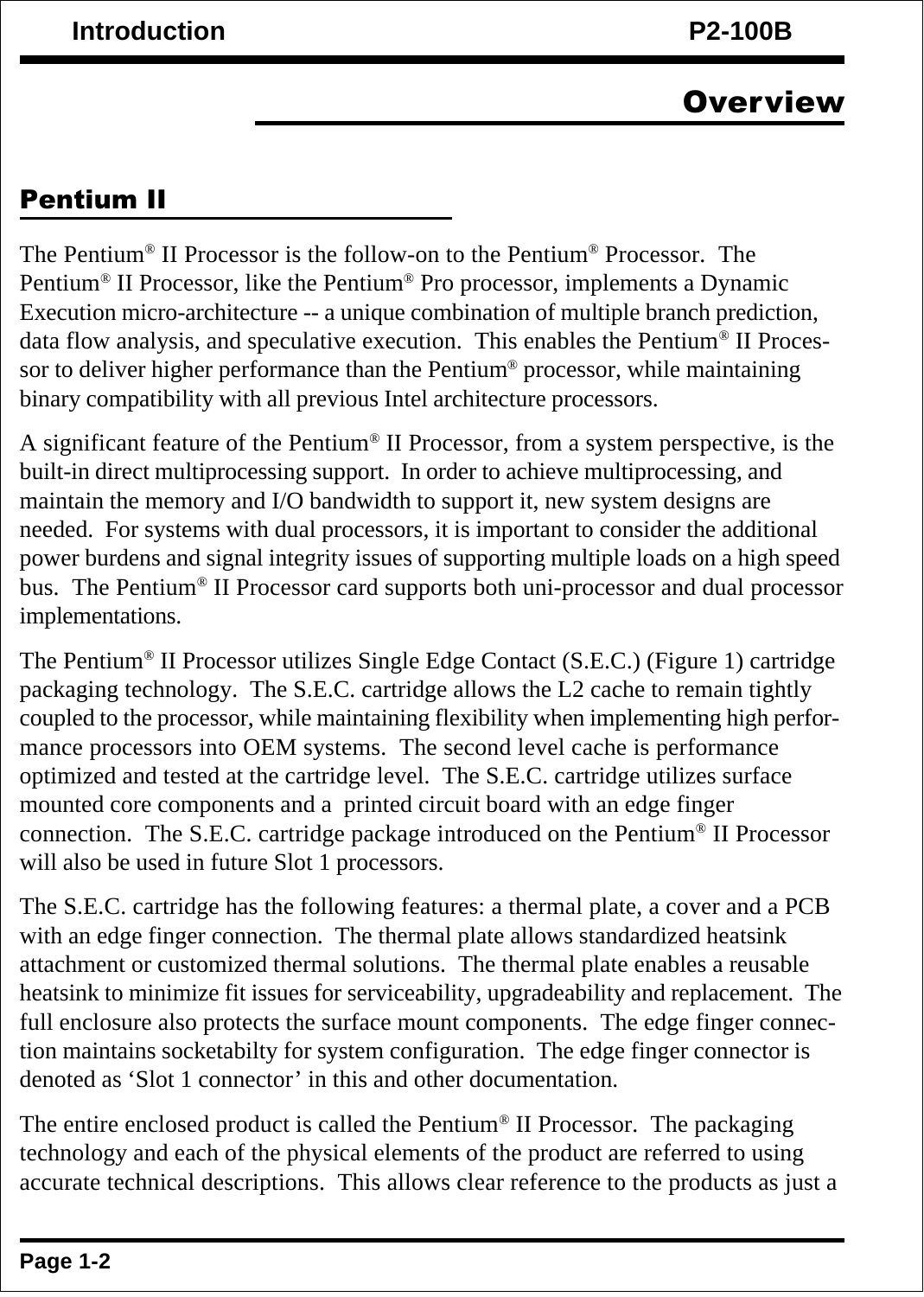processor. This is the model used in past packaging technologies like PGA, TCP, PQFP, DIP, etc.

#### S.E.C. Cartridge Terminology

| Pentium <sup>®</sup> II Processor                                               |
|---------------------------------------------------------------------------------|
| The new enclosed card packaging technology is called a "Single"                 |
| Edge Contact cartridge." This is similar to previous names for                  |
| packaging technology such as PGA or TCP.                                        |
| Processor card                                                                  |
| The green PCB (with or without components on it)                                |
| Processor core                                                                  |
| The silicon on the PLGA package on the PCB                                      |
| Cover                                                                           |
| The plastic cover on the opposite side from the thermal plate.                  |
| Slot 1                                                                          |
| The slot that the S.E.C. cartridge plugs into, just as the Pentium <sup>®</sup> |
| Pro processor uses Socket 8.                                                    |
| Retention mechanism                                                             |
| Formerly 'retention module' the dual posts, etc. that holds the                 |
| cartridge in place.                                                             |

Thermal plate

The heatsink attachment plate.

• Heat sink supports

The support pieces that are mounted on the mainboard to provide added support for heatsinks.

The L2 cache (TagRAM, PBSRAM) components keep standard industry names.

The Pentium® II Processor is the first product to utilize the S.E.C. cartridge technology and Slot 1 connector. Unless otherwise noted, any references to "Pentium® II Processor," "Pentium® II Processor/Slot 1 processor" or Processor" will apply to both the Pentium® II Processor desktop processors.



*Figure 1: Pentium® II Processor CPU with S.E.C. Cartridge*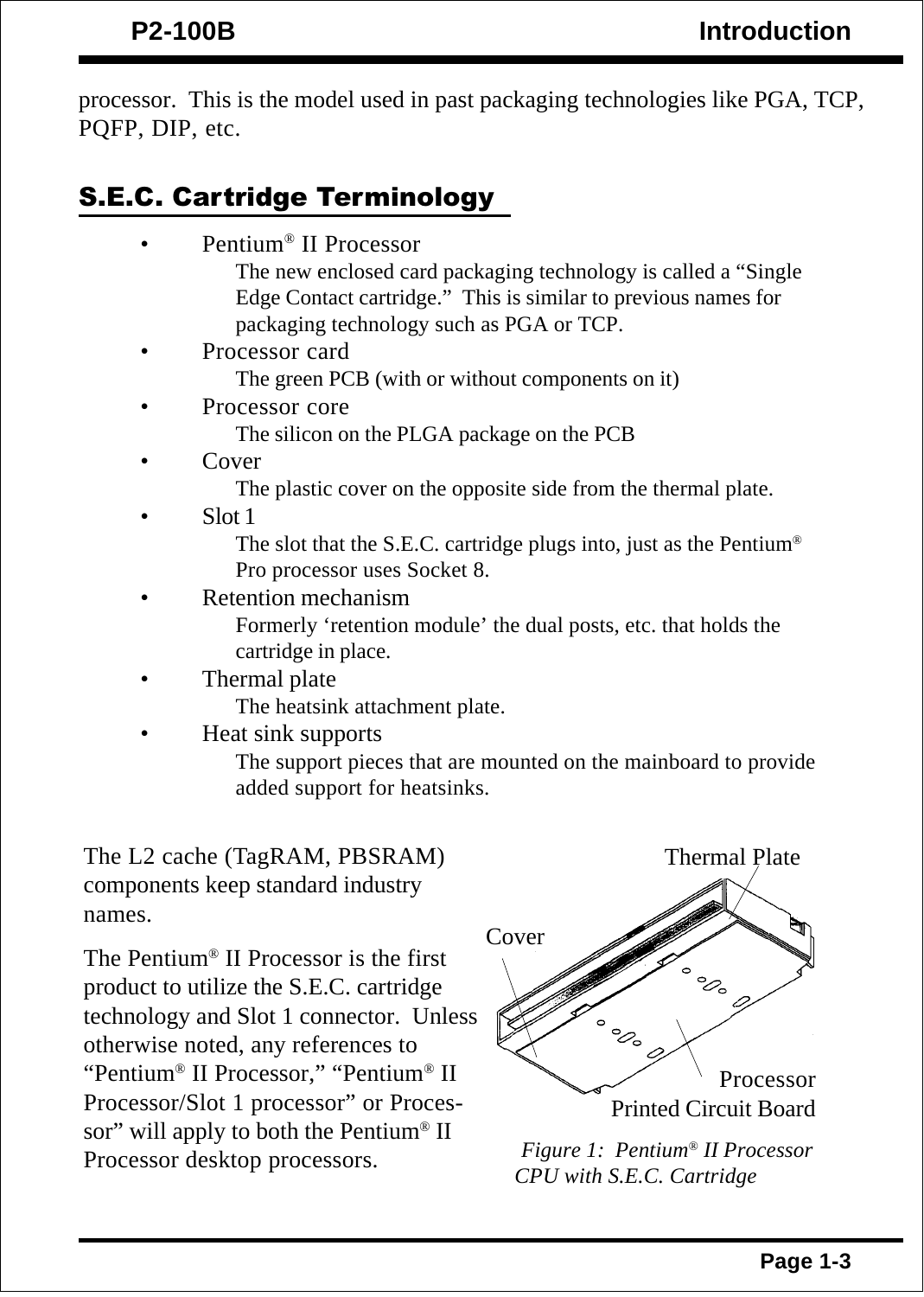#### Accelerated Graphics Port (AGP or A.G.P.)

Typically, 3D graphics rendering requires a tremendous amount of memory, and demands ever increasing throughput speed as well. As 3D products for the personal computer become more and more popular, these demands will only increase. This will cause a rise in costs for both end users and manufacturers. Lowering these costs as well as improving performance is the primary motivation behind AGP. By providing a massive increase in the bandwidth available between the video card and the processor, it will assist in relieving some of these pressures for quite sometime.

#### Hardware Monitoring

Hardware monitoring allows you to monitor various aspects of your systems operations and status. The features include CPU temperature, voltage and RPM of fan.

#### Desktop Management Interface (DMI)

DMI, or Desktop Management Interface, is a BIOS level method for monitoring specific BIOS related hardware features. It allows the BIOS to collect and store information specific to the system, so that vendors and system integrators will have greater access to information regarding system configuration and design. This allows for better troubleshooting, migration planning, and upgradeability decision making.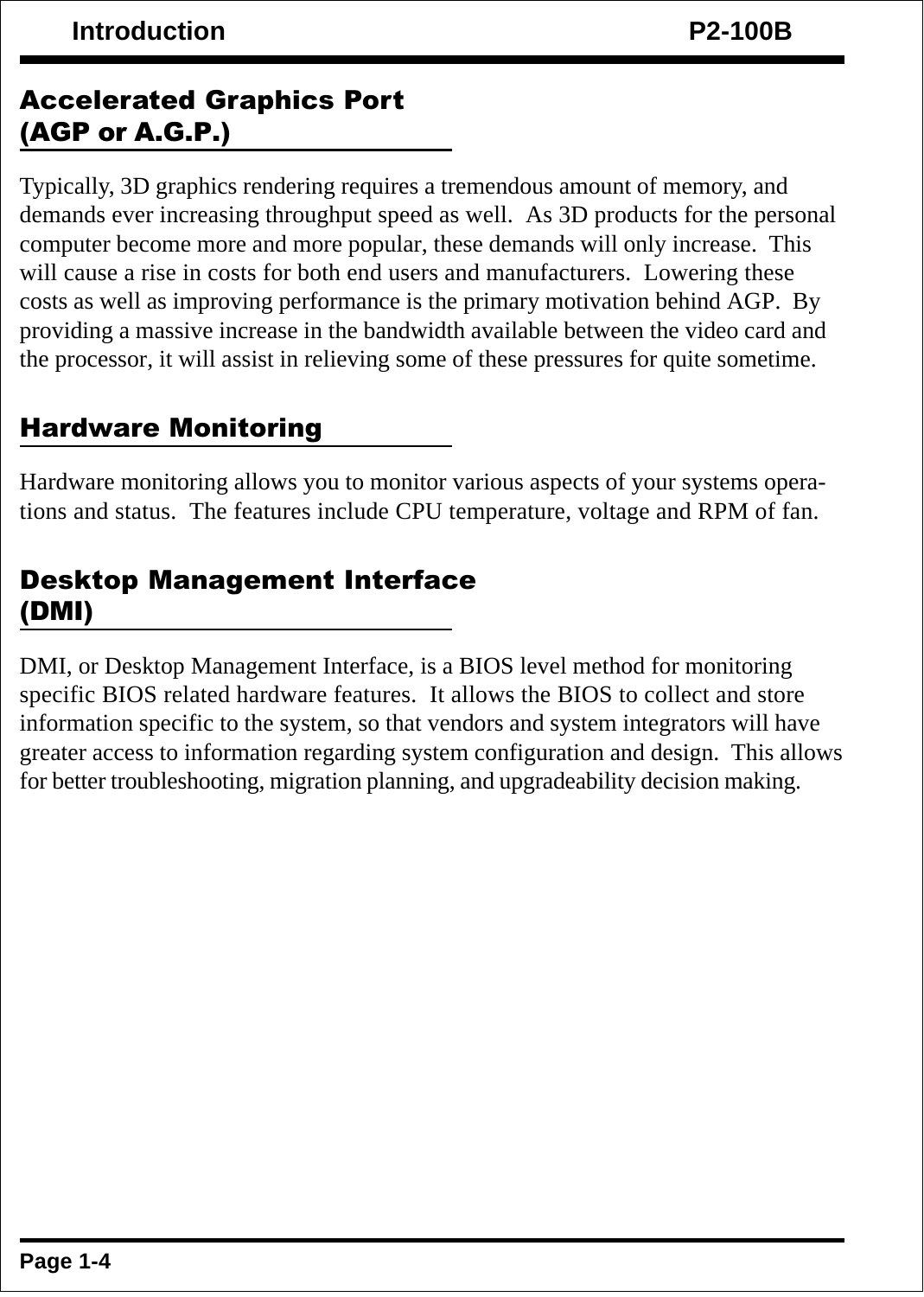# Page Right Blank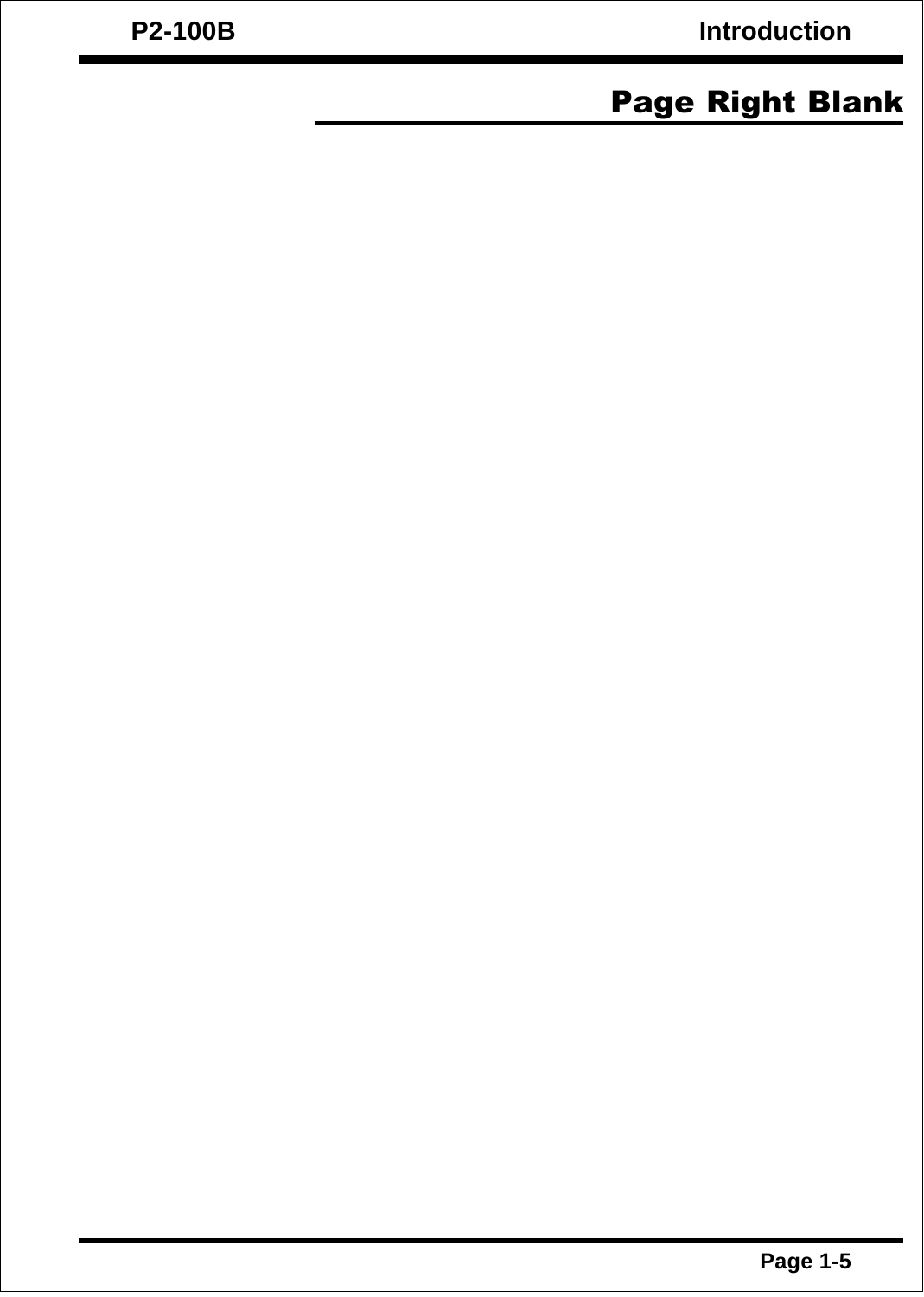# Power-On/Off (Remote)

**The P2-100B** has a single 20-pin connector for ATX power supplies. For ATX power supplies that support the **Remote On/Off** feature, this should be connected to the systems front panel for system Power On/Off button. The systems power On/ Off button should be a momentary button that is normally open.

**The P2-100B** has been designed with "Soft Off" functions. You can turn Off the system from one of two sources: The first is the front panel Power On/Off button, and the other is the "Soft Off" function (coming from the P2-100B's onboard circuit controller) that can be controlled by the operating system. Windows 95 will control this when the user clicks that they are ready to Shutdown the system.



*ON/OFF button (J 3)*

*Figure 4: Simple ATX Power ON/OFF Controller*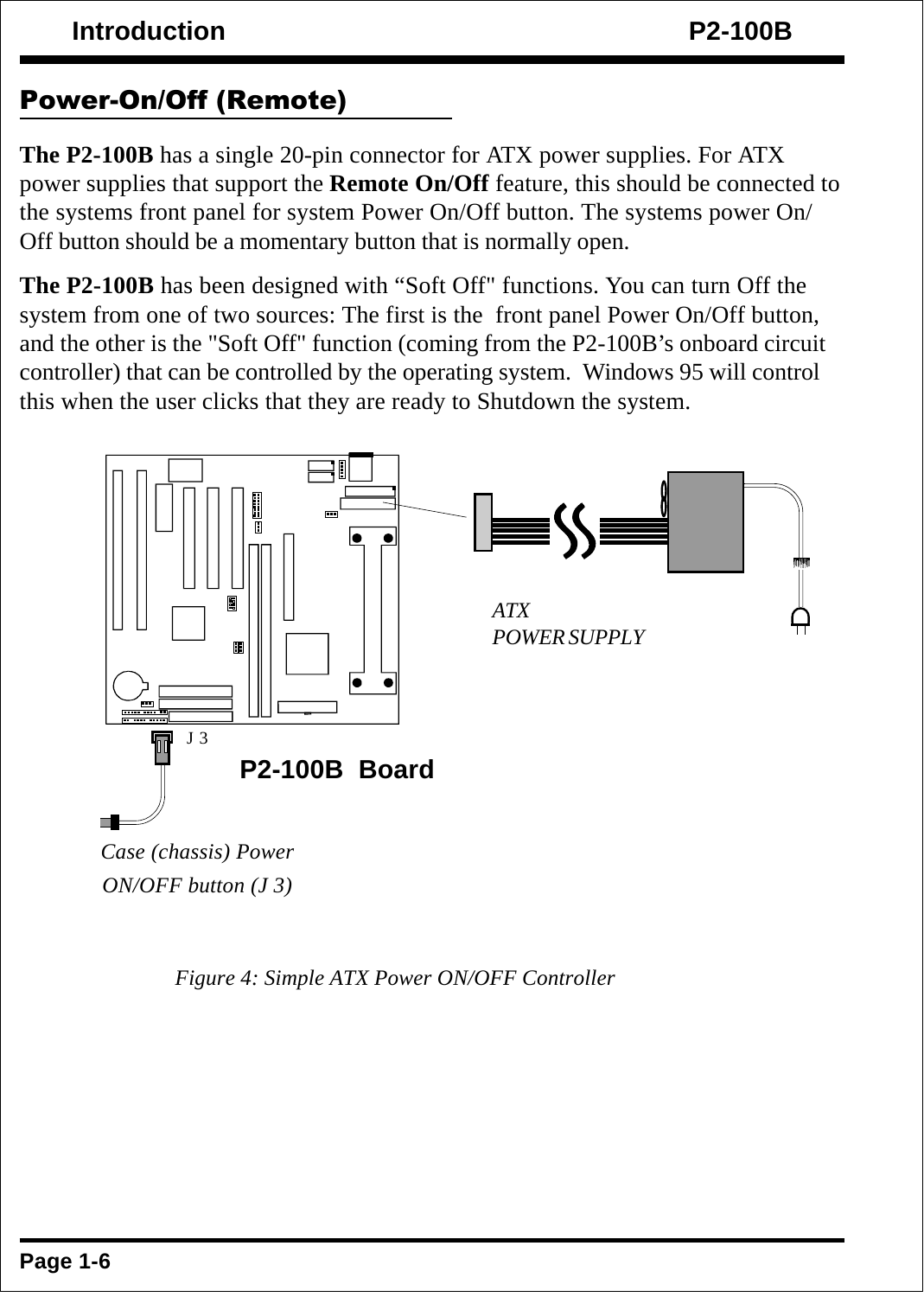#### System Block Diagram



*Figure 5: System Block Diagram*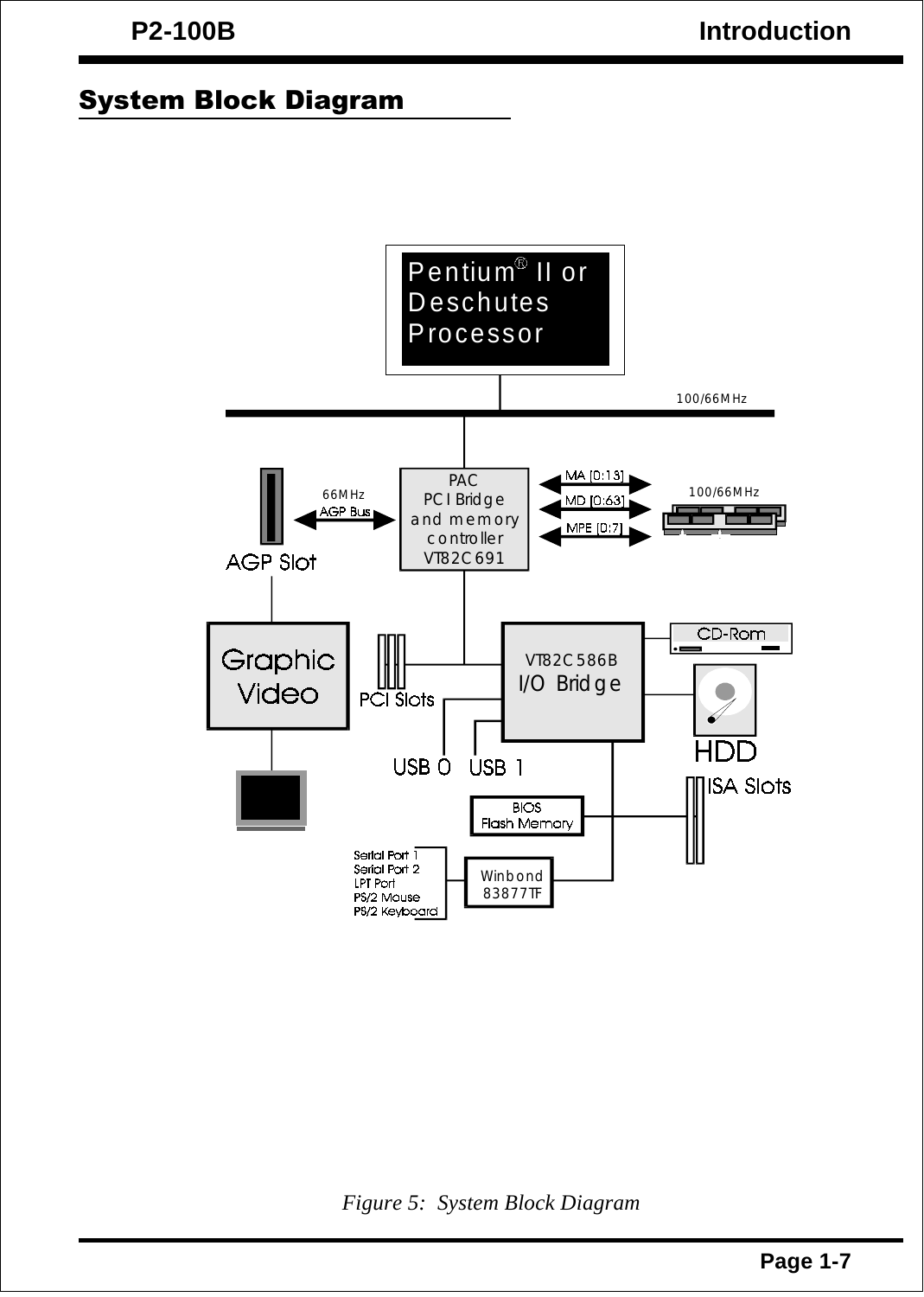# Page Left Blank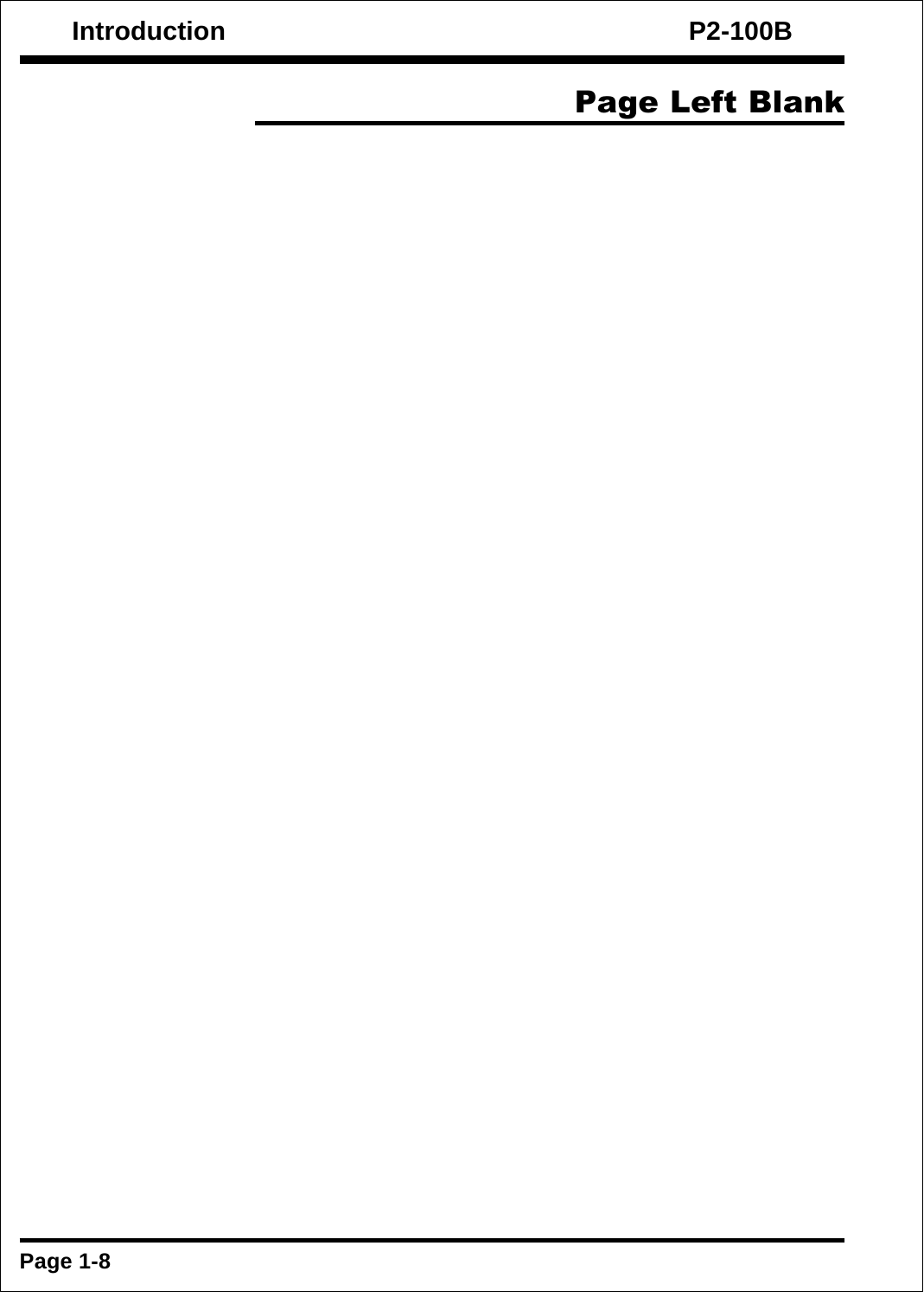# Section 2 FEATURES

#### P2-100B Features:

- P2-100B is based on the Pentium<sup>®</sup> II Processor operating at 200 ~ 450 MHz on Slot 1. The board is configured by an DIP Switch to match your CPU clock speed.
- Designed with VIA Apollo PRO AGPset.
- Supports up to 256MB of DRAM (minimum of 8 MB) on board (please see Section 3-2).
- Supports (2) 16 bit ISA slots, (3) 32 bit PCI slots, (1) AGP slot and provides (2) independent high performance PCI IDE interfaces capable of supporting PIO Mode 3/4 and Ultra DMA 33 devices. The P2-100B supports (3) PCI Bus Master slots and a jumperless PCI INT# control scheme which reduces configuration confusion when plugging in PCI card(s).
- Supports ATAPI (e.g. CD-ROM) devices on both Primary and Secondary IDE interfaces.
- Designed with Winbond W83877TF Multi I/O: (1) floppy port, (1) parallel port (EPP, ECP), and (2) serial ports (16550 Fast UART). Note: Japanese "Floppy 3 mode" is also supported
- Features Award Plug & Play BIOS. With Flash Memory you can always upgrade to the current BIOS as they are released. (http://www.epox.com/ please visit our Technical Support section for the latest updates)
- P2-100B utilizes a Lithium battery which provides environmental protection and longer battery life.
- Supports the Universal Serial Bus (USB) Header. The onboard VT82C586B chip provides the means for connecting PC peripherals such as; keyboards, joysticks, telephones, and modems.
- Built-in ATX 20-pin and AT 12-Pin power supply connector.
- Software power-down when using Windows<sup>®</sup> 95.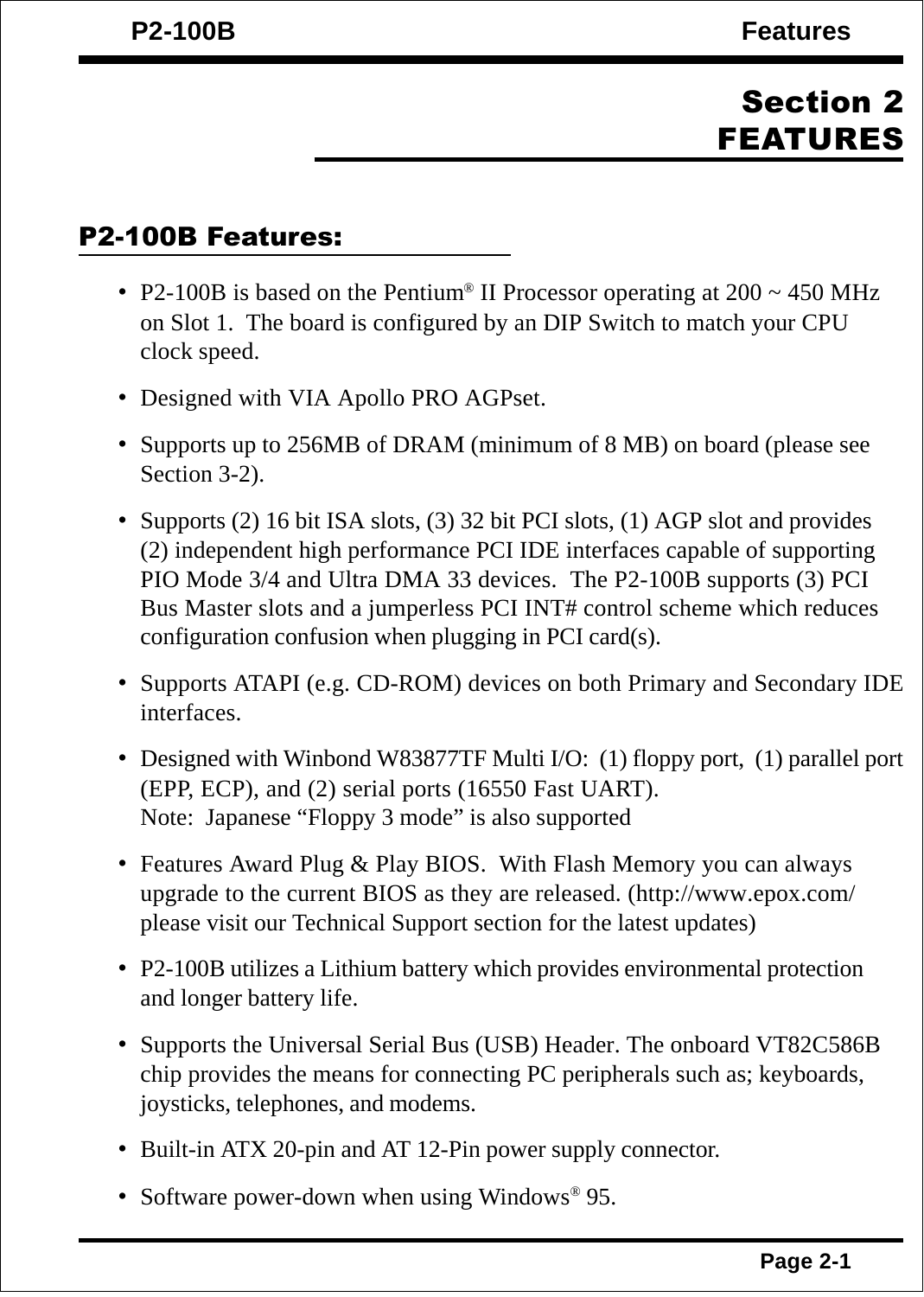- Supports ring-in feature (remote power-on through external modem, allows system to be turned on remotely.
- Resume by Alarm Allows your system to turn on at a preselected time.
- Supports CPU Hardware sleep and SMM (System Management Mode).
- Built-in WOL (Wake-up On Lan) Connector.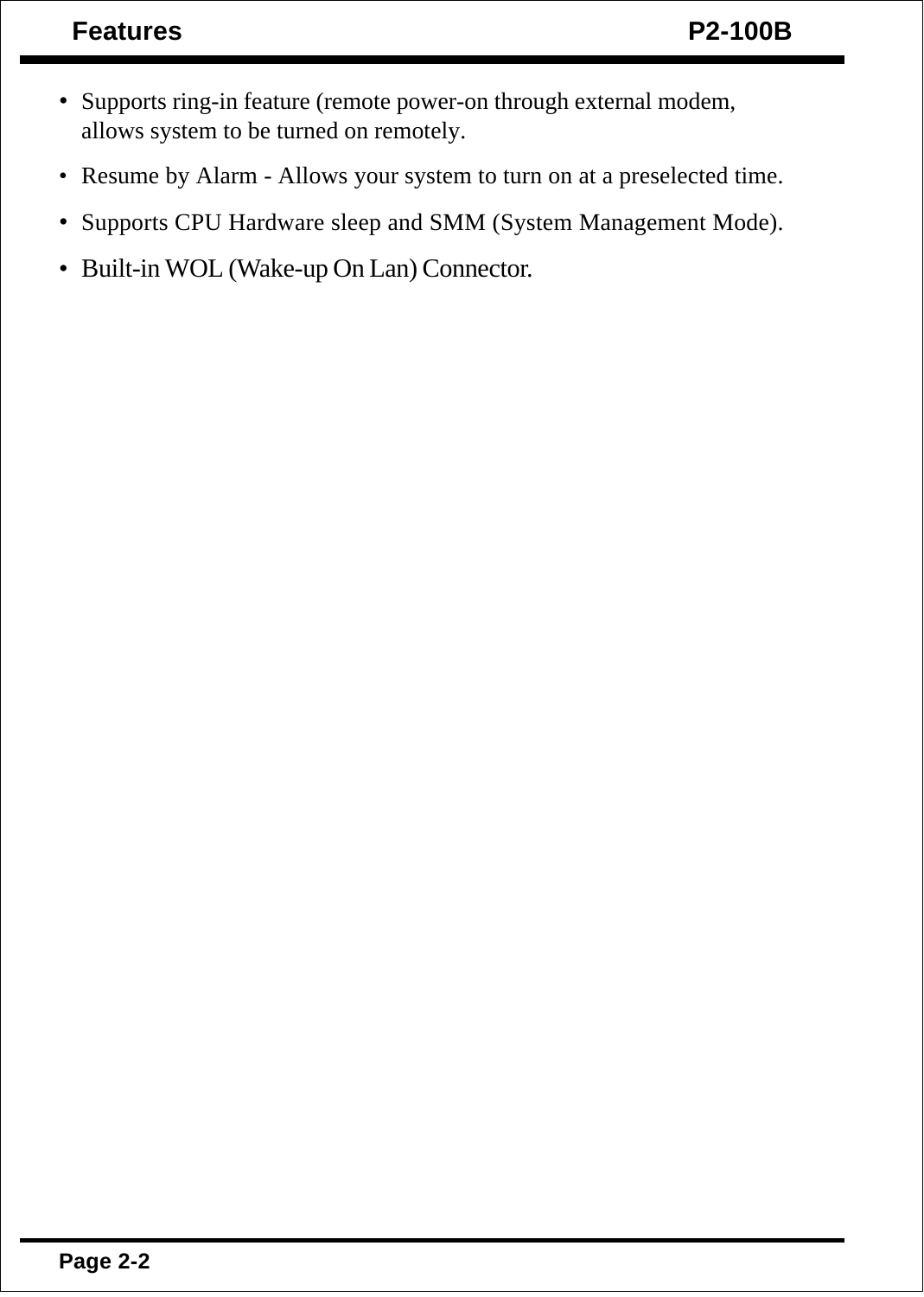# Section 3 INSTALLATION

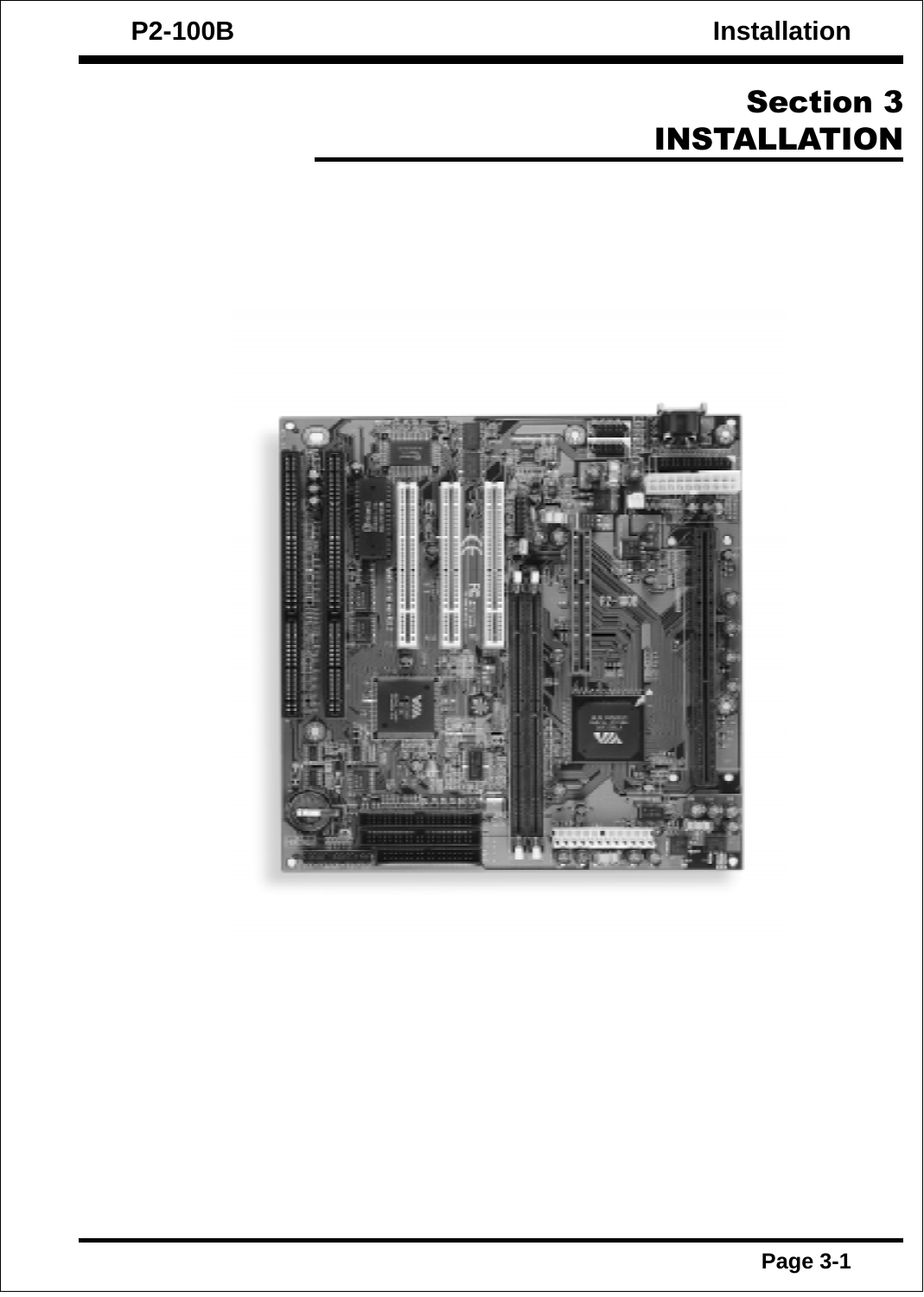

*Figure 6*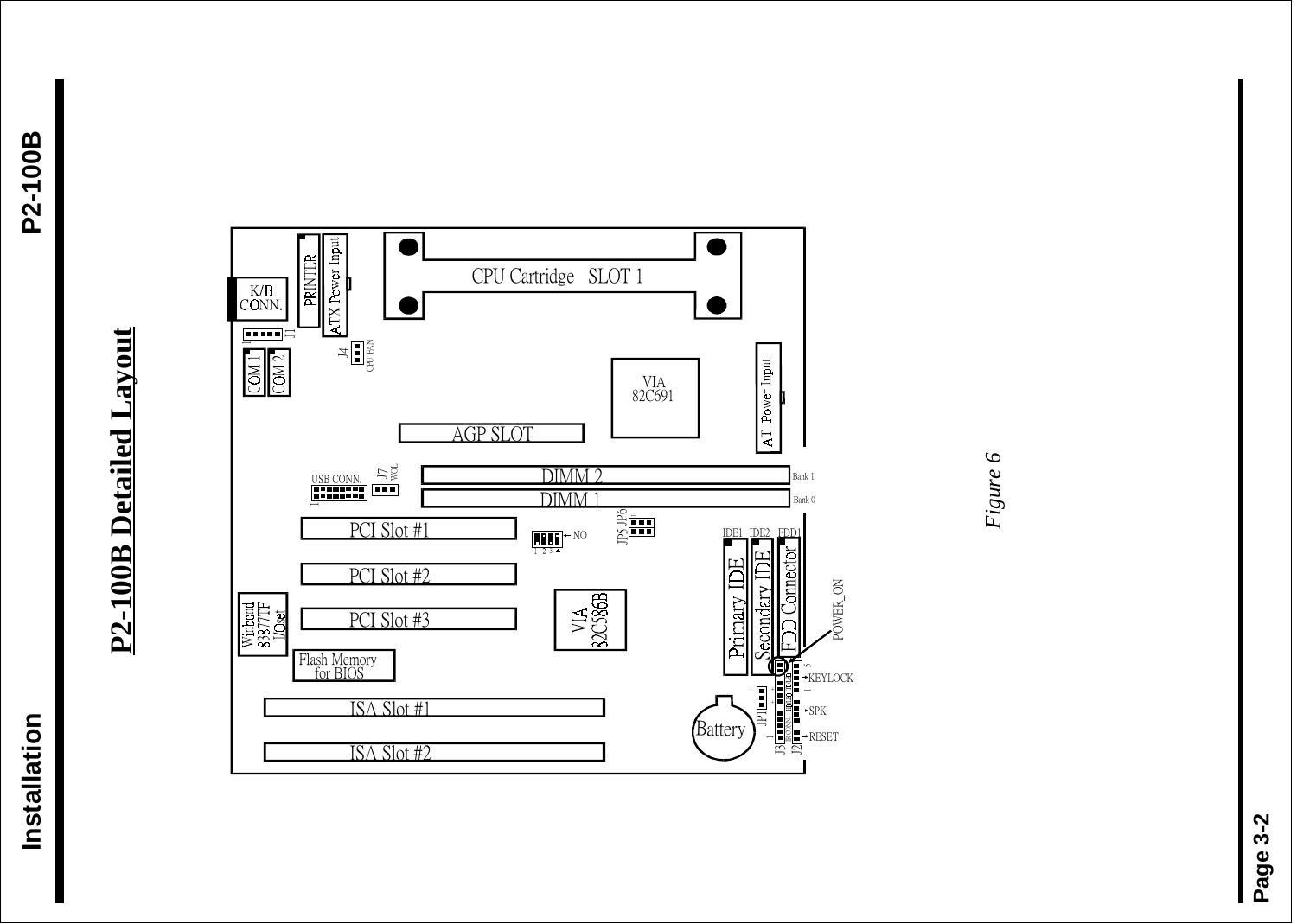# Easy Installation Procedure

#### Easy Installation Procedure

The following must be completed before powering on your new system:

- **3-1. Configure DIP Switch and Jumper to match your hardware**
- **3-2. Install memory chips**
- **3-3. Install Pentium II Processor**
- **3-4. Device Connectors**

#### Section 3-1 Configure DIP Switch

We design this mainboard with a DIP Switch to make your install fast and easy.

The following will describe all of the DIP Switch that you are required to set before moving on to step 3-2.

*Note: The DIP Switch as depicted as shown (Figure 6) in their correct physical orientation.*

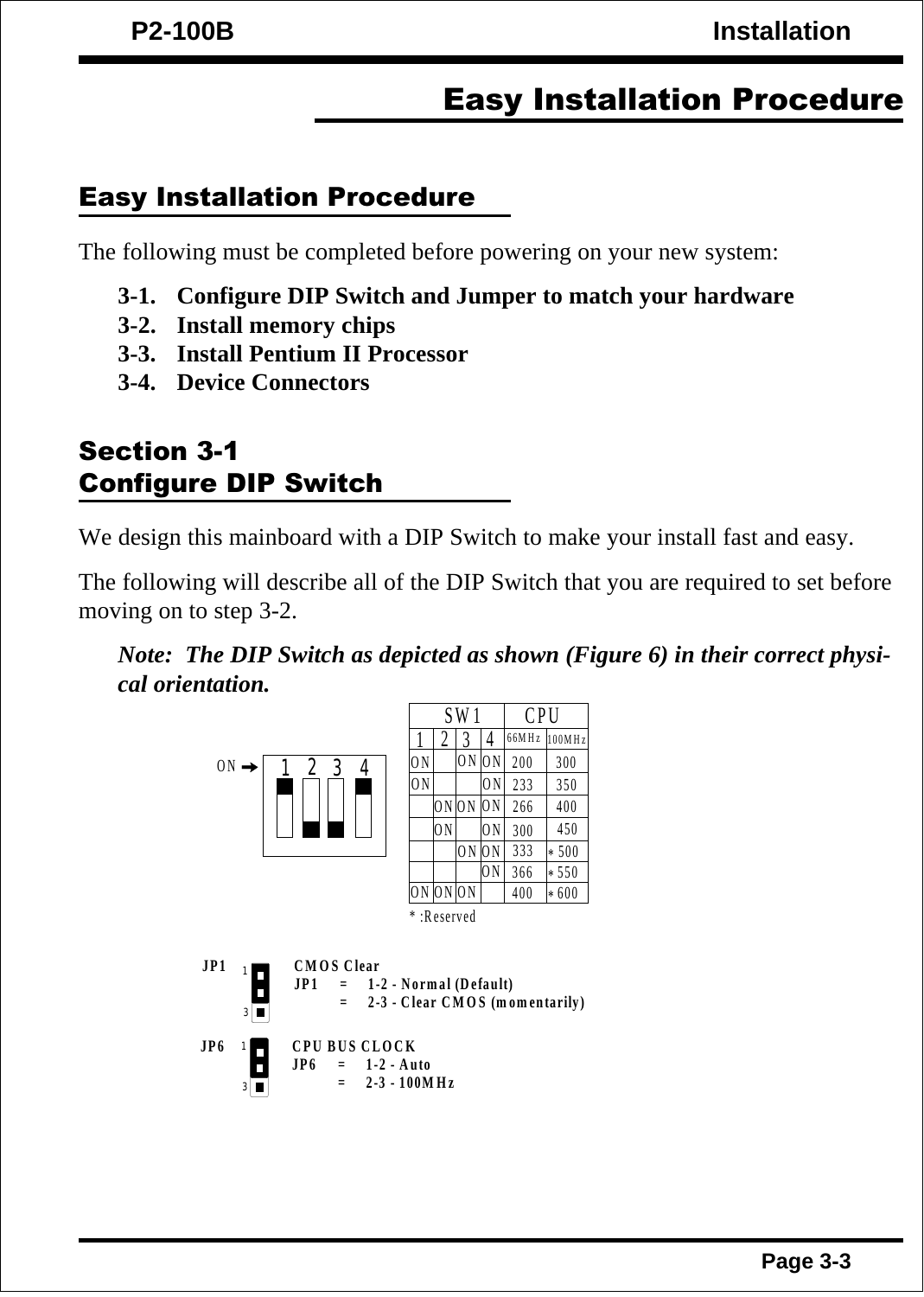#### Section 3-2 System Memory Configuration

#### Memory Layout

The P2-100B supports (3) 168-pin DIMMs (Dual In-line Memory Module). The DIMMs can be either EDO (Extended Data Out) or SDRAM (Synchronized DRAM). The DIMMs may be installed using just one chip.

- **We recommend using SDRAM DIMM can not mixing with EDO DIMM modules together.**
- We recommend when installed the 100MHz Processor using DIMM SDRAM must be 125MHz (-8ns) bus speed. If used 100MHz (-10ns) SDRAM may be critical timing for the motherboard.
- About the "PC/100 SDRAM spec." information you may visit Intel's home page at:

http//developer.intel.com/design/pcisets/memory/index.htm

• DIMM SDRAM may be 83MHz (-12ns), 100MHz (-10ns) or 125MHz (-8ns) bus speed.

Figure 2 and Table 1 show several possible memory configurations using

|                                 | M 1<br>DIMM<br>DIMM 2 (M2)<br>Figure 2                                  | Synchronous<br>SDRAM or EDO<br>$B$ ank 0 -<br>Bank '<br>D IM M |
|---------------------------------|-------------------------------------------------------------------------|----------------------------------------------------------------|
| JP5<br>$\overline{\phantom{a}}$ | DIMM CLOCK SELECT<br>$= 1-2 - DIMM = CPU$<br>JP 5<br>$2-3 - DIMM = AGP$ |                                                                |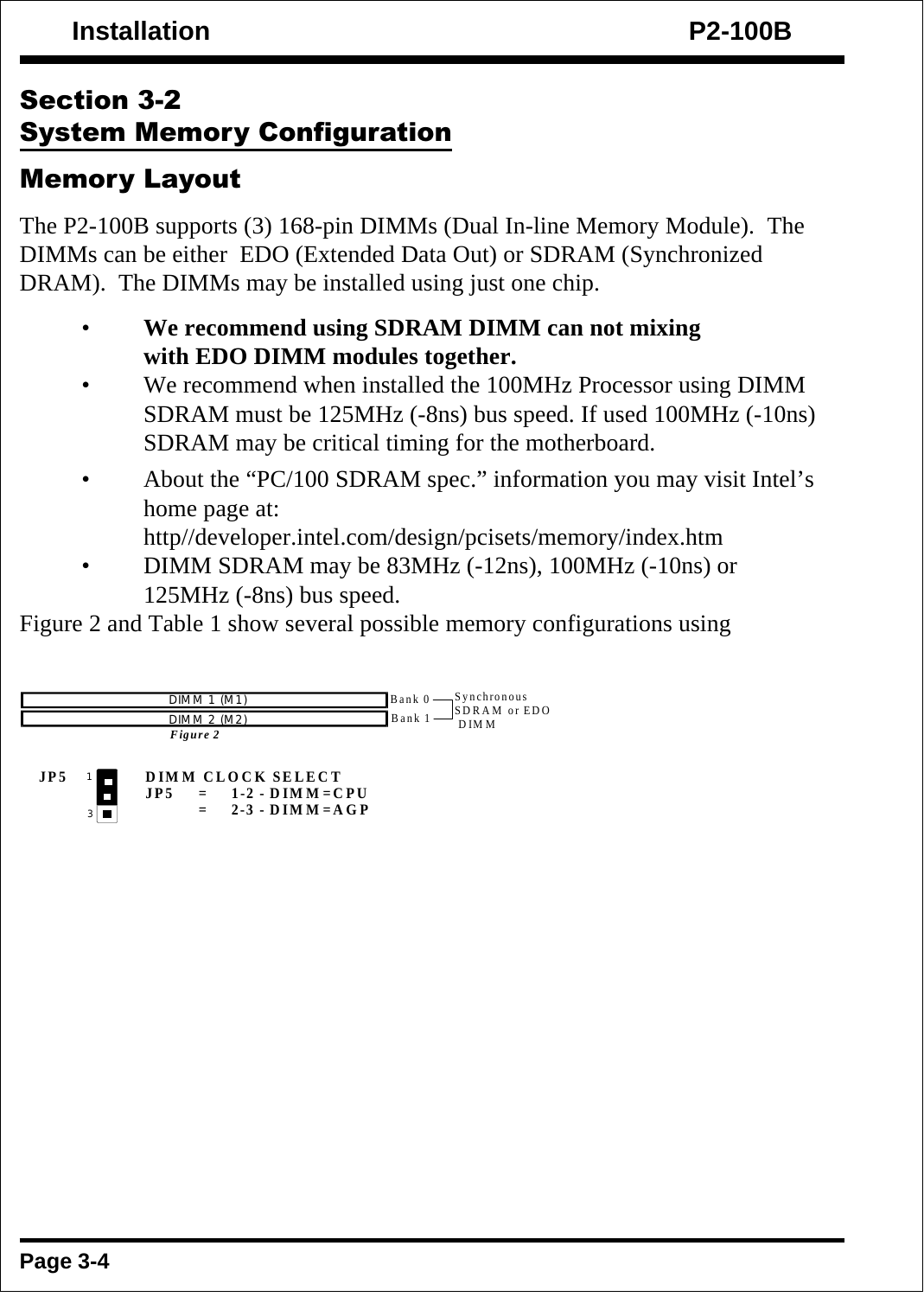| <b>Total Memory</b>  | DIMM 1<br>(Bank 0)                                | DIMM <sub>2</sub><br>(Bank 1)                     |
|----------------------|---------------------------------------------------|---------------------------------------------------|
| $= 256MB$<br>Maximum | EDO/SDRAM*<br>8MB, 16MB, 32MB,<br>64MB, 128MB X 1 | EDO/SDRAM*<br>8MB, 16MB, 32MB,<br>64MB, 128MB X 1 |
| $= 128MB$<br>Maximum | EDO/SDRAM*<br>8MB, 16MB, 32MB,<br>64MB, 128MB X 1 | None                                              |

*Table 1*

 *\* SDRAM only supports 8, 16, 32, 64, 128MB DIMM modules.*

#### DIMM Module Installation

Figure 7 displays the notch marks and what they should look like on your DIMM memory module.

DIMMs have 168-pins and two notches that will match with the onboard DIMM socket. DIMM modules are installed by placing the chip firmly into the socket at a 90 degree angle and pressing straight down (figure 8) until it fits tightly into the DIMM socket (figure 9).



*Figure 7*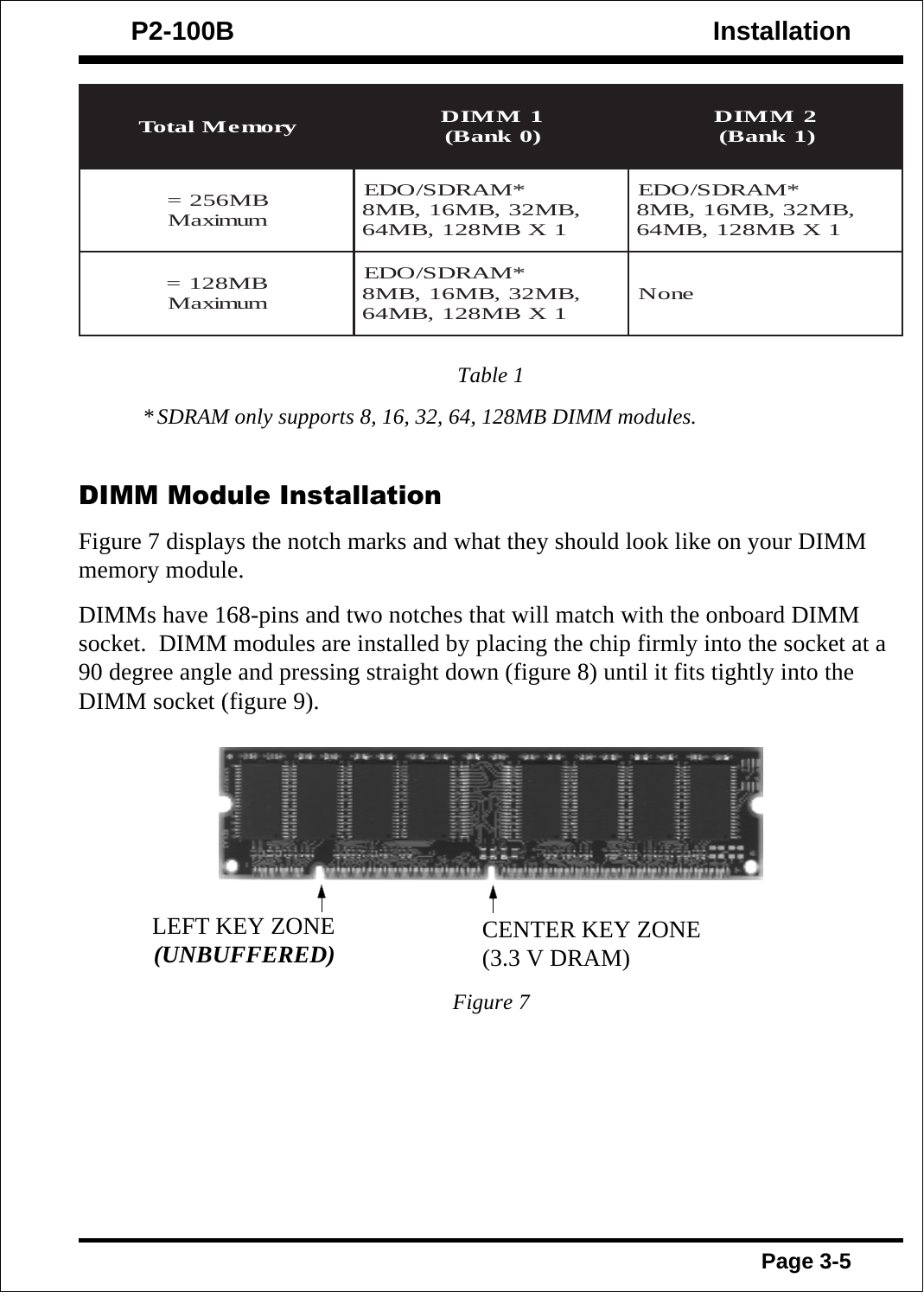

To remove the DIMM module simply press down both of the white clips on either side and the module will be released from the socket.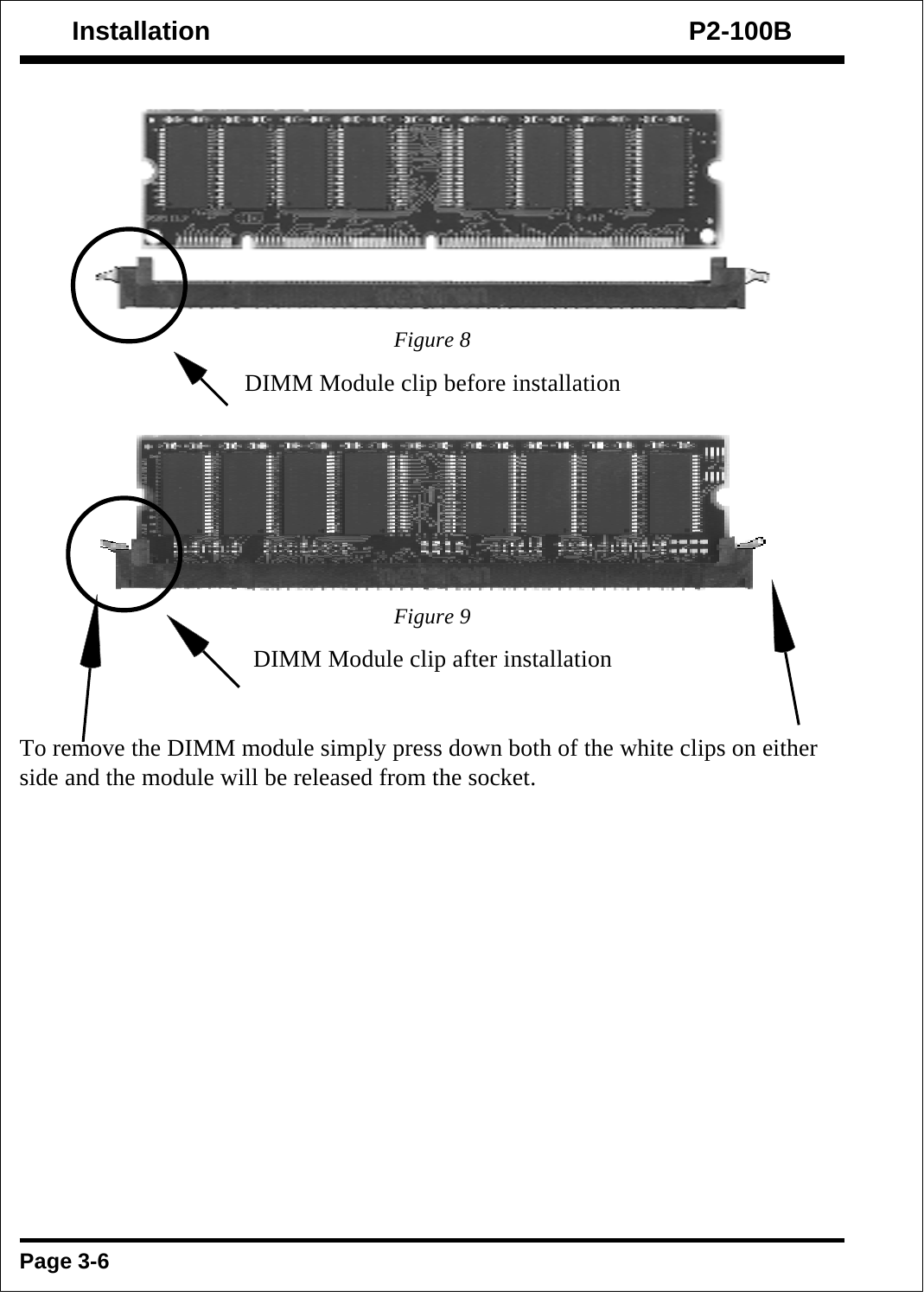#### Section 3-3 Installing a Pentium II Processor

The P2-100B uses the Single Edge Contact (SEC) slot for a Pentium II processor packaged in an SEC cartridge. The SEC slot is not compatible with other non-Pentium II processors.

Please have ready the following list of components so that we may install the processor onto the motherboard.

- 1. Heat sink support (top/bottom piece)
- 2. Pentium II processor heat sink
- 3. Intel Pentium II Processor

OK, now that you have all of your components ready, we can start.

- First, please refer to figure 8 below, and follow the direction to lift up the fixed foldable pentium® II Retention Mechanism. This pre-installed device is designed for you to install Pentium® II CPU more easier and to avoid any damage on the board due to overtightening the four screws.
- One thing must be kept in your mind that please make sure to lift upright the foldable parts of the Retention module to fit and install CPU properly.



*Figure 8*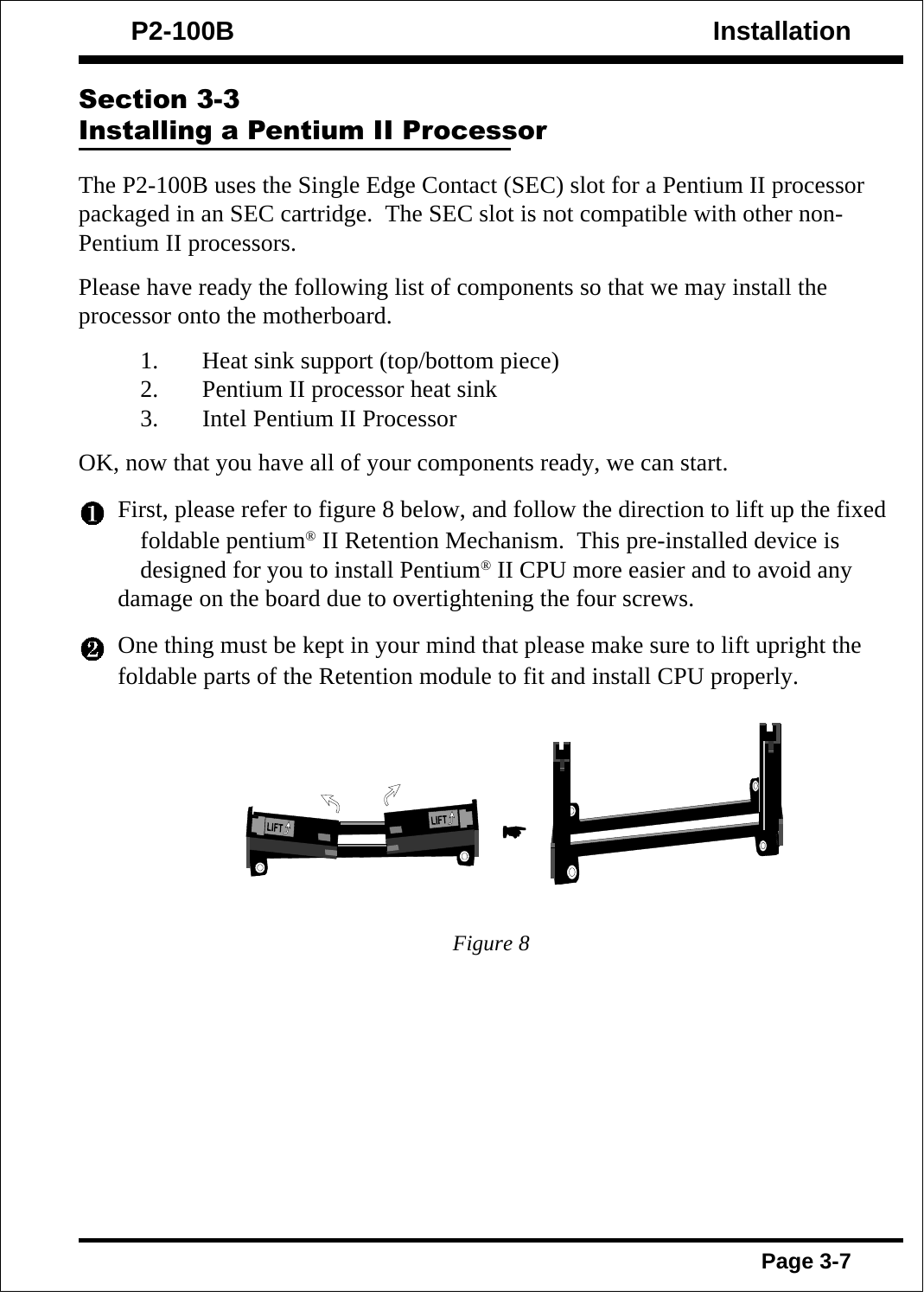#### Section 3-4 Device Connectors

#### **Please install the mainboard into the chassis.**

Now that your mainboard is installed you are ready to connect all your connections (figure 1).

- **J1**: PS/2 MOUSE Connector
- **J2,J3**: Chassis Panel Connector
	- Keylock, Speaker, Reset, Sleep, Turbo LED and HDD LED
- **J4**: CPU Fan Power
	- A plug-in for the CPU Fan Power
- **J7**: WOL (Wake on Lan) Connector
- **PW1**: AT Power Connector
	- 12-pin power connector
- **PW2**: ATX Power Connector
	- 20-pin power connector
- **LPT1**: Printer Port Connector
- **IDE1**: Primary IDE Connector
- **IDE2**: Secondary IDE Connector
- **FDD1**: Floppy Controller Connector
- **COM1,COM2**: Serial Ports Connector
- **USB1**: USB Connector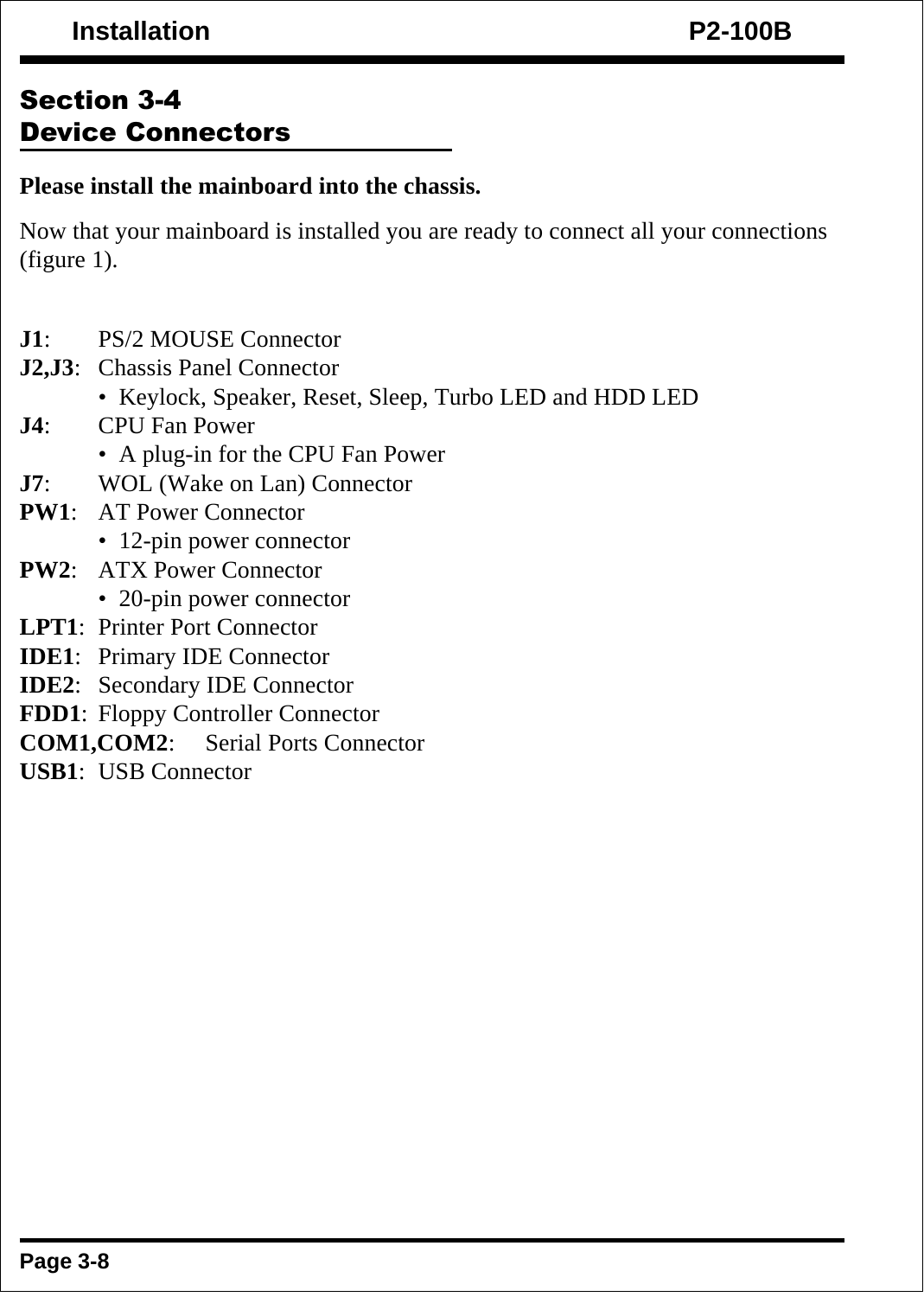#### Section 3-4 Device Connectors (continued)

momentarily.



system is in 4 sec delay mode, the P2-100B has added a special feature to make the system go into suspend mode when the button is pressed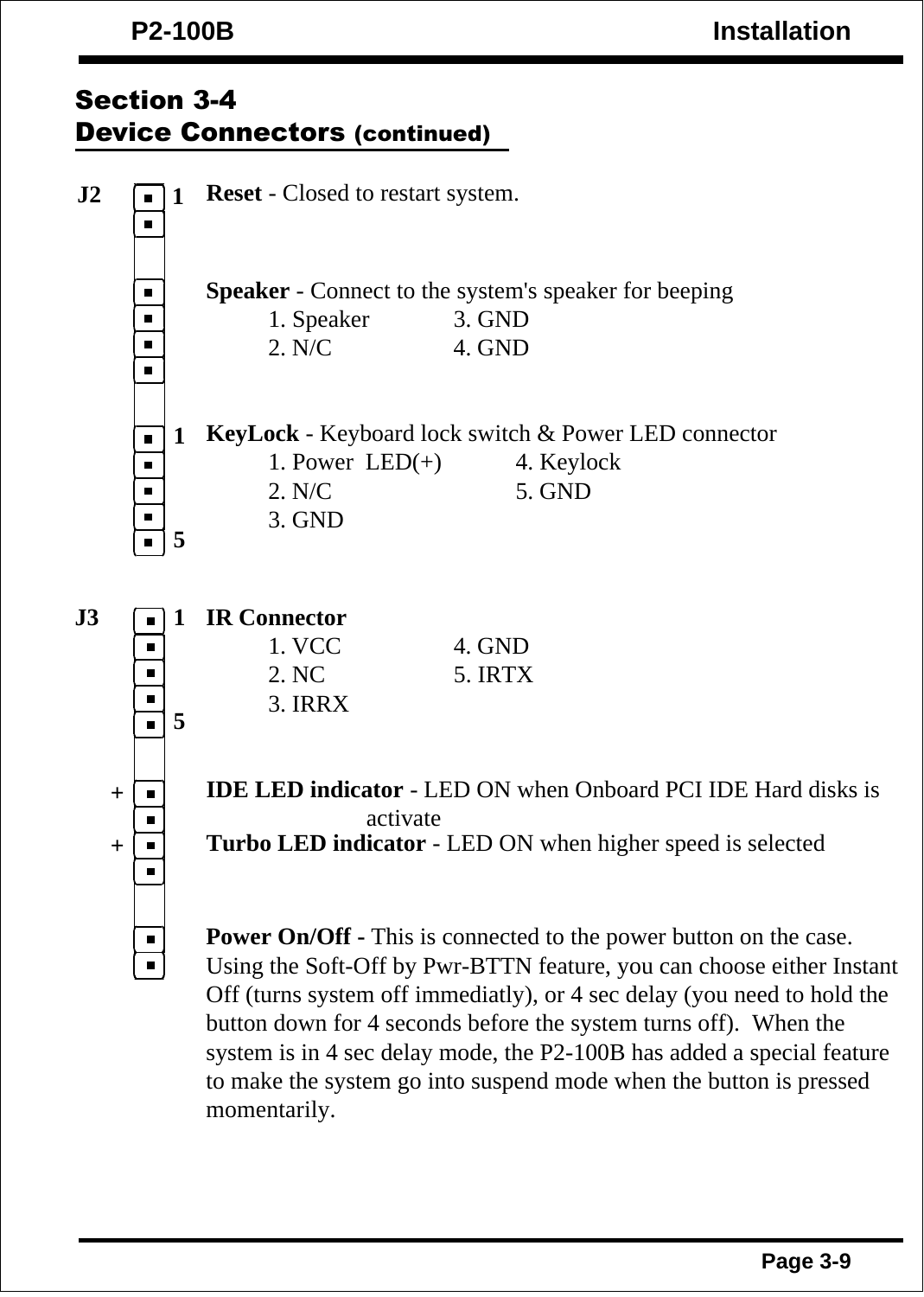# Page Left Blank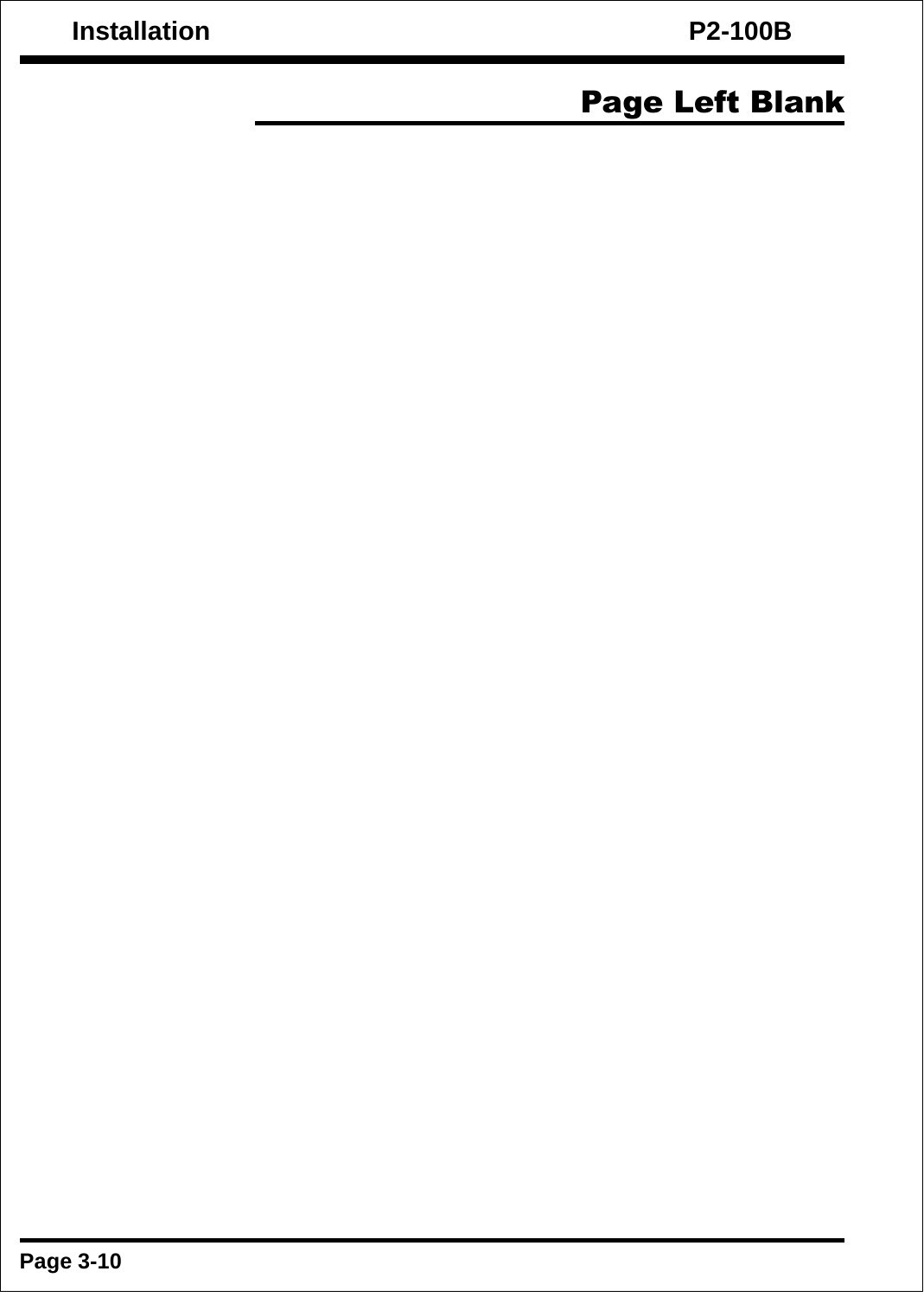# Section 4 AWARD BIOS SETUP

#### BIOS Instructions

Award's ROM BIOS provides a built-in Setup program which allows user to modify the basic system configuration and hardware parameters. The modified data will be stored in a battery-backed CMOS, so that data will be retained even when the power is turned off. In general, the information saved in the CMOS RAM will stay unchanged unless there is a configuration change in the system, such as hard drive replacement or a device is added.

It is possible for the CMOS battery to fail, this will cause data loss in the CMOS only. If this does happen you will need to reconfigure your BIOS settings.

#### **To enter the Setup Program :**

Power on the computer and press the <Del> key immediately, this will bring you into the BIOS CMOS SETUP UTILITY.

 $POM$   $PCI$  / IS A  $BIOS$  (2A6LFPA0)

| $\text{NOM}$ I CI / ISA DIOS (ZAULITAZ)<br><b>CMOS SETUP UTILITY</b><br>AWARD SOFTWARE, INC.                                      |                               |  |  |  |  |  |
|-----------------------------------------------------------------------------------------------------------------------------------|-------------------------------|--|--|--|--|--|
| STANDARD CMOS SETUP                                                                                                               | SUPERVISOR PASSWORD           |  |  |  |  |  |
| <b>BIOS FEATURES SETUP</b>                                                                                                        | <b>USER PASSWORD</b>          |  |  |  |  |  |
| <b>CHIPSET FEATURES SETUP</b>                                                                                                     | <b>IDE HDD AUTO DETECTION</b> |  |  |  |  |  |
| POWER MANAGEMENT SETUP                                                                                                            | <b>HDD LOW LEVEL FORMAT</b>   |  |  |  |  |  |
| PNP/PCI CONFIGURATION                                                                                                             | <b>SAVE &amp; EXIT SETUP</b>  |  |  |  |  |  |
| INTEGRATED PERIPHERALS                                                                                                            | EXIT WITHOUT SAVING           |  |  |  |  |  |
| <b>LOAD SETUP DEFAULTS</b>                                                                                                        |                               |  |  |  |  |  |
| ESC : OUIT<br>$\uparrow \downarrow \rightarrow \leftarrow$ : SELECT ITEM<br>$(Shift)F2$ : Change Color<br>F10 : Save & Exit Setup |                               |  |  |  |  |  |
| Time, Date, Hard Disk Type                                                                                                        |                               |  |  |  |  |  |

*Figure 1: CMOS Setup Utility*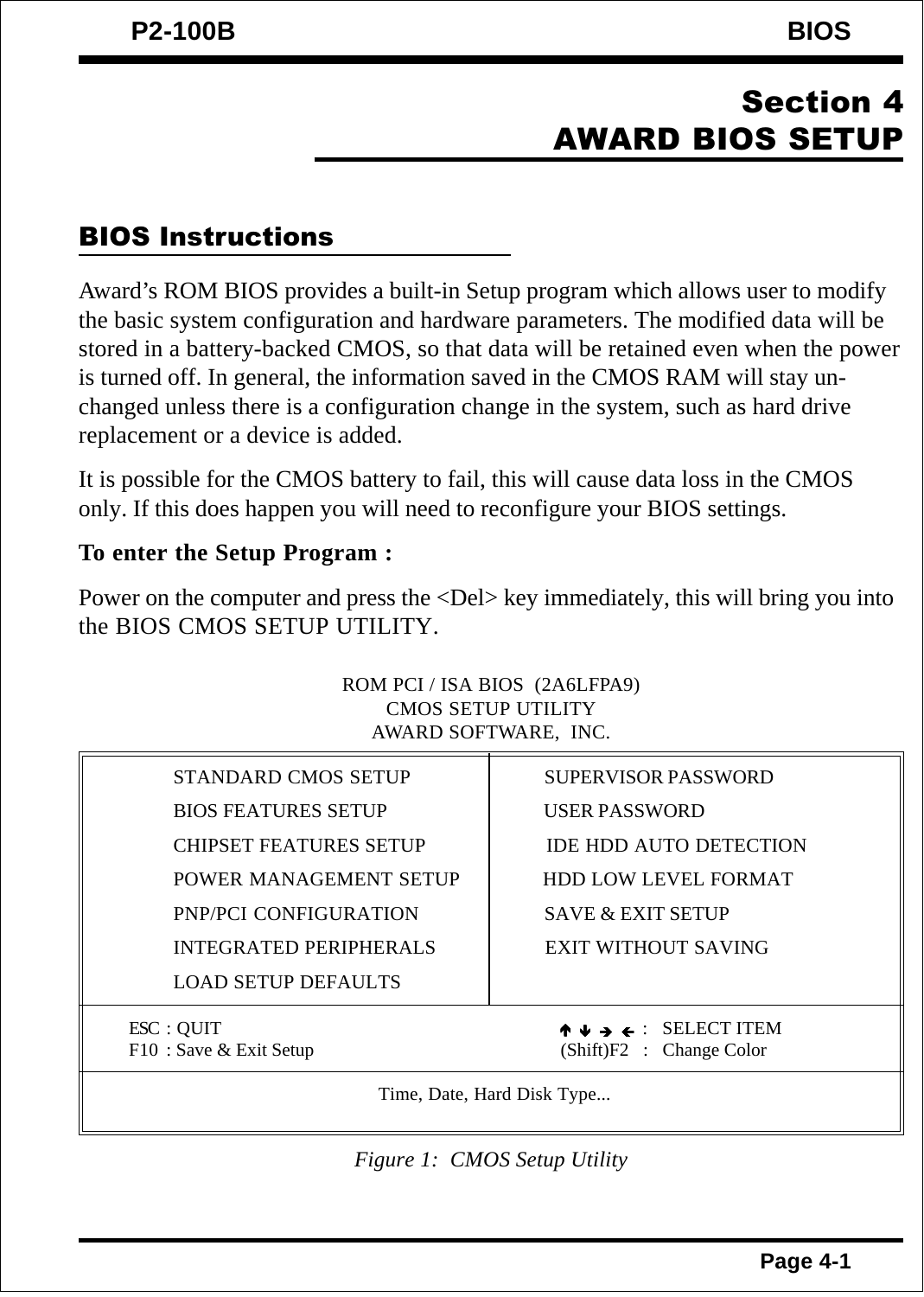The menu displays all the major selection items. Select the item you need to reconfigure. The selection is made by moving the cursor (press any direction key ) to the item and pressing the 'Enter' key. An on-line help message is displayed at the bottom of the screen as the cursor is moved to various items which provides a better understanding of each function. When a selection is made, the menu of the selected item will appear so that the user can modify associated configuration parameters.

## 4-1 Standard CMOS Setup

Choose "Standard CMOS Setup" in the CMOS SETUP UTILITY Menu (Figure 2). The Standard CMOS Setup allows the user to configure system settings such as the current date and time, type of hard disk drive installed, floppy drive type, and display type. Memory size is auto-detected by the BIOS and displayed for your reference. When a field is highlighted (use direction keys to move the cursor and the  $\leq$ Enter $>$ key to select), the entries in the field can be changed by pressing the <PgDn> or the  $<$ PgUp $>$  key.

> ROM PCI/ISA BIOS(2A6LFPA9) STANDARD CMOS SETUP AWARD SOFTWARE, INC.

| HARD DISKS                                                                                                              | <b>TYPE</b> | <b>SIZE</b> | <b>CYLS</b> | <b>HEAD</b> | <b>PRECOMP</b>                                                                      | LANDZONE                               |                                  | SECTORS MODE |
|-------------------------------------------------------------------------------------------------------------------------|-------------|-------------|-------------|-------------|-------------------------------------------------------------------------------------|----------------------------------------|----------------------------------|--------------|
| Primary Master                                                                                                          | : Auto      | $\Omega$    | $\Omega$    | $\Omega$    | $\Omega$                                                                            | $\Omega$                               | $\Omega$                         | Auto         |
| Primary Slave                                                                                                           | : Auto      | $\Omega$    | $\Omega$    | $\Omega$    | $\Omega$                                                                            | $\Omega$                               | $\Omega$                         | Auto         |
| Secondary Master: Auto                                                                                                  |             | $\Omega$    | $\Omega$    | $\Omega$    | $\Omega$                                                                            | $\Omega$                               | $\Omega$                         | Auto         |
| Secondary Slave : Auto                                                                                                  |             | $\Omega$    | $\Omega$    | $\Omega$    | $\Omega$                                                                            | $\Omega$                               | $\Omega$                         | Auto         |
| Drive $A : 1.44M, 3.5$ in.<br>Drive B: None<br>Floppy 3 Mode Support : Disabled<br>Video<br>Halt On : All, But Keyboard | EGA/VGA     |             |             |             | <b>Base Memory</b><br><b>Extended Memory</b><br>Other Memory<br><b>Total Memory</b> | $\ddot{\cdot}$<br>$\ddot{\phantom{a}}$ | 640K<br>64512K<br>384K<br>65536K |              |

*Figure 2: Standard CMOS Setup*

*NOTE: If the hard disk Primary Master/Slave and Secondary Master/Slave are set to Auto, then the hard disk size and model will be auto-detected.*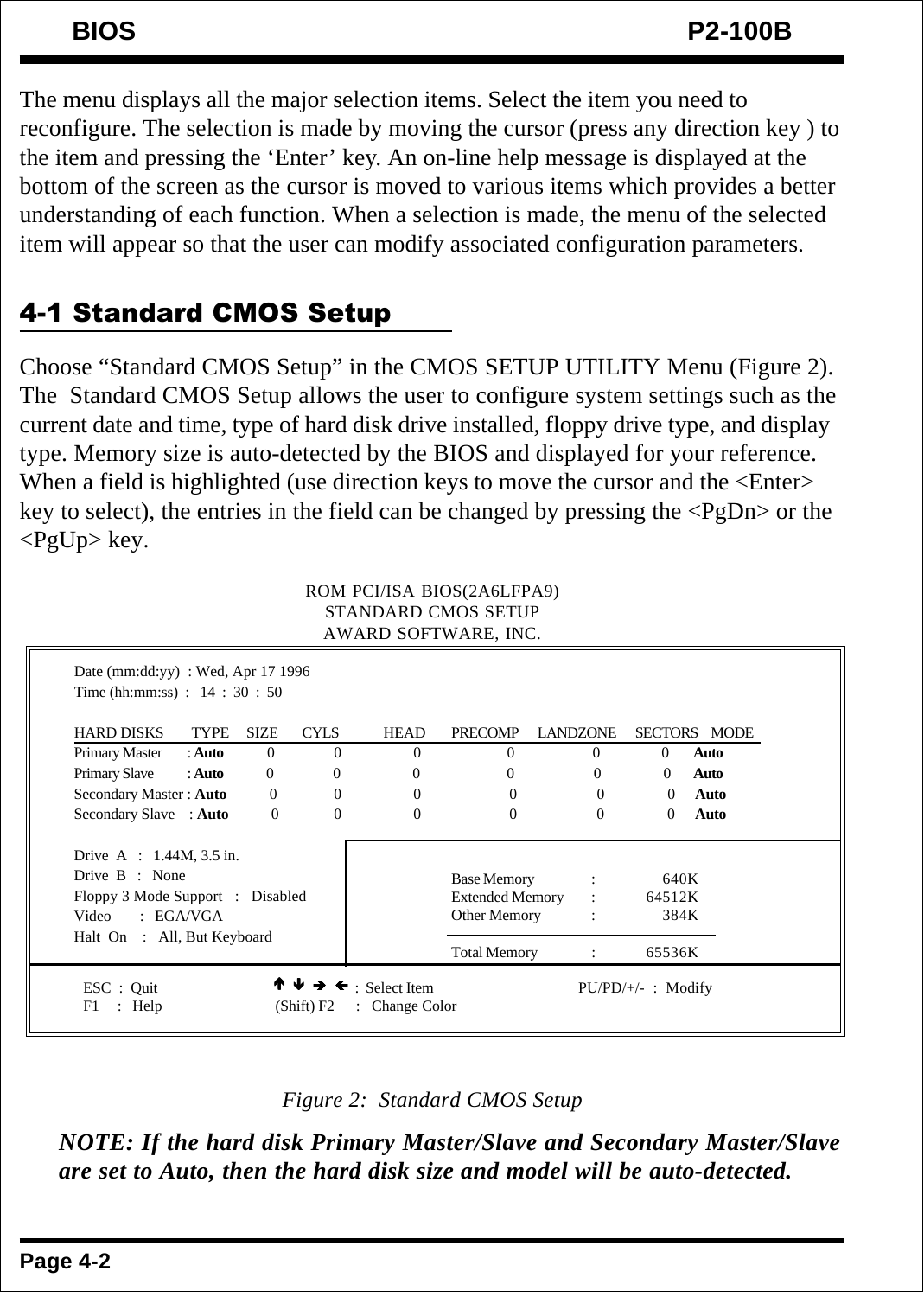*NOTE: Floppy 3 Mode support is a mode used to support a special 3.5" drive used in Japan. This is a 3.5" disk that stores only 1.2 MB, the default setting for this is disabled.*

### 4-2 BIOS Features Setup

Selecting the "BIOS FEATURES SETUP" option in the CMOS SETUP UTILITY menu allows users to change system related parameters in the displayed menu. This menu shows all of the manufacturer's default values for the P2-100B.

Pressing the [F1] key will display a help message for the selected item.

| Virus Warning<br><b>CPU</b> Internal Cache<br>External Cache<br>CPU L2 Cache ECC Checking<br><b>Ouick Power On Self Test</b><br><b>Boot Sequence</b><br>Swap Floppy Drive<br>Boot Up Floppy Seek<br><b>Boot Up NumLock Status</b><br>Gate A20 option<br>Memory Parity/ECC Check<br><b>Typematic Rate Setting</b><br>Typematic Rate (Chars/Sec)<br>Type matic Delay (Msec) | : Disabled<br>: Enabled<br>: Enabled<br>: Enabled<br>: Enabled<br>: A, C, SCSI<br>: Disable<br>: Enabled<br>: On<br>: Fast<br>: Disabled<br>: Disabled<br>: 6<br>: 250 | Video BIOS<br>C8000-CBFFF<br>CC000-CFFFF<br>D0000-D3FFF<br>D4000-D7FFF<br>D8000-DBFFF<br>DC000-DFFFF | Shadow<br>Shadow<br>Shadow<br>Shadow<br>Shadow<br>Shadow<br>Shadow | : Enabled<br>: Disabled<br>: Disabled<br>: Disabled<br>: Disabled<br>: Disabled<br>: Disabled             |
|---------------------------------------------------------------------------------------------------------------------------------------------------------------------------------------------------------------------------------------------------------------------------------------------------------------------------------------------------------------------------|------------------------------------------------------------------------------------------------------------------------------------------------------------------------|------------------------------------------------------------------------------------------------------|--------------------------------------------------------------------|-----------------------------------------------------------------------------------------------------------|
| Security Option<br>PCI/VGA Palette Snoop<br>$OS$ Select For DRAM $>64MB$<br>Report NO FDD For Win 95                                                                                                                                                                                                                                                                      | $:$ Setup<br>: Disabled<br>: Non- $OS2$<br>: NO                                                                                                                        | Esc: Ouit<br>F1 : Help<br>: Old Values<br>F <sub>5</sub><br>F7<br>: Load Setup Defaults              |                                                                    | $\uparrow \uparrow \rightarrow \leftarrow$ : Select Item<br>$PU/PD/+/-$ : Modify<br>(Shift) F2<br>: Color |

ROM PCI/ISA BIOS(2A6LFPA9) BIOS FEATURES SETUP AWARD SOFTWARE, INC.

*Figure 3: BIOS Features Setup*

**Virus Warning**:During and after the system boots up, any attempt to write to the boot sector or partition table of the hard disk drive will halt the system and an error message will appear.

You should then run an anti-virus program to locate the virus. Keep in mind that this feature protects only the boot sector, not the entire hard drive. The default value is Disabled.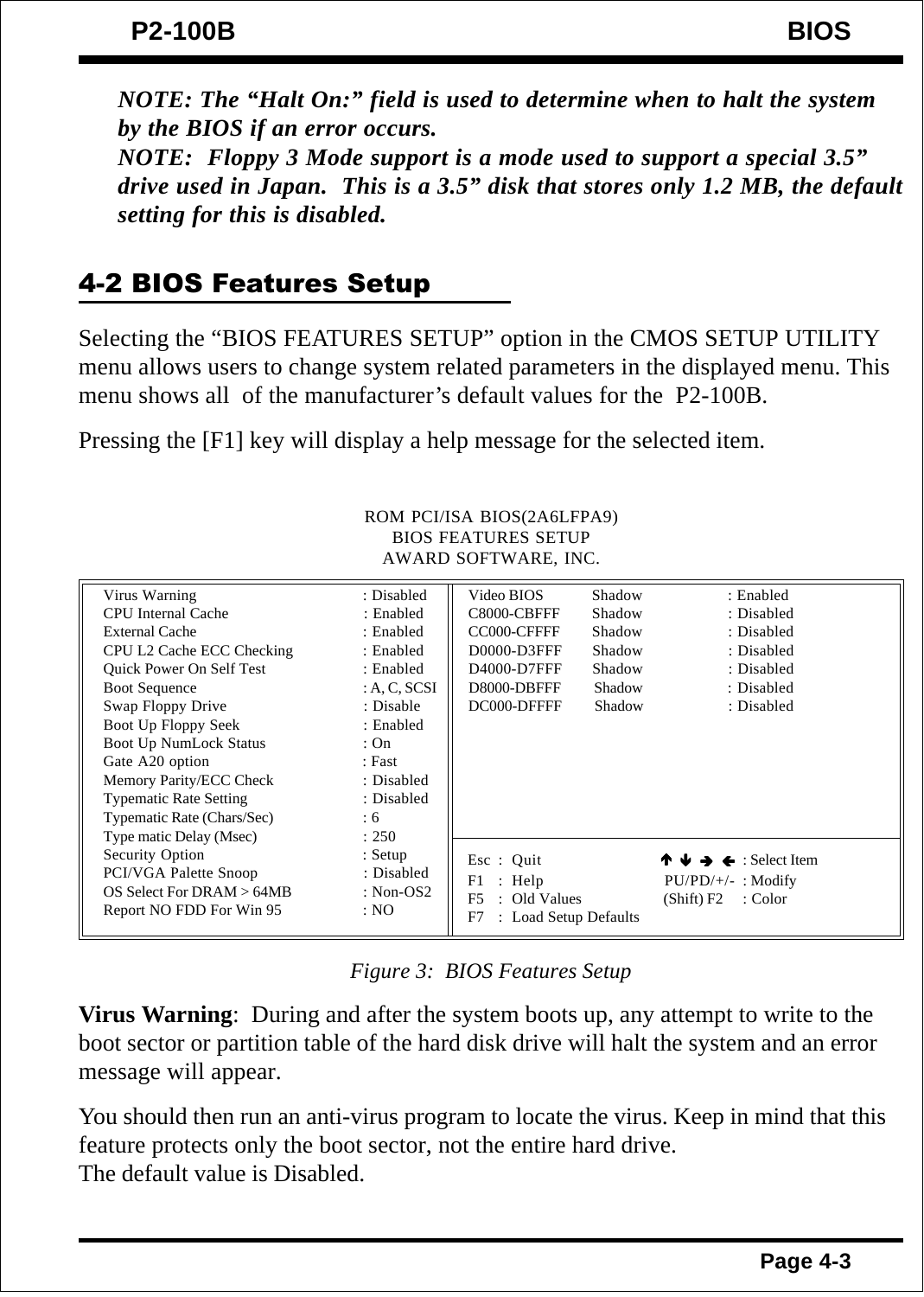*Enabled: Activates automatically when the system boots up causing a warning message to appear when anything attempts to access the boot sector.*

*Disabled: No warning message will appear when anything attempts to access the boot sector.*

*Note: Many disk diagnostic programs that access the boot sector table can trigger the virus warning message. If you plan to run such a program, we recommend that you first disable the virus warning.*

**CPU Internal Cache**: This controls the status of the processor's internal cache area.

The default is Enabled.

*Enabled: This activates the processor's internal cache thereby increasing performance. Disabled: This deactivates the processor's internal cache thereby lowering performance.*

**External (L2) Cache:** This controls the status of the external (L2) cache area. The default is Enabled.

*Enabled: This activates the motherboard's L2 cache thereby increasing performance. Disabled: This deactivates the motherboard's L2 cache thereby lowering performance.*

**Quick Power On Self Test**: This category speeds up the Power On Self Test (POST).

The default is Enabled.

*Enabled: This setting will shorten or skip of the items checked during POST. Disabled: Normal POST.*

**Boot Sequence**: This category determines which drive is searched first by the O/S (Operating System). The default is A,C,SCSI.

*The following is your list of options: [A, C, SCSI] - [C, A, SCSI] - [C, CD-ROM, A] - [CD-ROM, C, A] [D, A,CD-ROM],[E, A, CD-ROM] - [F, A, CD-ROM] - [SCSI, A, C] [SCSI C, A] - [C Only]*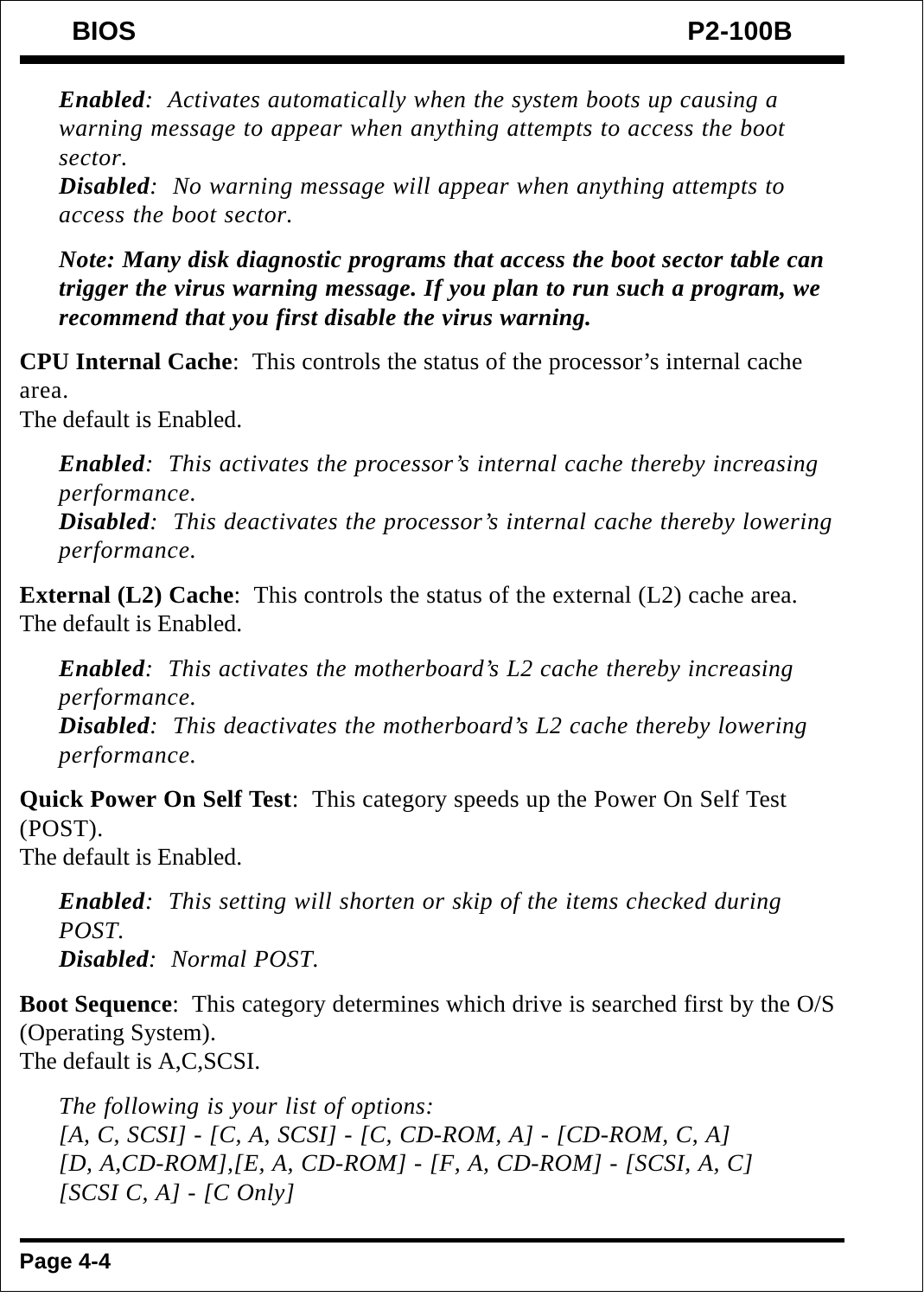**Swap Floppy Drive**: This will swap your physical drive letters A & B if you are using two floppy disks.

The default is Disabled.

*Enabled: Floppy A & B will be swapped under the O/S. Disabled: Floppy A & B will be not swapped.*

**Boot Up Floppy Seek**: During Power-On-Self-Test (POST), BIOS will determine if the floppy disk drive installed is 40 or 80 tracks. Only 360K type is 40 tracks while 760K, 1.2MB and 1.44MB are all 80 tracks.

The default is Enabled.

*Enabled: The BIOS will search the floppy disk drive to determine if it is 40 or 80 tracks. Disabled: The BIOS will not search for the type of floppy disk drive by track number.*

*NOTE: BIOS can not tell the difference between 720K, 1.2MB and 1. 44MB drive types as they are all 80 tracks.*

**Boot Up NumLock Status**: This controls the state of the NumLock key when the system boots.

The default is On.

*On: The keypad acts as a 10-key pad. Off: The keypad acts like the cursor keys.*

Gate A20 Option: This refers to the way the system addresses memory above 1MB (extended memory). The default is Fast.

*Normal: The A20 signal is controlled by the keyboard controller or chipset hardware. Fast: The A20 signal is controlled by Port 92 or chipset specific method.*

**Typematic Rate Setting**: This determines the keystrokes repeat rate.

The default is Disabled.

*Enabled: Allows typematic rate and typematic delay programming. Disabled: The typematic rate and typematic delay will be controlled by the keyboard controller in your system.*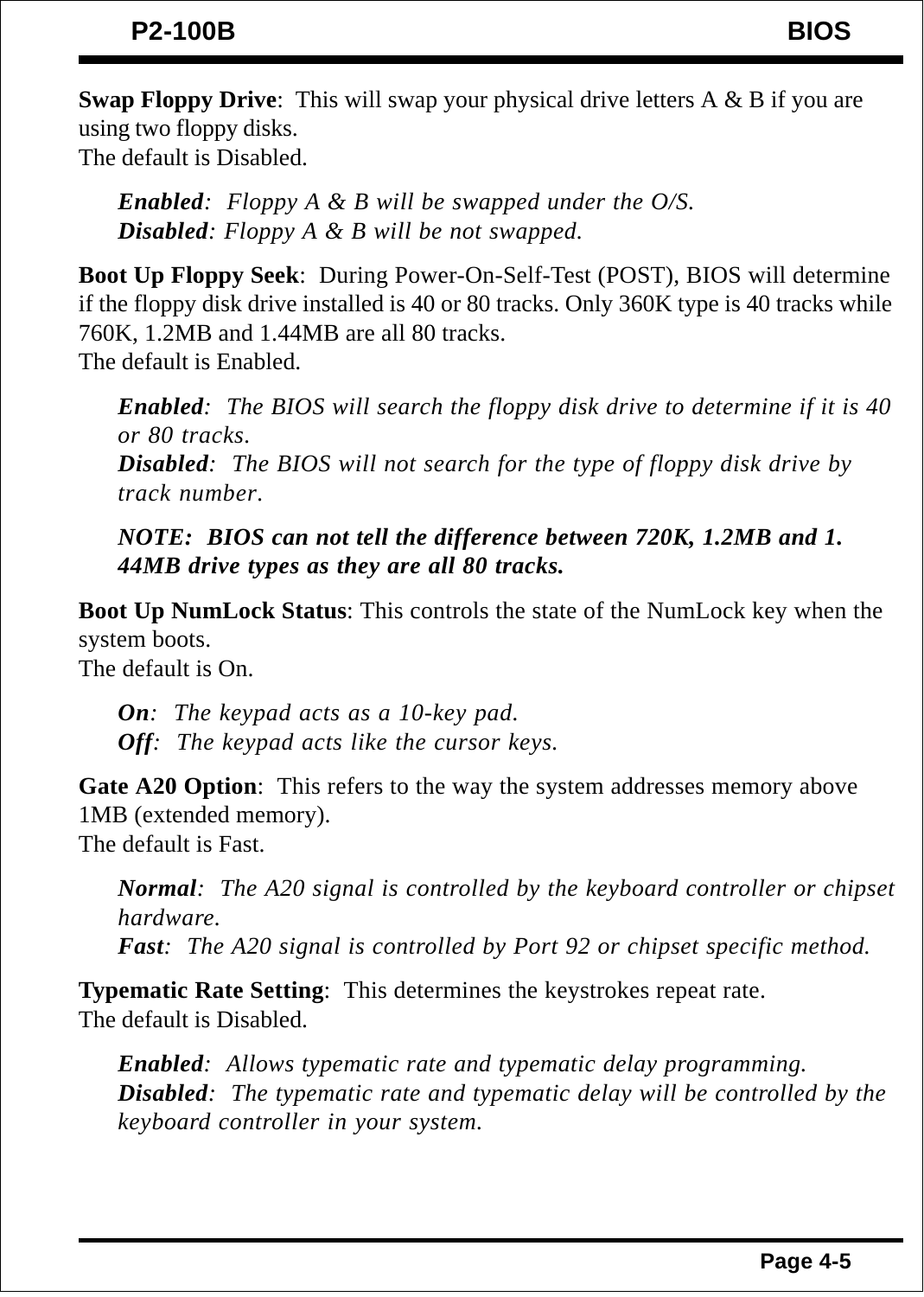**Typematic Rate (Chars/Sec)**: This is the number of characters that will be repeated by a keyboard press. The default is 6.

*: 6 characters per second. 8: 8 characters per second. : 10 characters per second. 12: 12 characters per second. : 15 characters per second. 20: 20 characters per second. : 24 characters per second. 30: 30 characters per second.*

**Typematic Delay (msec)**: This setting controls the time between the first and the second character displayed by typematic auto-repeat. The default is 250.

*: 250 msec. : 500 msec. : 750 msec. : 1000 msec.*

**Security Option**: This category allows you to limit access to the System and Setup, or just to Setup.

The default is Setup.

*System: The system will not boot and the access to Setup will be denied if the correct password is not entered at the prompt. Setup: The system will boot; but the access to Setup will be denied if the incorrect password is not entered at the prompt.*

**PCI/VGA Palette Snoop**: This field controls the ability of a primary PCI VGA controller to share a common palette (When a snoop write cycles) with an ISA video card.

The default is Disabled.

*Enabled: If an ISA card is connected to a PCI VGA card via the VESA connector, and that ISA card connects to a VGA monitor, then that ISA card uses the RAMDAC of the PCI card. Disabled: Disables the VGA card Palette Snoop function.*

**OS Select For DRAM > 64MB**: Some operating systems require special handling. Use this option only if your system has greater than 64MB of memory. The default is Non-OS2.

*OS2: Select this if you are running the OS/2 operating system with greater than 64MB of RAM. Non-OS2: Select this for all other operating systems and configurations.*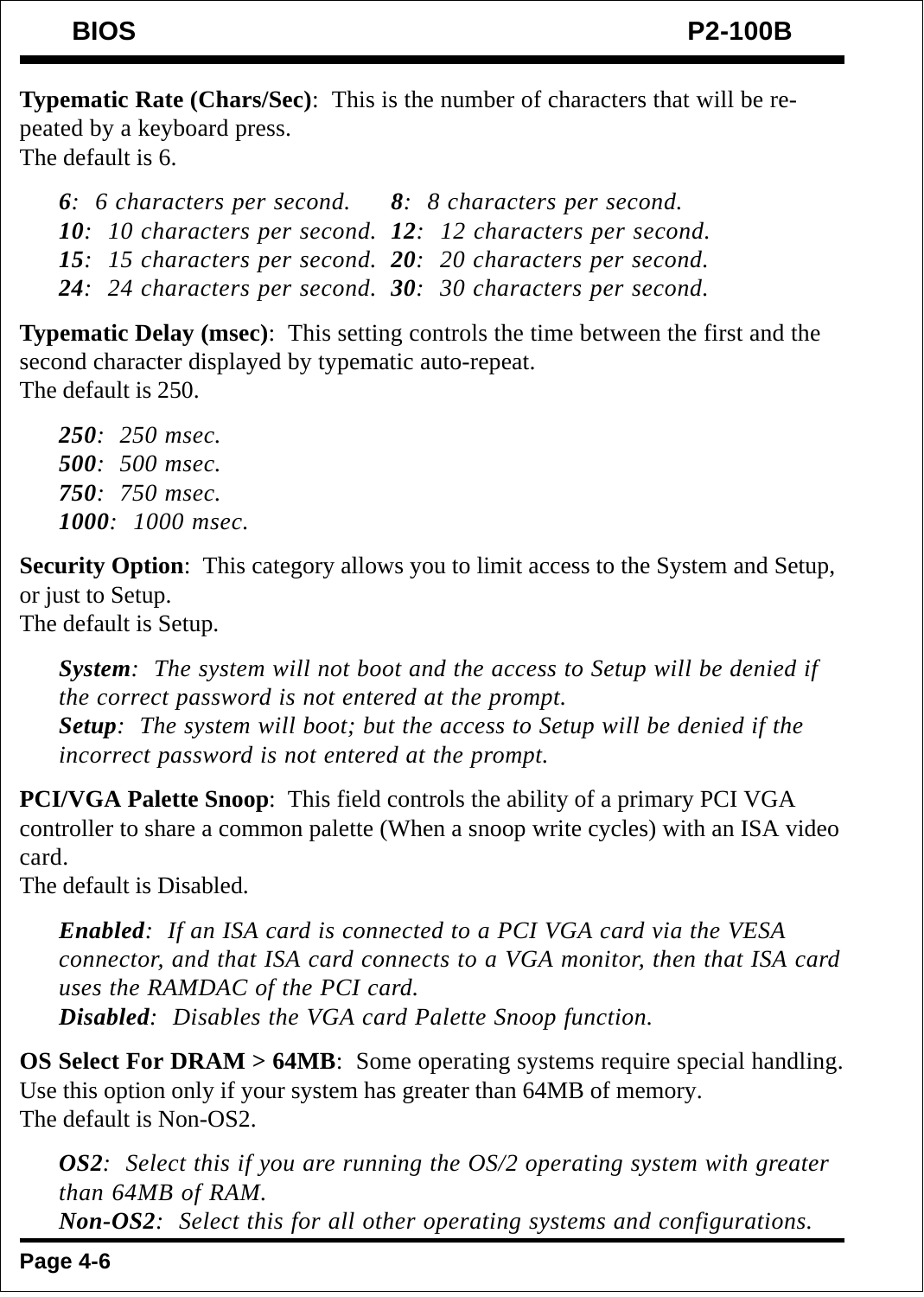**Report No FDD For WIN95:** This option allows BIOS to indicate whether WIN95 is with FDD or not. The Default value is NO.

*NO: Report No FDD for WIN95. YES: Report FDD for WIN95*

**Video BIOS Shadow**: This option allows video BIOS to be copied into RAM. Video Shadowing will increase the video performance of your system. The default is Enabled.

*Enabled: Video shadow is enabled. Disabled: Video shadow is disabled.*

**C8000 - CBFFF Shadow**: **CC000 - CFFFF Shadow**: **D0000 - D3FFF Shadow**: **D4000 - D7FFF Shadow**: **D8000 - DBFFF Shadow**: **DC000 - DFFFF Shadow**:

These categories determine whether ROMs from option cards will be copied into RAM. This will be in 16K byte or 32K byte units, and the size will depend on chipset of the option card.

*Enabled: Optional shadow is enabled. Disabled: Optional shadow is disabled.*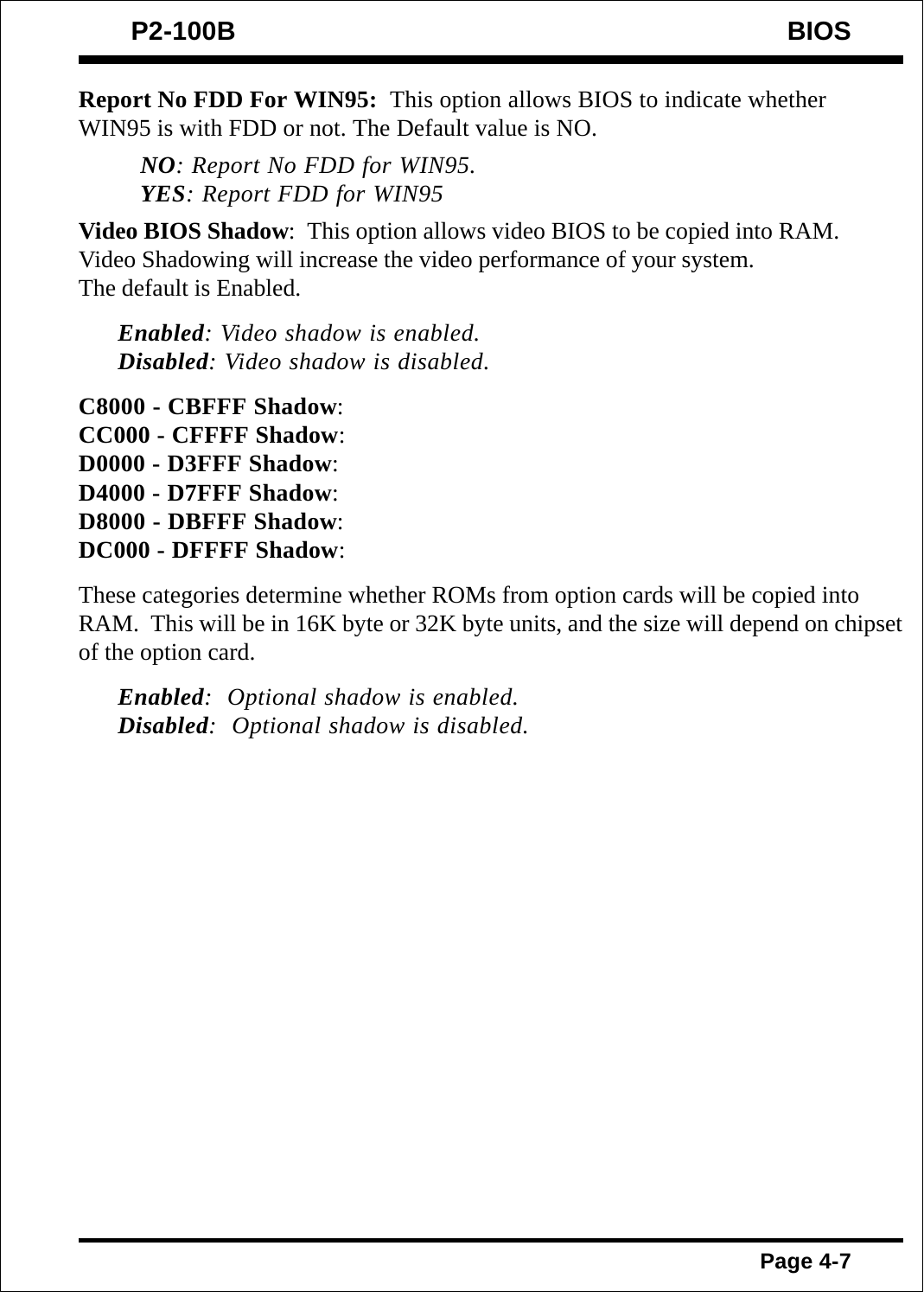#### 4-3 Chipset Features Setup

Choose the "CHIPSET FEATURES SETUP" in the CMOS SETUP UTILITY menu to display following menu.

#### ROM PCI/ISA BIOS(2A6LFPA9) CHIPSET FEATURES SETUP AWARD SOFTWARE, INC.

| Bank 0/1 DRAM Timing         | : Fast       |                      | Auto Detect DIMM/PCI Clk |            | : Enabled                      |
|------------------------------|--------------|----------------------|--------------------------|------------|--------------------------------|
| Bank 2/3 DRAM Timing         | : Fast       | Spread Spectrum      |                          |            | : Diasbled                     |
| Bank 4/5 DRAM Timing         | : Fast       |                      | System/CPU Warning Temp. |            | : $50^{\circ}$ C/122°          |
|                              |              | Current CPU Temp.    |                          |            | : $32^{\circ}$ C/89 $^{\circ}$ |
| SDRAM Cycle length           | :3           | Current System Temp. |                          |            | : $0^{\circ}$ C/32 $^{\circ}$  |
| <b>SDRAM Bank interleave</b> | $: 2$ Bank   |                      | Current CPU Fan Speed    |            | $: 0$ RPM                      |
| DRAM Page-Mode               | : Enabled    | Vcore                | :2.00V                   | Vtt        | : 1.48 V                       |
| DRAM Read Latch Delay        | $: 2.0$ nSec | 3.3V                 | : 3.40 V                 | $+5V$      | : 4.94 V                       |
| Memory Hole At 15Mb Addr.    | : Disabled   | $+12V$               | : 12.16 V                | $-12V$     | $: -11.98 V$                   |
| Read Around write            | : Disabled   | $-5V$                | $: -5.09 V$              |            |                                |
| Concurrent PCI/Host          | : Enabled    |                      |                          |            |                                |
| Video RAM Cacheable          | : Enabled    |                      |                          |            |                                |
| <b>AGP</b> Aperture Size     | :64M         |                      |                          |            |                                |
|                              |              |                      |                          |            |                                |
|                              |              |                      |                          |            |                                |
|                              |              |                      |                          |            |                                |
|                              |              | Esc: Ouit            |                          |            | : Select Item                  |
|                              |              | : Help<br>F1         |                          |            | $PU/PD/+/-$ : Modify           |
|                              |              | F <sub>5</sub>       | Old Values               | (Shift) F2 | : Color                        |
|                              |              | F7                   | : Load Setup Defaults    |            |                                |

*Figure 4: Chipset Features Setup*

**SDRAM Cycle length**: This setting defines the CAS timing parameter of the SDRAM in terms of clocks.

The default is 3.

- *2: Provides faster memory performance.*
- *3: Provides better memory compatibility.*

**Video RAM Cacheable**: This option allows the CPU to cache read/writes of the video RAM.

The default is Enabled.

*Enabled: This option allows for faster video access. Disabled: Reduced video performance.*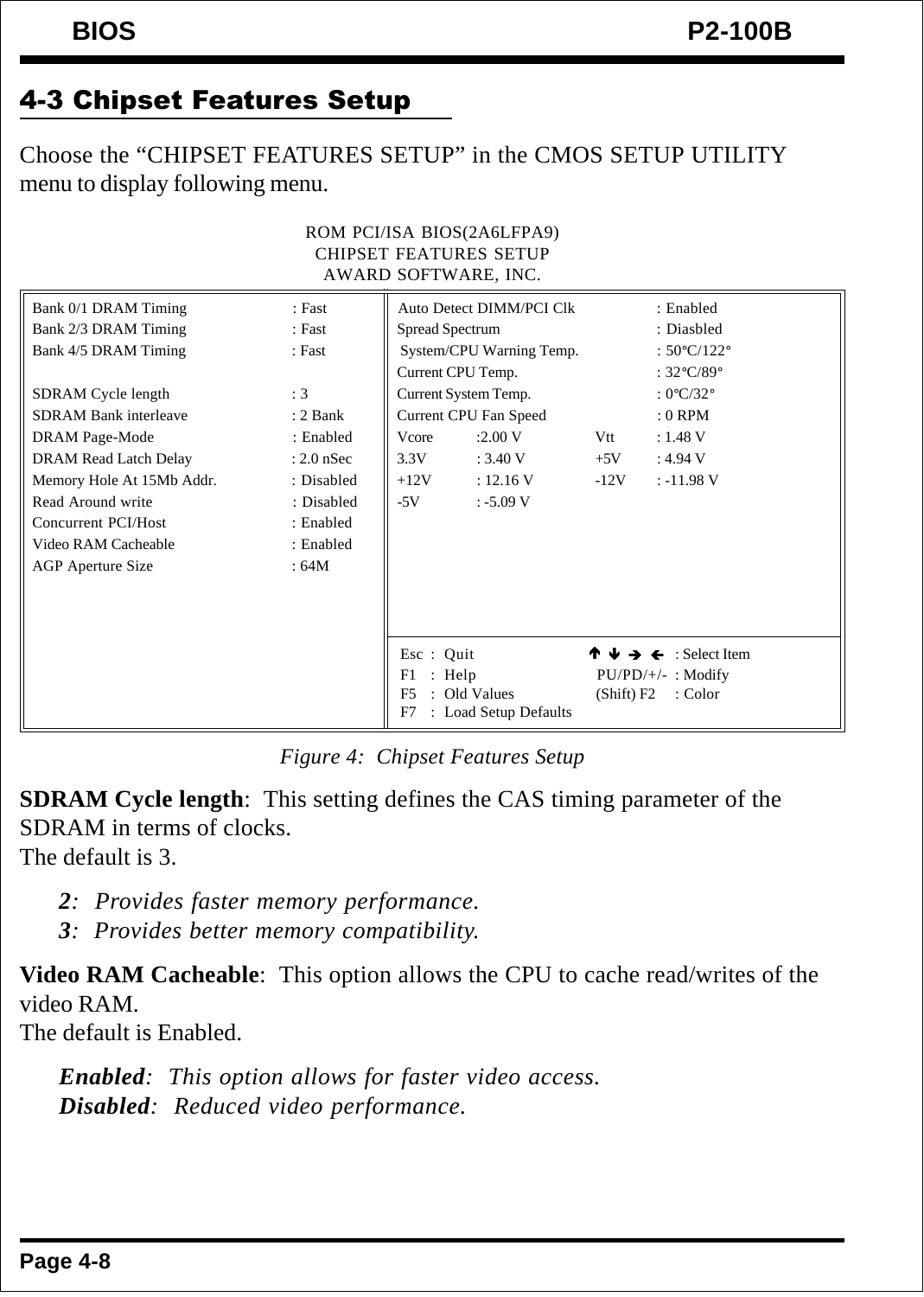**Memory Hole at 15M-16M**: You can reserve this memory area for the use of ISA adaptor ROMs.

The default is Disabled.

*Enabled: This field enables the main memory (15~16MB) to remap to ISA BUS. Disabled: Normal Setting.*

*NOTE: If this feature is enabled you will not be able to cache this memory segment.*

**AGP Aperture Size**: The amount of system memory that the AGP card is allowed to share.

The default is 64.

*: 4MB of systems memory accessable by the AGP card. : 8MB of systems memory accessable by the AGP card. : 16MB of systems memory accessable by the AGP card. : 32MB of systems memory accessable by the AGP card. : 64MB of systems memory accessable by the AGP card. : 128MB of systems memory accessable by the AGP card. : 256MB of systems memory accessable by the AGP card.*

**Auto Detect DIMM/PCI Clk**: Allows you to stop DIMM/PCI Clock drive when the DIMM site or PCI Slot are not plug. This item may help reduce EMI.

The default is Enabled.

*Enabled: Provides unused DIMM/PCI to stop. Disabled: Provides the clock generator always driving.*

**Spread Spectrum Modulated**: Allows you to active the Spread Spectrum Modulation function for reduce EMI. (Note: When Enabled the item that performance will be impacted).

The default is Disabled.

*Enabled: Provides the Spread Spectrum function from clock generator. Disabled: NO Spread Spectrum function.*

**CPU Warning Temperature**: This is the temperature that the computer will respond to an overheating CPU. The default is Disabled.

*Enabled: Temperature is monitored on the CPU Disabled: This feature is turned off.*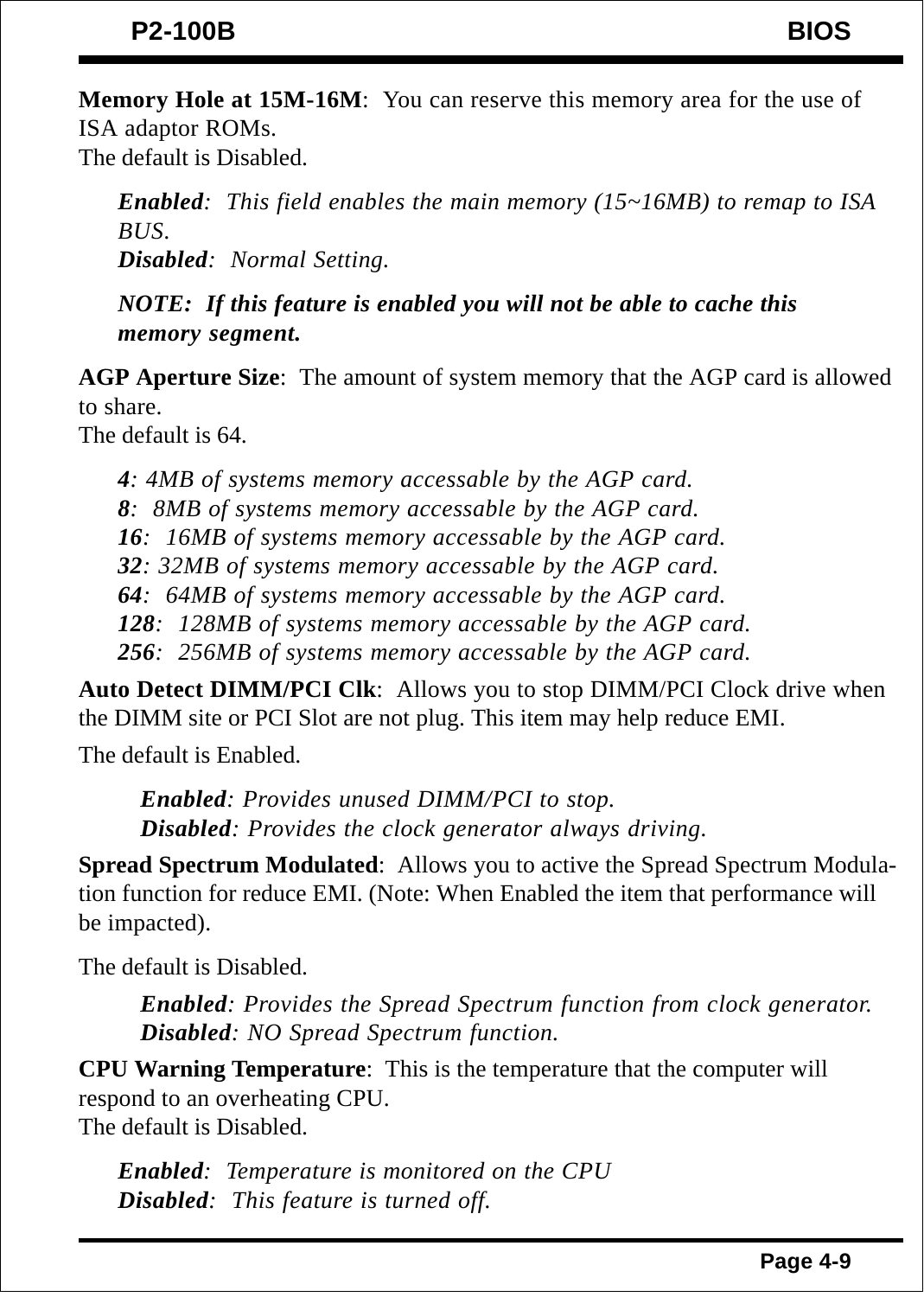**Current CPU Temperature**: This is the current temperature of the CPU.

**Current Power FAN Speed**: The current power fan speed in RPMs.

**Current CPU FAN Speed**: The current CPU fan speed in RPMs.

**Current Chassis FAN Speed**: The current chassis fan speed in RPMs.

**CPU(V)**: The voltage level of the CPU.

**+1.5V**: The voltage level of the CPU's GTL+ Bus.

 $+3.3V, \pm 5V, \pm 12V$ : The voltage level of the switch power supply.

#### 4-4 Power Management Setup

Choose the "POWER MANAGEMENT SETUP" in the CMOS SETUP UTILITY to display the following screen. This menu allows the user to modify the power management parameters and IRQ signals. In general, these parameters should not be changed unless it's absolutely necessary.

| <b>Power Management</b><br>PM Control by APM<br>Video off Option<br>Video off Method<br><b>MODEM Use IRO</b><br>Soft-off by PWRBTN<br>$**$ RM Timers $**$<br><b>HDD</b> Power Down<br>Doze Mode<br>Suspend Mode<br>** RM Events **<br>VGA<br>LPT & COM | : User Define<br>: Yes<br>: Suspend $\rightarrow$ Off<br>: V/H SYNC+Blank<br>:3<br>: Delay 4 Sec<br>: Disable<br>$: 1$ Hour<br>$: 1$ Hour<br>$:$ OFF<br>: LPT $/COM$ | Primary INTR<br>$IRO3$ (COM 2)<br>$IRO4$ (COM 1)<br>$IRO5$ (LPT 2)<br>IRQ6 (Floppy Disk)<br>$IRO7$ (LPT 1)<br>IRO8 (RTC Alarm)<br>IRO9 (IRQ2 Redir)<br>IRO10(Reserved)<br>IRO11(Reserved)<br>$IRO12(PS/2 \text{ Mouse})$<br>IRQ13(Coprocessor)<br>IRO14(Hard Disk) | :ON<br>: Primary<br>: Primary<br>: Primary<br>: Disabled<br>: Primary<br>: Disabled<br>: Primary<br>: Primary<br>: Primary<br>: Primary<br>: Primary<br>: Primary |
|--------------------------------------------------------------------------------------------------------------------------------------------------------------------------------------------------------------------------------------------------------|----------------------------------------------------------------------------------------------------------------------------------------------------------------------|--------------------------------------------------------------------------------------------------------------------------------------------------------------------------------------------------------------------------------------------------------------------|-------------------------------------------------------------------------------------------------------------------------------------------------------------------|
| HDD & FDD                                                                                                                                                                                                                                              | : ON                                                                                                                                                                 | IRO15(Reserved)                                                                                                                                                                                                                                                    | : Disabled                                                                                                                                                        |
| DMA /master<br>Modem Ring Resume<br>RTC Alarm Resume                                                                                                                                                                                                   | $:$ OFF<br>: Disabled<br>: Disabled                                                                                                                                  | Esc: Ouit<br>$F1$ : Help<br>: Old Values<br>F5.<br>F7<br>: Load Setup Defaults                                                                                                                                                                                     | $\uparrow \uparrow \rightarrow \leftarrow$ : Select Item<br>$PU/PD/+/-$ : Modify<br>(Shift) F2 : Color                                                            |

#### ROM PCI/ISA BIOS (2A6LFPA9) POWER MANAGEMENT SETUP AWARD SOFTWARE, INC.

#### *Figure 5: Power Management Setup*

You can only change the content of Doze Mode, Standby Mode, and Suspend Mode when the Power Management is set to 'User Define'.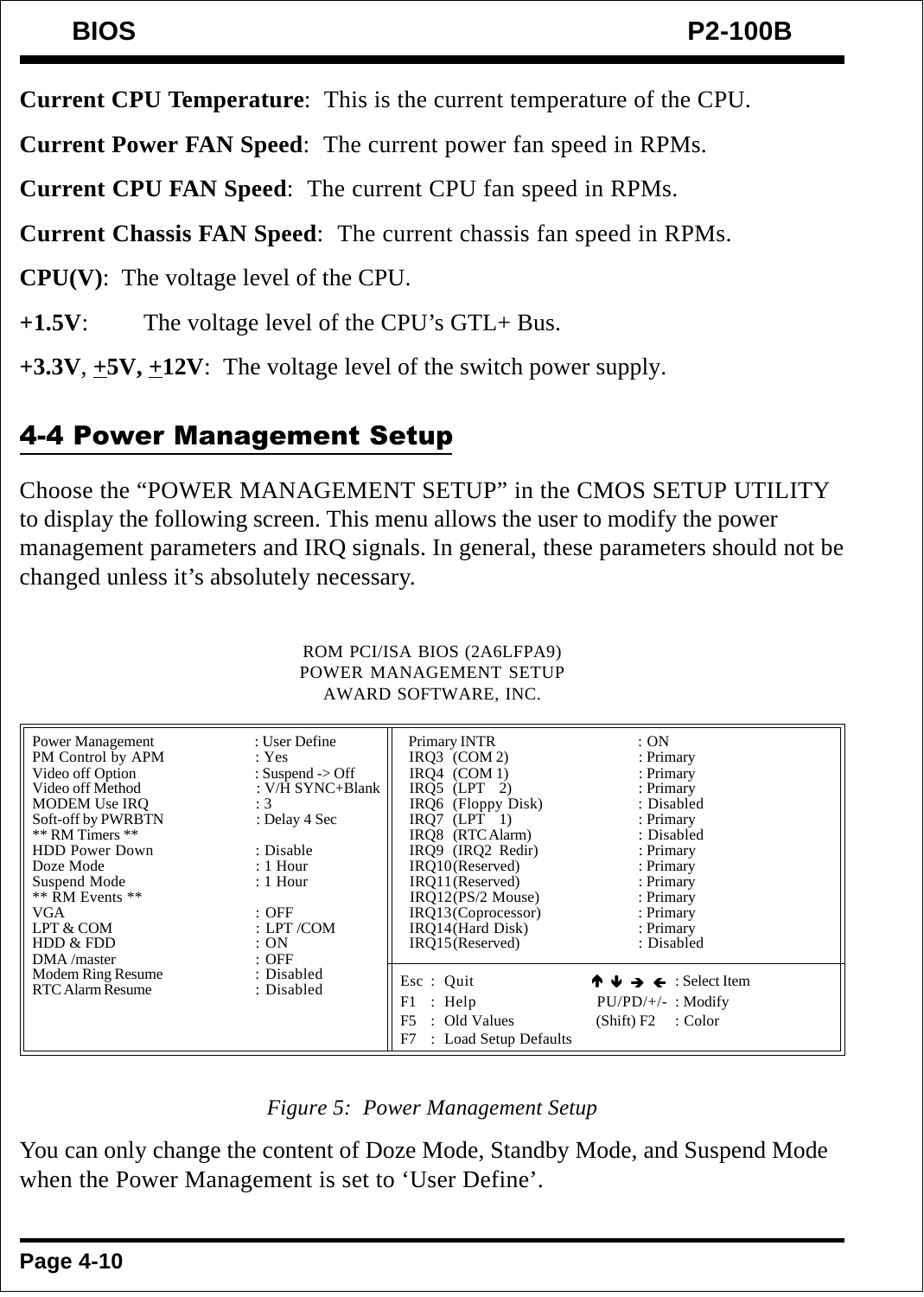**Power Management**: Use this to select your Power Management selection. The default is User define.

*Disabled: The system operates in NORMAL conditions (Non-GREEN), and the Power Management function is disabled. Max. saving: Maximum power savings. Inactivity period is 1 minute in each mode. Min. saving: Minimum power savings. Inactivity period is 1 hour in each mode. User define: Allows user to define PM Timers parameters to control power*

*saving mode.*

**PM controlled APM**: This option shows weather or not you want the Power Management to be controlled the Advanced Power Management (APM). The default is Yes.

*Yes: APM controls your PM No: APM does not control your PM*

**Video Off Method**: This option allows you to select how the video will be disabled by the power management. The default is  $V/H$  Sync + Blank

*V/H Sync + Blank: System turns off vertical and horizontal synchronization ports and writes blanks to the video buffer. DPMS: Select this option if your monitor supports the Display Power Management Signaling (DPMS) standard of the Video Electronics Standards Association (VESA). Use the software supplied for your video subsystem to select video power management values. Blank Screen: System only writes blanks to the video buffer.*

**Video Off option**: Tells you what time frame that the video will be disabled under current power management settings.

The default is Standby.

*Standby: Video powers off after time shown in standby mode setting. Doze: Video powers off after time shown in doze mode setting. Suspend: Video powers off after time shown in suspend mode setting. N/A: Video power off not controlled by power management.*

**MODEM Use IRQ**: Name the interrupt request (IRQ) line assigned to the modem (if any) on your system. Activity of the selected IRQ always awakens the system.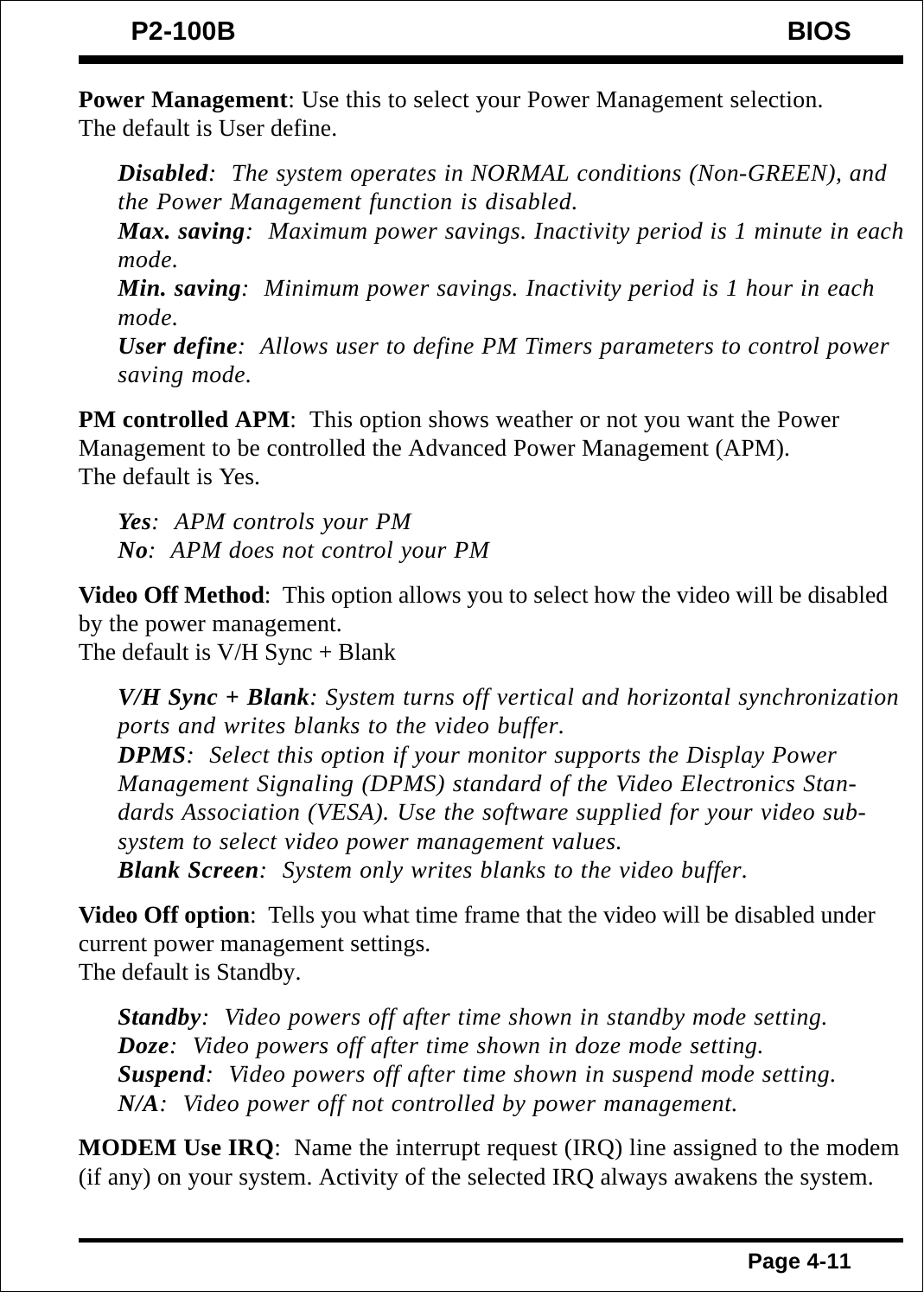Default is IRQ 3.

| $N/A$ : No IRQ is used. | 3: IRQ3      |
|-------------------------|--------------|
| 4: $IRO.4$              | 5: $IRO$ 5   |
| 7: $IRO$ 7              | 9: IRO.9     |
| 10: IRQ 10              | $11:$ IRQ 11 |

The EP-V370Bsupports HDD Power Down, Doze and Standby power saving functions when using the Intel Pentium II Processor. The default is Disabled

**Doze Mode:** The "Doze" mode timer starts to count when no "PM events" have occurred.

**Suspend Mode**: This function works only when the Pentium II Processor is installed. The timer starts to count when "System Standby" mode timer is timed out and no "PM Events" are occurring. Valid range is from 1 minute up to 1 hour.

**HDD Power Down**: HDD Standby timer can be set from 1 to 15 minute(s).

**VGA Active Monitor:** Use this option if your monitor has advanced power saving features.

The default is Enabled

*Enabled: Your monitor's power features will be included in power management. Disabled: Your monitor's power features will not be included in power management.*

**Soft-Off by PWR-BTTN**: Use this to select your soft-off function. The default is Delay 4 sec.

*Instant Off: Turns off instantly.*

*Delay 4 Second : Turns off after a 4 second delay. If momentary press of button, the system will go into Suspend Mode. Press again to take system out of Suspend Mode.*

**Resume by Alarm:** This option allows you to have the system turn on at a preset time each day or on a certain day. This option is only available when Power Loss Recovery is Enabled.

The default is Enabled.

*Enabled: The system will turn on at the preset time. Disabled: The system will not turn on until you turn it on.*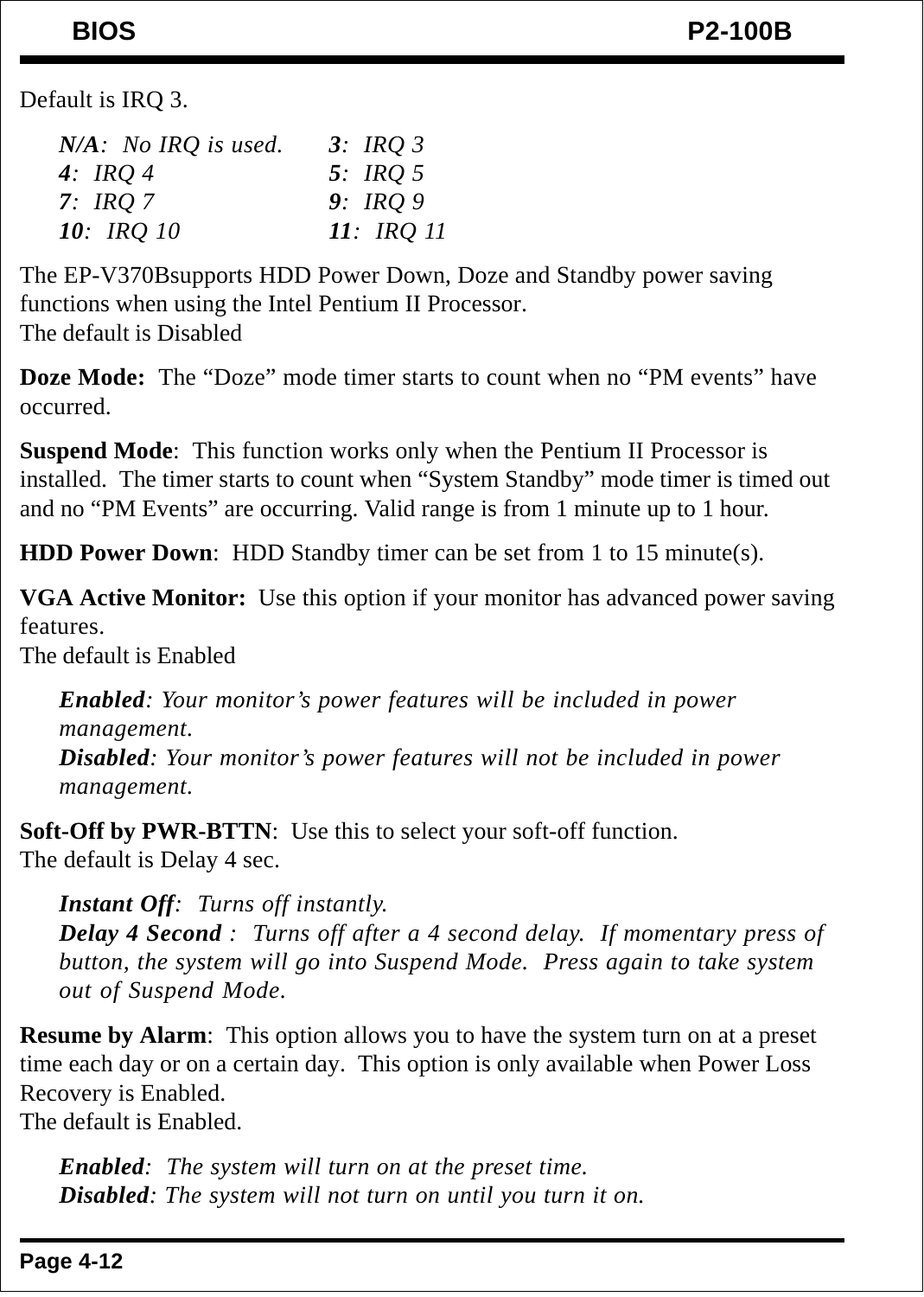**Date (of month) Alarm:** This is how you set the date that the system will turn on. The default is 0.

*0: Setting this to 0 will turn the system on everyday at the preset time. 1-31: Represents the day of the month that you need the system to turn on.*

**Time (hh:mm:ss) Alarm:** This sets the time that you need the system to turn on. The deault is 08:00:00.

#### 4-5 PNP/PCI Configuration

The PNP/PCI configuration program is for the user to modify the PCI/ISA IRQ signals when various PCI/ISA cards are inserted in the PCI or ISA slots.

*WARNING: Conflicting IRQ's may cause the system to not find certain devices.*

ROM PCI/ISA BIOS(2A6LFPA9) PNP/PCI CONFIGURATION AWARD SOFTWARE, INC.

| <b>PNP OS Installed</b>         | : No            | CPU to PCI Write Buffer         | : Enabled                                                |
|---------------------------------|-----------------|---------------------------------|----------------------------------------------------------|
| Resources Controlled By         | : Manual        | <b>PCI Dynamic Bursting</b>     | : Enabled                                                |
| <b>Reset Configuration Data</b> | : Disabled      | PCI Master 0 WS Write           | : Enabled                                                |
| <b>ACPI I/O Device Node</b>     | : Enabled       | <b>PCI Delay Transaction</b>    | : Enabled                                                |
| $IRO-3$<br>assigned to          | : Legacy ISA    | <b>PCI Master Read Prefetch</b> | : Enabled                                                |
| $IRO-4$<br>assigned to          | $:$ Legacy ISA  | PCI#2 Access #1 Retry           | : Disabled                                               |
| $IRO-5$<br>assigned to          | $: PCUISA$ PnP  | AGP Master 1 WS Write           | : Enabled                                                |
| $IRO-7$<br>assigned to          | : Legacy ISA    | AGP Master 1 WS Read            | : Disabled                                               |
| $IRQ-9$<br>assigned to          | $: PCI/ISA$ PnP |                                 |                                                          |
| $IRO-10$<br>assigned to         | $: PCI/ISA$ PnP | PCI IRO Actived By              | : Level                                                  |
| $IRO-11$<br>assigned to         | : PCI/ISA PnP   | Assign IRO For USB              | : Enabled                                                |
| $IRO-12$<br>assigned to         | $: PCI/ISA$ PnP | Assign IRO For VGA              | : Enabled                                                |
| $IRO-14$<br>assigned to         | : Legacy ISA    |                                 |                                                          |
| $IRO-15$<br>assigned to         | $:$ Legacy ISA  |                                 |                                                          |
| $DMA-0$<br>assigned to          | $: PCI/ISA$ PnP |                                 |                                                          |
| assigned to<br>$DMA-1$          | $: PCI/ISA$ PnP |                                 |                                                          |
| $DMA-3$<br>assigned to          | $: PCI/ISA$ PnP | Esc: Quit                       | $\uparrow \uparrow \rightarrow \leftarrow$ : Select Item |
| $DMA-5$<br>assigned to          | : PCI/ISA PnP   | $\therefore$ Help<br>F1         | $PU/PD/+/-$ : Modify                                     |
| DMA-6<br>assigned to            | : PCI/ISA PnP   | : Old Values<br>F5              | (Shift) F2<br>: Color                                    |
| $DMA-7$<br>assigned to          | : PCI/ISA PnP   | : Load Setup Defaults<br>F7     |                                                          |

*Figure 6: PCI Configuration Setup*

**PNP OS Installed**: Do you have a PNP OS installed on your system. The default is No.

*Yes: Select if you are using a PNP OS*

*No: Select if your OS does not support PNP.*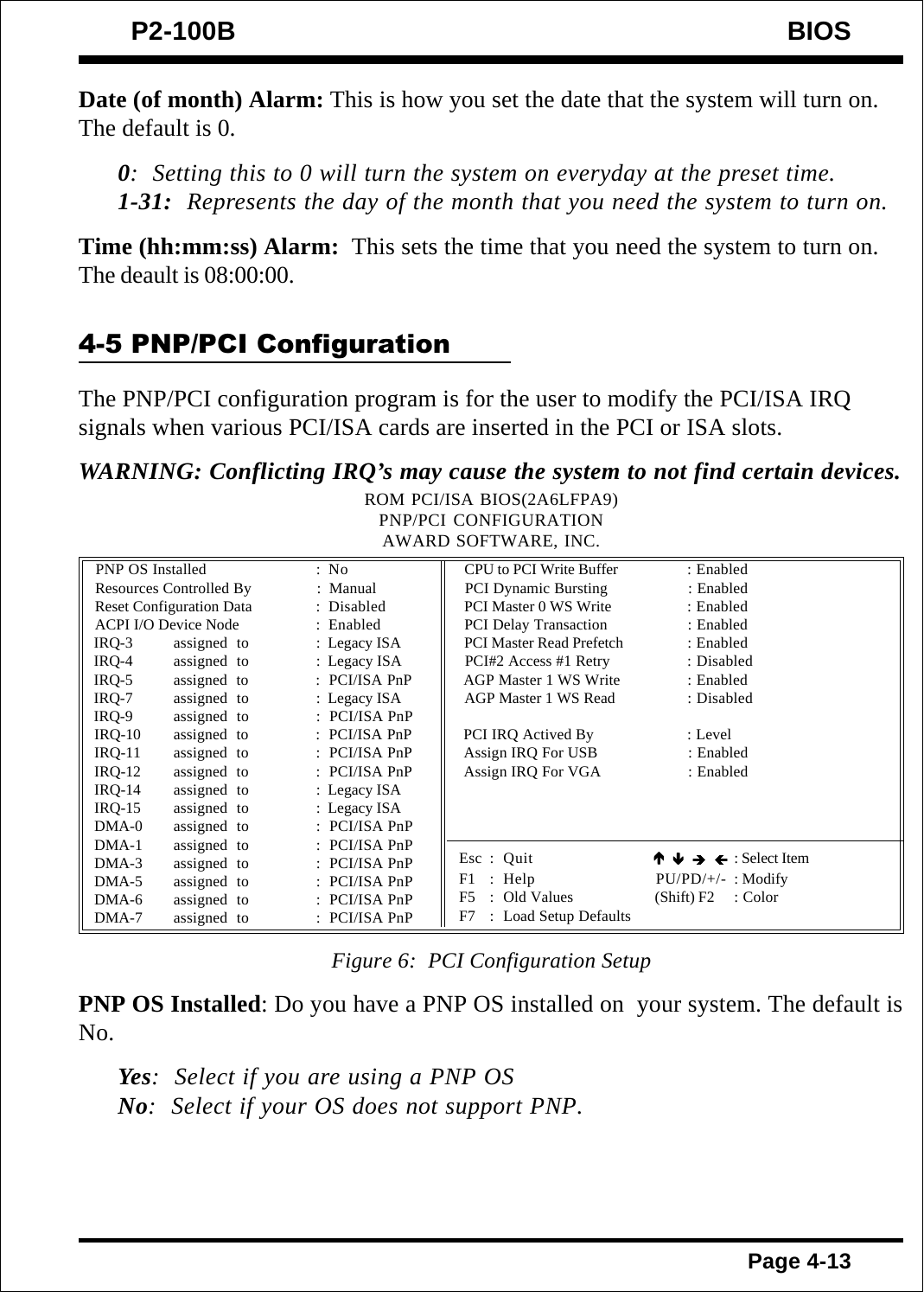**Resources Controlled By**: Who controlled the system PNP/PCI resources. The default is Manual.

*Manual: PNP Card's resources will be controlled manually. You can set which IRQ-X and DMA-X are assigned to PCI/ISA PNP or Legacy ISA Cards. Auto: If your ISA card and PCI card are all PNP cards, BIOS will assign the interrupt resource automatically.*

**Reset Configuration Data**: This setting allows you to clear ESCD data. The default is Disabled

*Disabled: Normal Setting.*

*Enabled: If you have plugged in some Legacy cards to the system and they were recorded into ESCD (Extended System Configuration Data), you can set this field to Enabled in order to clear ESCD.*

**PCI IDE IRQ Map To:** This item allows the user to configure the system for the type of IDE hard disk controller in use. By default, the BIOS assumes that the hard drive controller is an ISA device rather than a PCI controller. If you are using a PCI controller, then you will need to change this to specify which PCI slot has the controller and which PCI interrupt (A, B, C, or D) is associated with the connected IDE devices.

**Assign IRQ For USB**: This item allows BIOS to assign whether IRQ is with USB or not. If you have not connect the USB device. Can release the IRQ for other device.

The default is Enabled.

*Enalbed: Provides IRQ for USB device. Disabled: Release IRQ for other device.*

#### 4-6 Load Setup Defaults

The "LOAD SETUP DEFAULTS" function loads the system default data directly from ROM and initializes the associated hardware properly. This function will be necessary only when the system CMOS data is corrupted.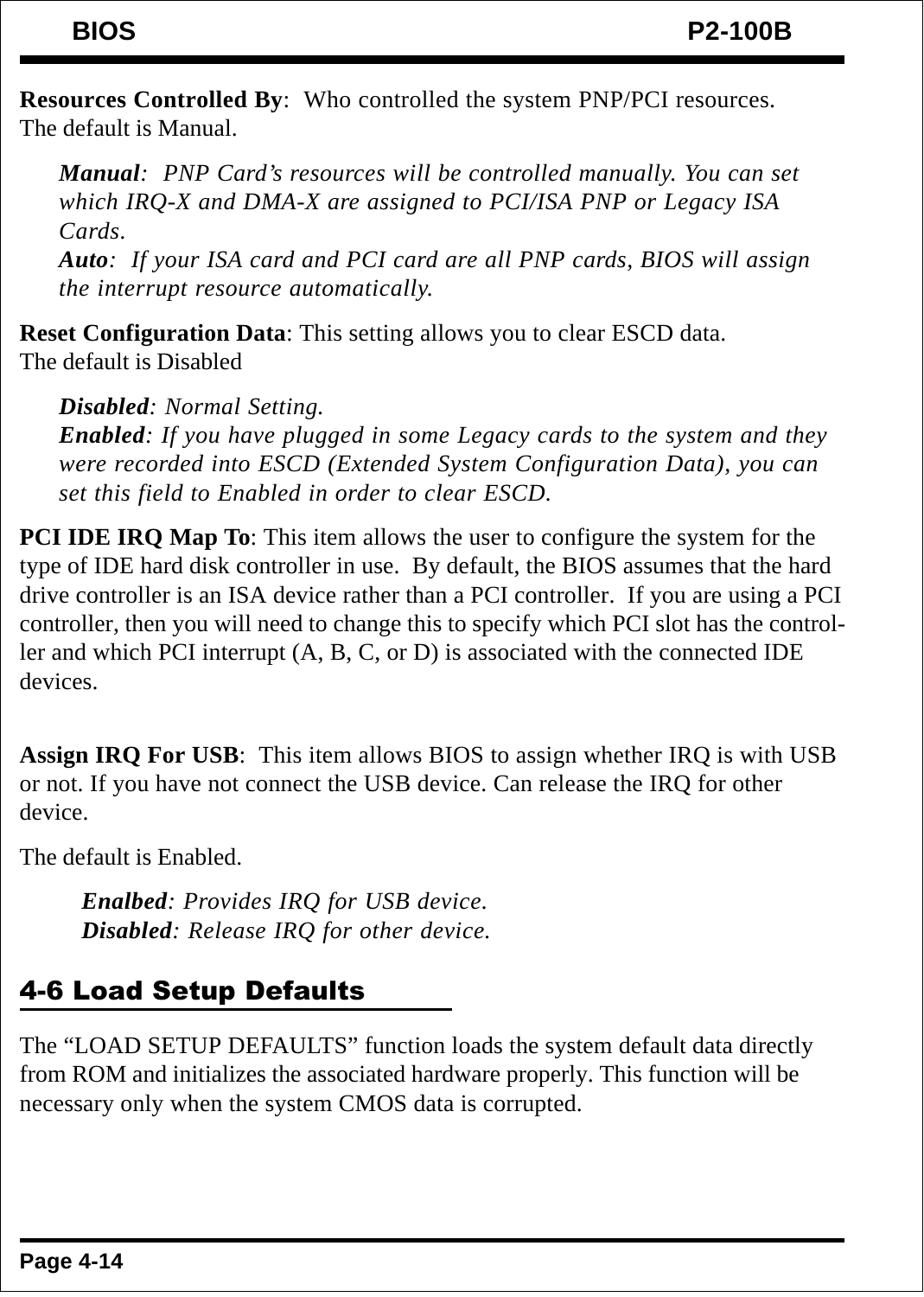#### 4-7 Integrated Peripherals

|                                                                                                                                                                                                                                                                                                                                                                                                                                                           |                                                                                                                                                               | ROM PCI/ISA BIOS(2A6LFPA9)<br>INTEGRATED PERIPHERALS<br>AWARD SOFTWARE, INC.                                             |                                                                                                        |
|-----------------------------------------------------------------------------------------------------------------------------------------------------------------------------------------------------------------------------------------------------------------------------------------------------------------------------------------------------------------------------------------------------------------------------------------------------------|---------------------------------------------------------------------------------------------------------------------------------------------------------------|--------------------------------------------------------------------------------------------------------------------------|--------------------------------------------------------------------------------------------------------|
| OnChip IDE First Channel<br>OnChip IDE Second Channel<br><b>IDE Prefetch Mode</b><br><b>IDE HDD Block Mode</b><br><b>IDE Primary Master PIO</b><br><b>IDE Primary Slave PIO</b><br><b>IDE Secondary Master PIO</b><br><b>IDE Secondary Slave PIO</b><br><b>IDE Primary Master UDMA</b><br><b>IDE Primary Slave UDMA</b><br><b>IDE Secondary Master UDMA</b><br><b>IDE Secondary Slave UDMA</b><br>Init AGP Display First<br><b>Onboard FDD Controller</b> | : Enabled<br>: Enabled<br>: Enabled<br>: Enabled<br>: Auto<br>$:$ Auto<br>: Auto<br>: Auto<br>: Auto<br>: Auto<br>: Auto<br>: Auto<br>: Disabled<br>: Enabled | <b>Onboard Parallel Port</b><br><b>Onboard Parallel Mode</b><br>ECP Mode Use DMA<br>Parallel Port EPP Type<br>OnChip USB | : 378/IRO7<br>ECP / EPP<br>:3<br>EPP1.9<br>: Disabled                                                  |
| <b>Onboard Serial Port 1</b><br><b>Onboard Serial Port 2</b><br><b>UART 2 Mode</b>                                                                                                                                                                                                                                                                                                                                                                        | $:$ Auto<br>: Auto<br>: Standard                                                                                                                              | Esc : Out<br>F1 : Help<br>: Old Values<br>F5<br>F7<br>: Load Setup Defaults                                              | $\uparrow \uparrow \rightarrow \bullet$ : Select Item<br>$PU/PD/+/-$ : Modify<br>(Shift) F2<br>: Color |
|                                                                                                                                                                                                                                                                                                                                                                                                                                                           |                                                                                                                                                               |                                                                                                                          |                                                                                                        |

*Figure 8: Integrated Peripherals*

*Note: If you do not use the Onboard IDE connector, then you will need to set Onboard Primary PCI IDE: Disabled and Onboard Secondary PCI IDE: Disabled Note: The Onboard PCI IDE cable should be equal to or less than 18 inches (45 cm.).*

**IDE HDD Block Mode**: IDE Block Mode allows the controller to access blocks of sectors rather than a single sector at a time. The default is Enabled.

*Enabled: Enabled IDE HDD Block Mode. Provides higher HDD transfer rates. Disabled: Disable IDE HDD Block Mode.*

**Onchip IDE First Channel**: The default value is Enabled.

*Enabled: Enables Onboard IDE primary port. Disabled: Disables Onboard IDE primary port.*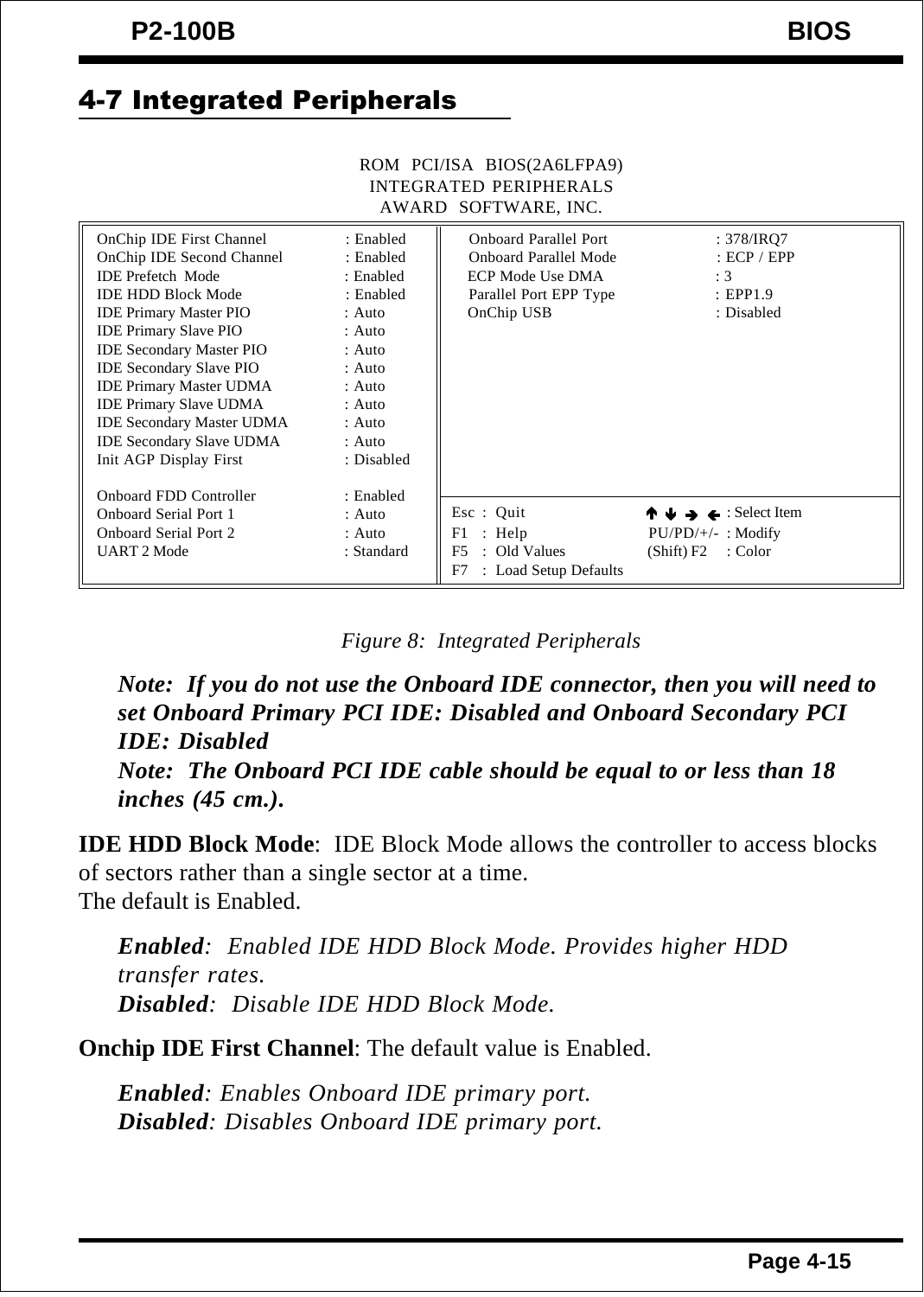#### **Onchip IDE Second Channel**:

The default is Enabled.

*Enabled: Enables Onboard IDE secondary port. Disabled: Disables Onboard IDE secondary port.*

#### **IDE Primary Master PIO**

The default is Auto.

*Auto: BIOS will automatically detect the Onboard Primary Master PCI IDE HDD Accessing mode. Mode 0~4: Manually set the IDE Programmed interrupt mode.*

#### **IDE Primary Slave PIO**

The default is Auto.

*Auto: BIOS will automatically detect the Onboard Primary Slave PCI IDE HDD Accessing mode. Mode 0~4: Manually set the IDE Programmed interrupt mode.*

#### **IDE Secondary Master PIO**:

The default is Auto.

*Auto: BIOS will automatically detect the Onboard Secondary Master PCI IDE HDD Accessing mode. Mode 0~4: Manually set the IDE Programmed interrupt mode.*

#### **IDE Secondary Slave PIO**:

The default is Auto.

*Auto: BIOS will automatically detect the Onboard Secondary Slave PCI IDE HDD Accessing mode. Mode 0~4: Manually set the IDE Programmed interrupt mode.*

**IDE Primary Master UDMA**: This allows you to select the mode of operation for the hard drive. The default is Auto.

*Auto: The computer will select the optimal setting. Disabled: The hard drive will run in normal mode.*

**IDE Primary Slave UDMA**: This allows you to select the mode of operation for the hard drive. The default is Auto.

**Page 4-16**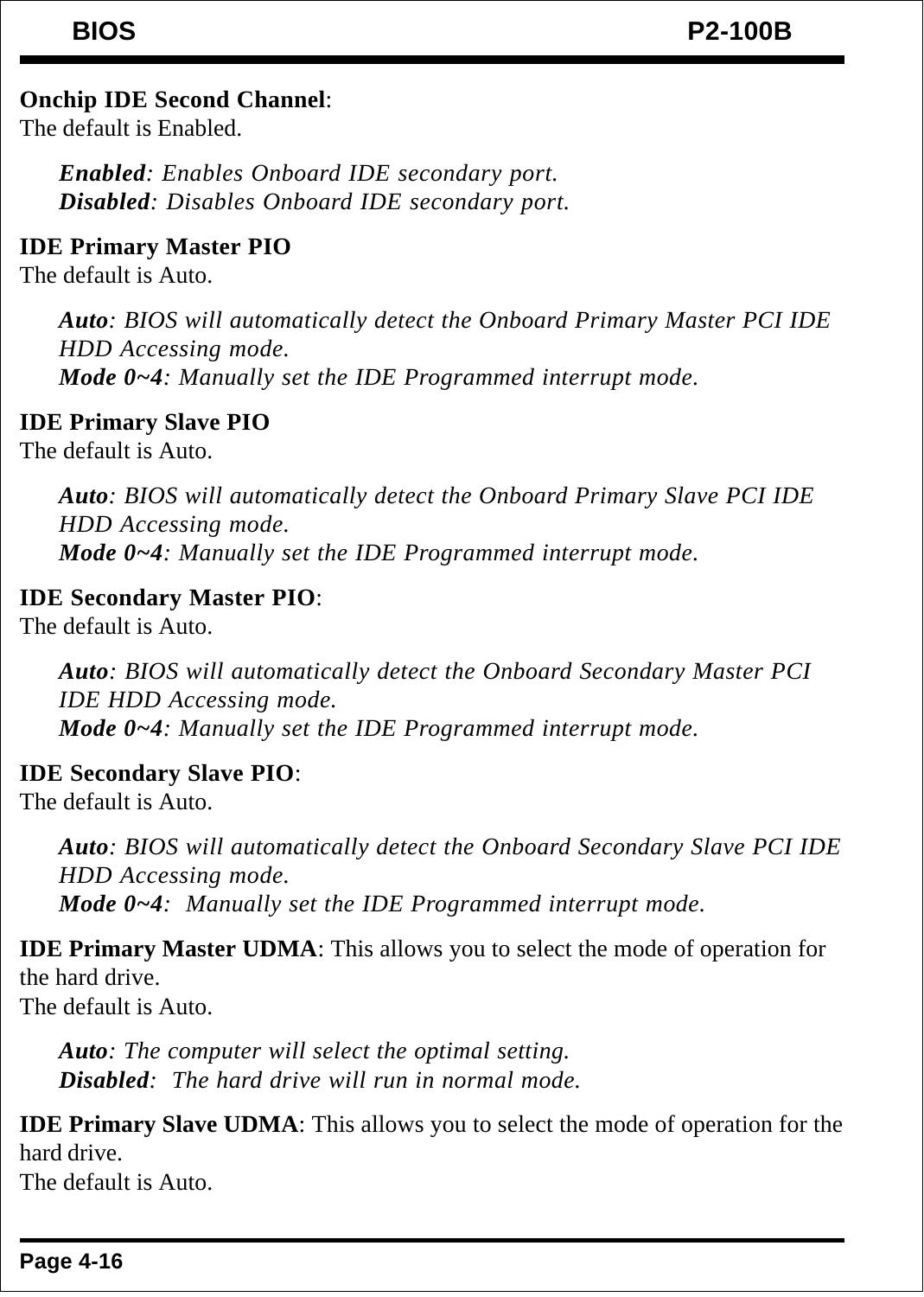*Auto: The computer will select the optimal setting. Disabled: The hard drive will run in normal mode.*

**IDE Secondary Master UDMA**: This allows you to select the mode of operation for the hard drive.

The default is Auto.

*Auto: The computer will select the optimal setting. Disabled: The hard drive will run in normal mode.*

**IDE Secondary Slave UDMA**: This allows you to select the mode of operation for the hard drive.

The default is Auto.

*Auto: The computer will select the optimal setting. Disabled: The hard drive will run in normal mode.*

**USB Keyboard Support**: This controls the activation status of an optional USB keyboard that may be attached. The default is disabled.

*Enabled: Enable USB keyboard support. Disabled: Disable USB keyboard support.*

**Onboard FDC Controller**: This controls the state of the onboard floppy controller. The default value is Enabled.

*Enabled: Enable the Onboard Winbond Chips's floppy drive interface controller. Disabled: Disable the Onboard Winbond Chip's floppy drive interface controller.*

**Onboard Serial Port 1**: This field allows the user to configure the 1st serial port. The default is Auto.

*AUTO: Enable Onboard Serial port 1 and address is Auto adjusted COM1: Enable Onboard Serial port 1 and address is 3F8H/IRQ4. COM2: Enable Onboard Serial port 1 and address is 2F8H/IRQ3. COM3: Enable Onboard Serial port 1 and address is 3E8H/IRQ4. COM4: Enable Onboard Serial port 1 and address is 2E8H/IRQ3.*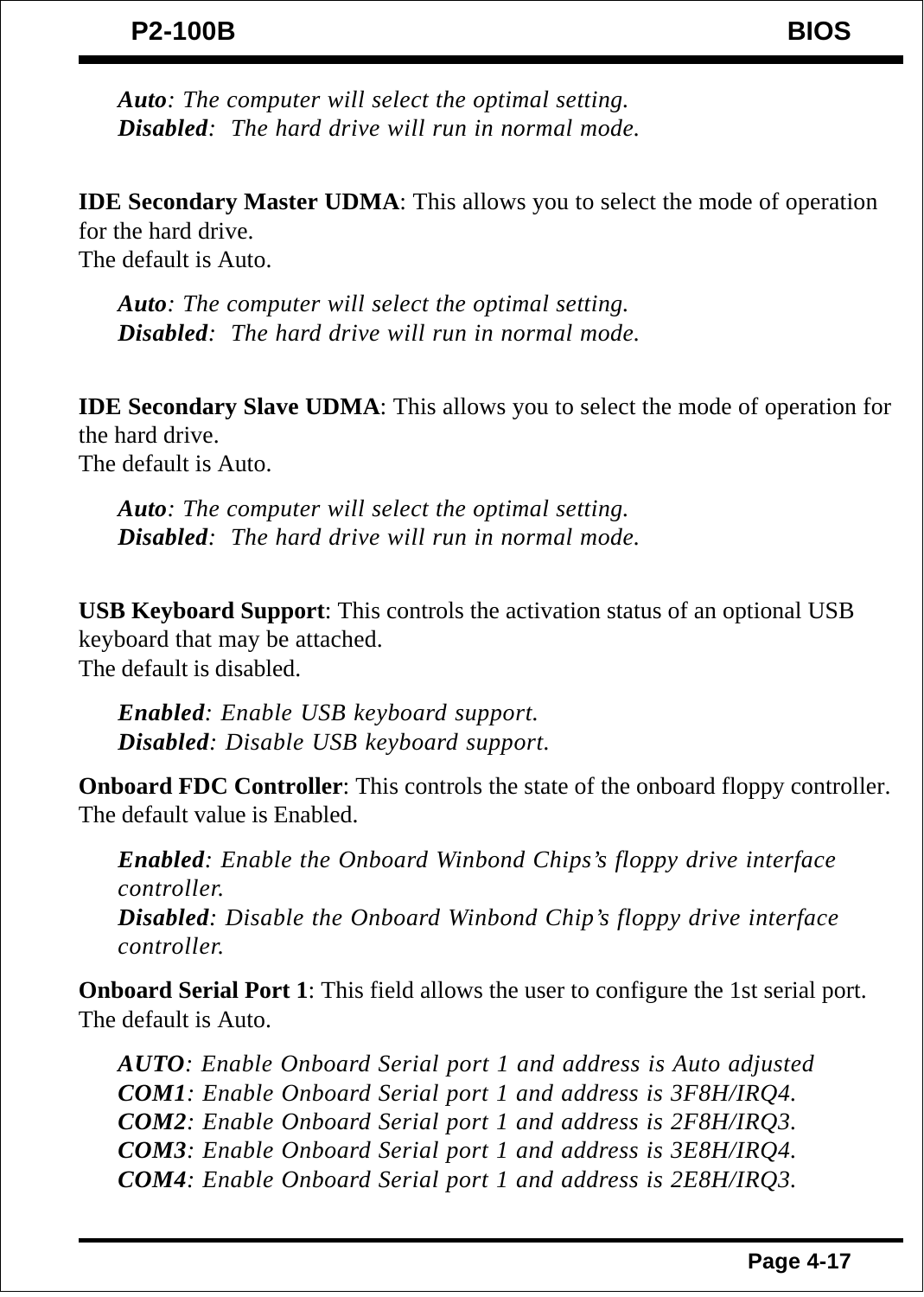*Disabled: Disable Onboard SMC CHIP's Serial port 1.*

**Onboard Serial Port 2**: This field allows the user to configure the 2nd serial port. The default is Auto.

*AUTO: Enable Onboard Serial port 2 and address is Auto adjusted COM1: Enable Onboard Serial port 2 and address is 3F8H/IRQ4. COM2: Enable Onboard Serial port 2 and address is 2F8H/IRQ3. COM3: Enable Onboard Serial port 2 and address is 3E8H/IRQ4. COM4: Enable Onboard Serial port 2 and address is 2E8H/IRQ3. Disabled: Disable Onboard SMC CHIP's Serial port 2.*

**UART Mode Select**: The mode of the IR Controller. The default is Normal.

**IrDA**: Support a Serial Infrared Inferface IrDA.

**ASKIR**: Support a Sharp Serial Infrared Interface formats.

**Normal**: The IRRX and IRTX pins of IR function in normal condition.

**Onboard Parallel port**: This field allows the user to configure the LPT port. The default is 378H / IRQ7.

*378H: Enable Onboard LPT port and address is 378H and IRQ7. 278H: Enable Onboard LPT port and address is 278H and IRQ5. 3BCH: Enable Onboard LPT port and address is 3BCH and IRQ7. Disabled: Disable Onboard Winbond Chip's LPT port.*

**Parallel Port Mode**: This field allows the user to select the parallel port mode. The default is ECP+EPP.

*Normal: Standard mode. IBM PC/AT Compatible bidirectional parallel port. EPP: Enhanced Parallel Port mode. ECP: Extended Capabilities Port mode. EPP+ECP: ECP Mode & EPP Mode.*

**ECP Mode USE DMA**: This field allows the user to select DMA1 or DMA3 for the ECP mode. The default is DMA3.

*DMA1: This field selects the routing of DMA1 for the ECP mode.*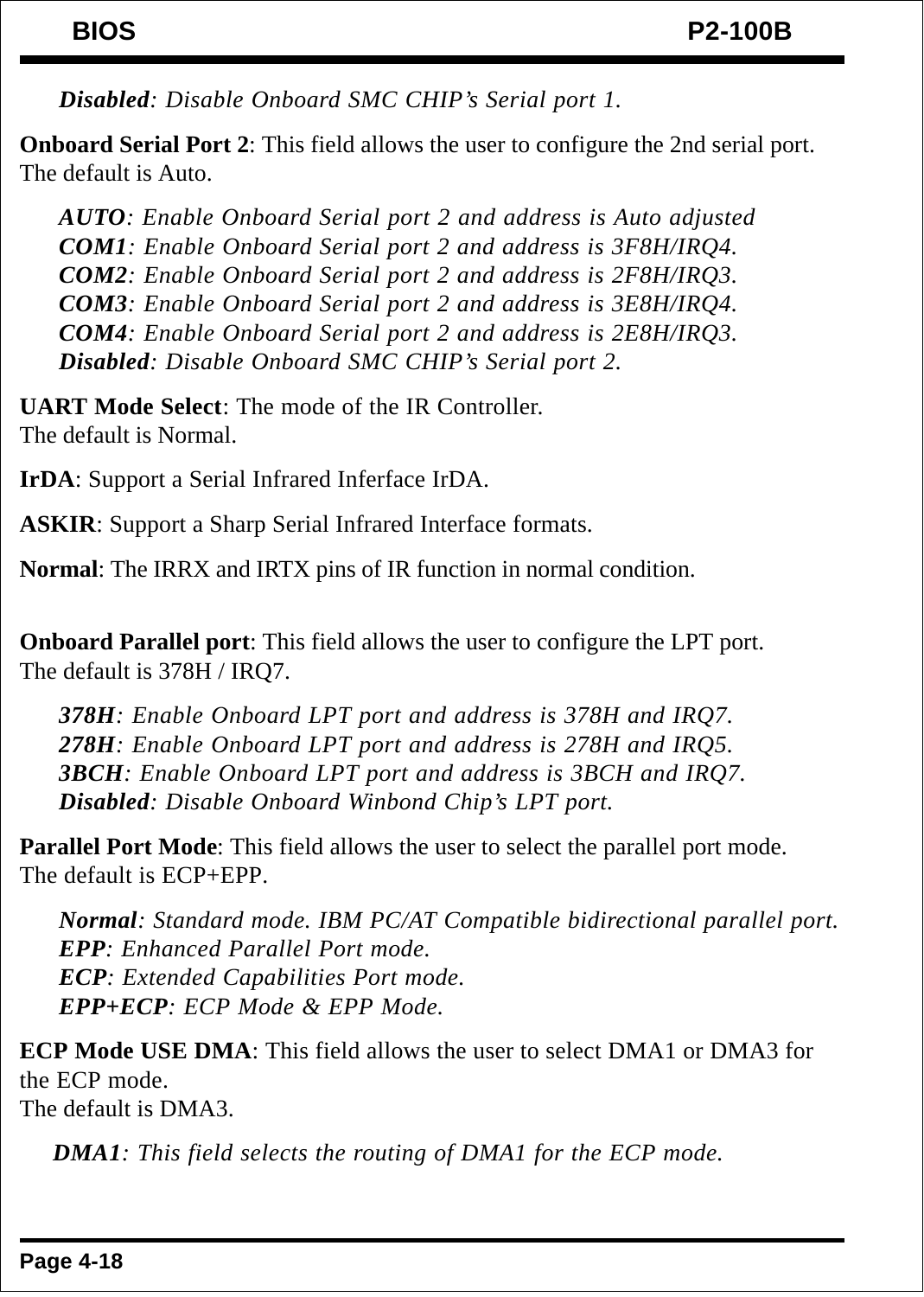*DMA3: This field selects the routing of DMA3 for the ECP mode.*

**Power On Method**: There are "**Button Only**", "**Hot Key**" and "**Any key**" can be chosen by this field that allows users to select one of these various functions as Power On Method for their requirement.

The default value in this selection is " Hot Key". (Ctrl-F1)

*Hot Key: User can press "Control Key" (Ctrl) and "Function Key" (from F1 to F12) individually to power on the system.*

*The interval between "Ctrl" key and function Key (F1-F12) must be short.*

*Anykey: Press anykey to power on the system.*

*Button Only: This power on method is controlled by J3 (pw-on.) Use Power On Button to power on the system.*

*Password: User can Power On the System by password, the password can be entered from 1 to 5 characters. The maximum of password is 5 characters.*

*If user forget / lost the password, please go into BIOS setting to change the Power On Method, or keyin another words as password instead of original one.*

#### 4-8 Change Supervisor or User Password

To change the password, choose the "SUPERVISOR PASSWORD or USER PASSWORD" option from the CMOS SETUP UTILITY menu and press [Enter].

#### *NOTE: Either "Setup" or "System" must be selected in the "Security Option" of the BIOS FEATURES SETUP menu.*

1. If CMOS is corrupted or the option was not used, a default password stored in the ROM will be used. The screen will display the following message:

Enter Password:

Press the [Enter] key to continue after the proper password is given.

2. If the CMOS is corrupted or the option was used earlier and the user wishes to change the default password, the SETUP UTILITY will display a message and ask for a confirmation.

Confirm Password: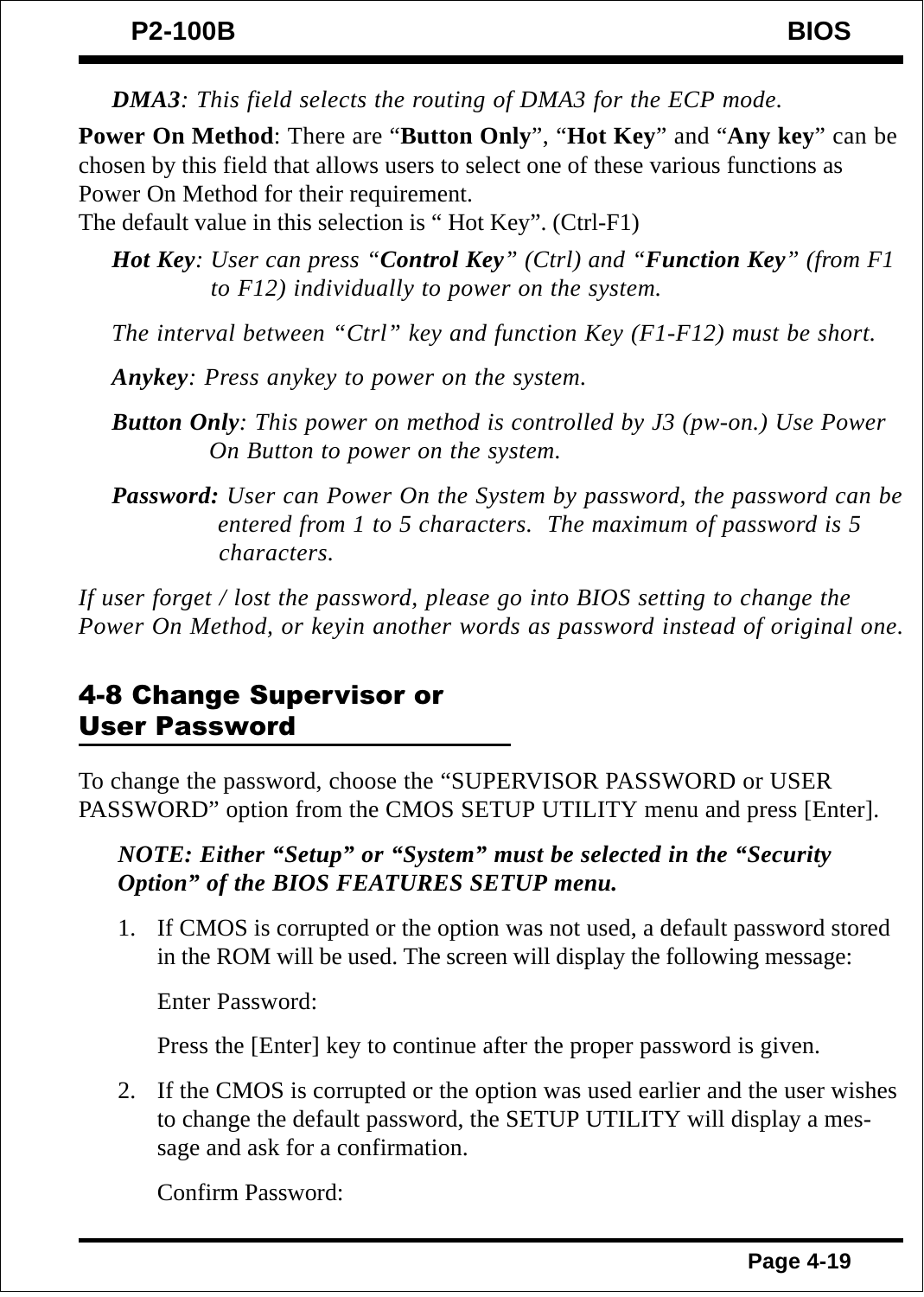3. After pressing the [Enter] key (ROM password if the option was not used) or current password (user-defined password), the user can change the password and store new one in CMOS RAM. A maximum of 8 characters can be entered.

#### 4-9 IDE HDD Auto Detection

The "IDE HDD auto detection" utility is a very useful tool, especially when you do not know which kind of hard disk type you are using. You can use this utility to detect the correct disk type installed in the system automatically. But now you can set HARD DISK TYPE to Auto in the STANDARD CMOS SETUP. You don't need the "IDE HDD AUTO DETECTION" utility. The BIOS will Auto-detect the hard disk size and model on display during POST.

#### ROM PCI/ISA BIOS(2A6LFPA9) CMOS SETUP UTILITY AWARD SOFTWARE, INC.

|                |             |       |             | Select Secondary Slave Option (N=Skip) : N |       |                          |  |
|----------------|-------------|-------|-------------|--------------------------------------------|-------|--------------------------|--|
| <b>OPTIONS</b> | <b>SIZE</b> | CYLS. | <b>HEAD</b> | <b>PRECOMP</b>                             |       | <b>LANDZ SECTOR MODE</b> |  |
| 2(Y)           | 4310        | 524   | 255         | $\Omega$                                   | 14847 | 63 LBA                   |  |
|                | 4310        | 14848 | 9           | 65535                                      | 14847 | 63 NORMAL                |  |
| 3              | 4310        | 928   | 144         | 65535                                      | 14847 | 63 LARGE                 |  |

*Figure 8: IDE HDD Auto Detection*

#### *NOTE: HDD Modes*

The Award BIOS supports 3 HDD modes : NORMAL, LBA & LARGE NORMAL mode

Generic access mode in which neither the BIOS nor the IDE controller will make any transformations during accessing.

The maximum number of cylinders, head  $\&$  sectors for NORMAL mode are.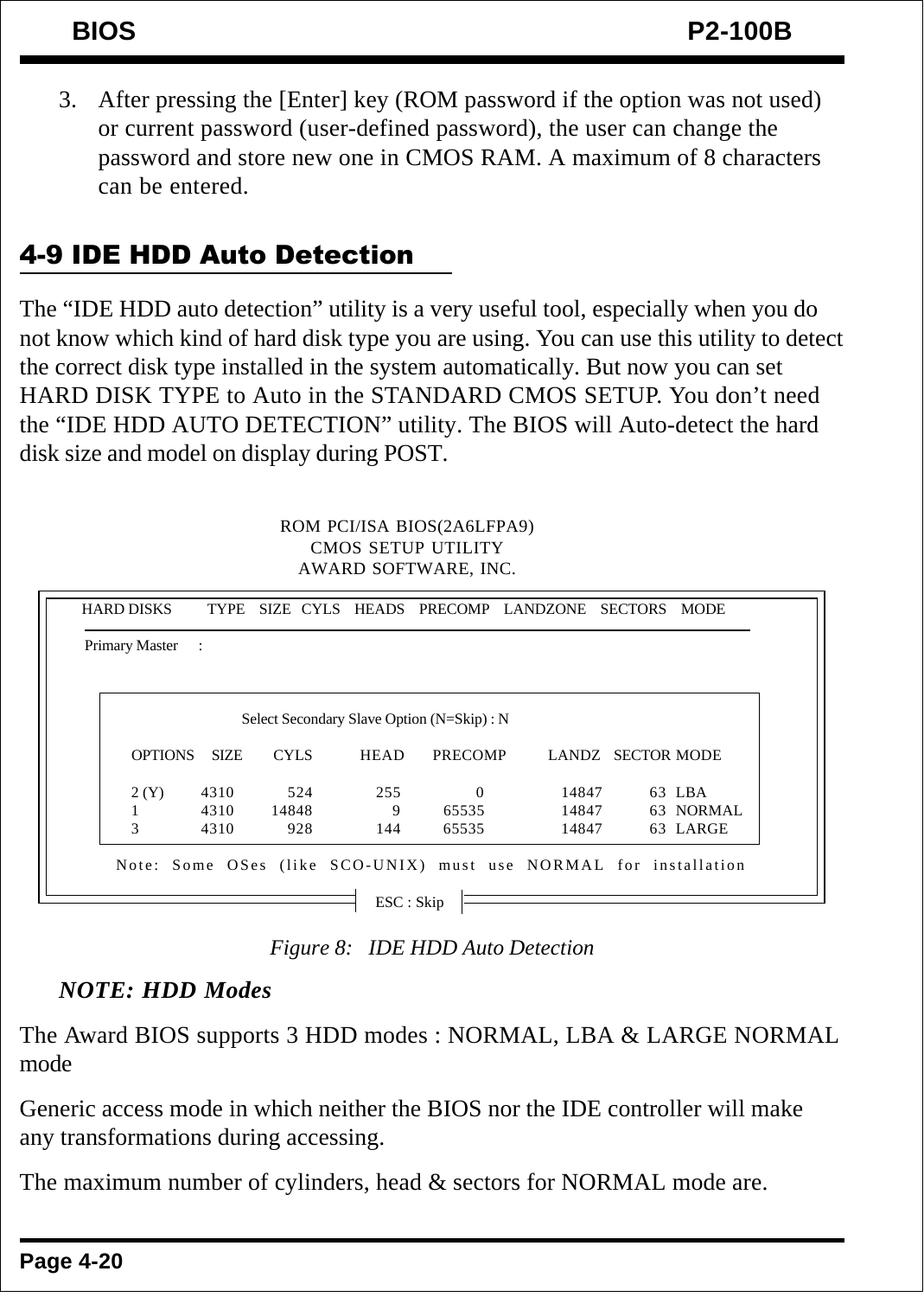| 1024, 16 $& 63$  |               |
|------------------|---------------|
| no. Cylinder     | (1024)        |
| x no. Head       | (16)          |
| x no. Sector     | (63)          |
| x no. per sector | (512)         |
|                  | 528 Megabytes |

If user set his HDD to NORMAL mode, the maximum accessible HDD size will be 528 Megabytes even though its physical size may be greater than that!

**LBA (Logical Block Addressing) mode**: A new HDD accessing method to overcome the 528 Megabyte bottleneck. The number of cylinders, heads & sectors shown in setup may not be the number physically contained in the HDD. During HDD accessing, the IDE controller will transform the logical address described by sector, head & cylinder into its own physical address inside the HDD. The maximum HDD size supported by LBA mode is 8.4 GigaBytes which is obtained by the following formula:

| (1024)        |
|---------------|
| (255)         |
| (63)          |
| (512)         |
| 8.4 GigaBytes |
|               |

**LARGE mode**: Extended HDD access mode supported by Award Software.

Some IDE HDDs contain more than 1024 cylinder without LBA support (in some cases, user do not want LBA). The Award BIOS provides another alternative to support these kinds of LARGE mode.

| <b>CYLS</b> | <b>HEADS</b> | <b>SECTOR</b> | <b>MODE</b> |
|-------------|--------------|---------------|-------------|
| 1120        | 16           | 59            | NORMAL      |
| 560         | 32           | 59            | LARGE       |

BIOS tricks DOS (or other OS) that the number of cylinders is less than 1024 by dividing it by 2. At the same time, the number of heads is multiplied by 2. A reverse transformation process will be made inside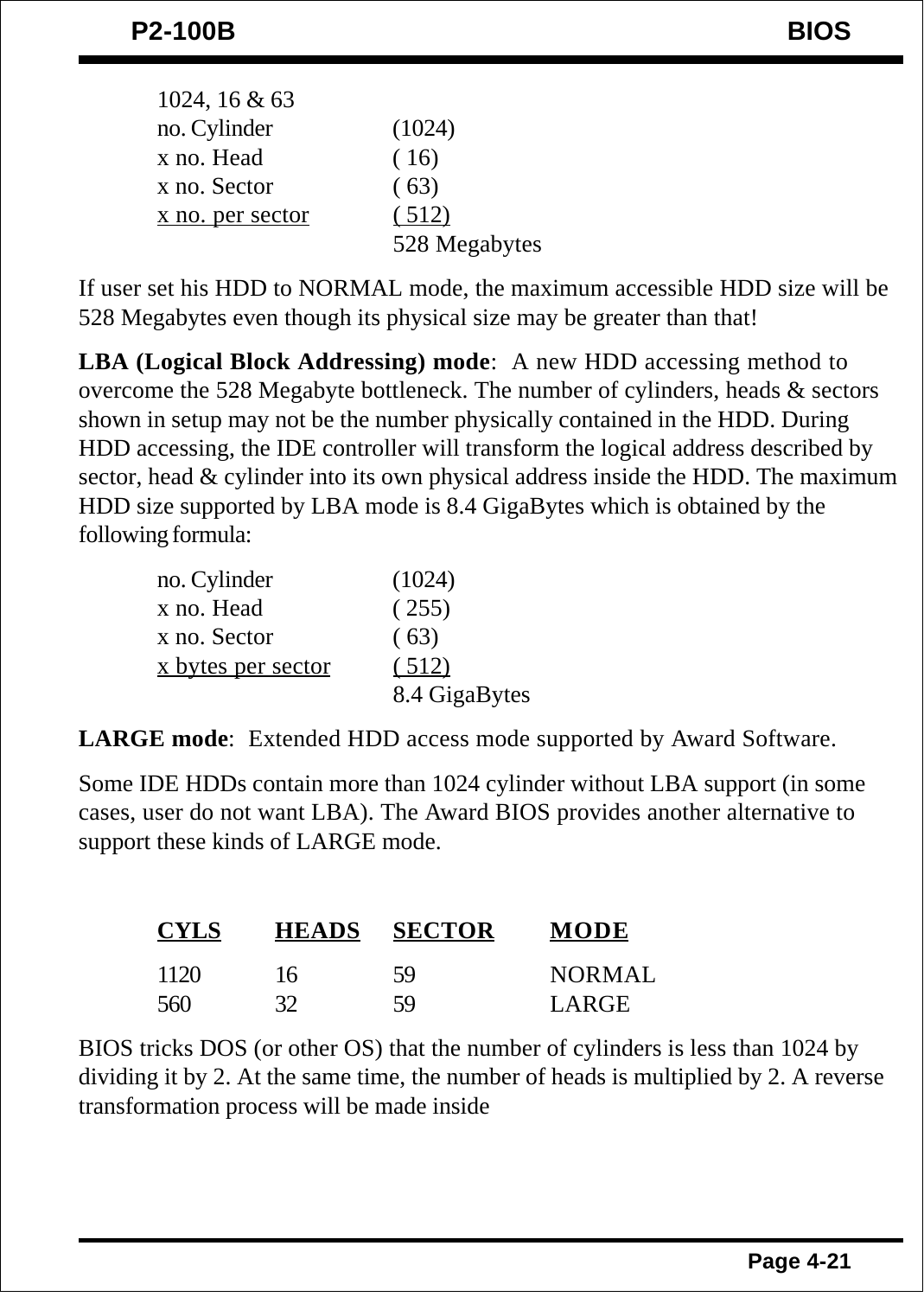INT 12h in order to access the right HDD address!

#### **Maximum HDD size**:

| no. Cylinder       | (1024)     |
|--------------------|------------|
| x no. Head         | (32)       |
| x no. Sector       | (63)       |
| x bytes per sector | (512)      |
|                    | 1 GigaByte |

*Note: To support LBA or LARGE mode of HDDs, there must be some software involved. All the software is located in the Award HDD Service Routine (INT 13h). It may fail to access a HDD with LBA (LARGE) mode selected if you are running under an Operating System which replaces the whole INT 13h.*

UNIX operating systems do not support either LBA or LARGE and must utilize the Standard mode. UNIX can support drives larger than 528MB.

# 4-10 HDD Low Level Format

**Interleave**: Select the interleave number of the hard disk drive you wish to perform a low level format on. You may select from 1 to 8. Check the documentation that came with the drive for the correct interleave number, or select 0 for automatic detection.

**Auto scan bad track**: This allows the utility to scan first then format by each track.

**Start:** Press<Y>to start low level format.

# 4-11 Save & Exit Setup

The "SAVE  $&$  EXIT SETUP" option will bring you back to the boot up procedure with all the changes you just recorded in the CMOS RAM.

# 4-12 Exit Without Saving

The "EXIT WITHOUT SAVING" option will bring you back to normal boot up procedure without saving any data into CMOS RAM.

#### **All old data in the CMOS will not be destroyed.**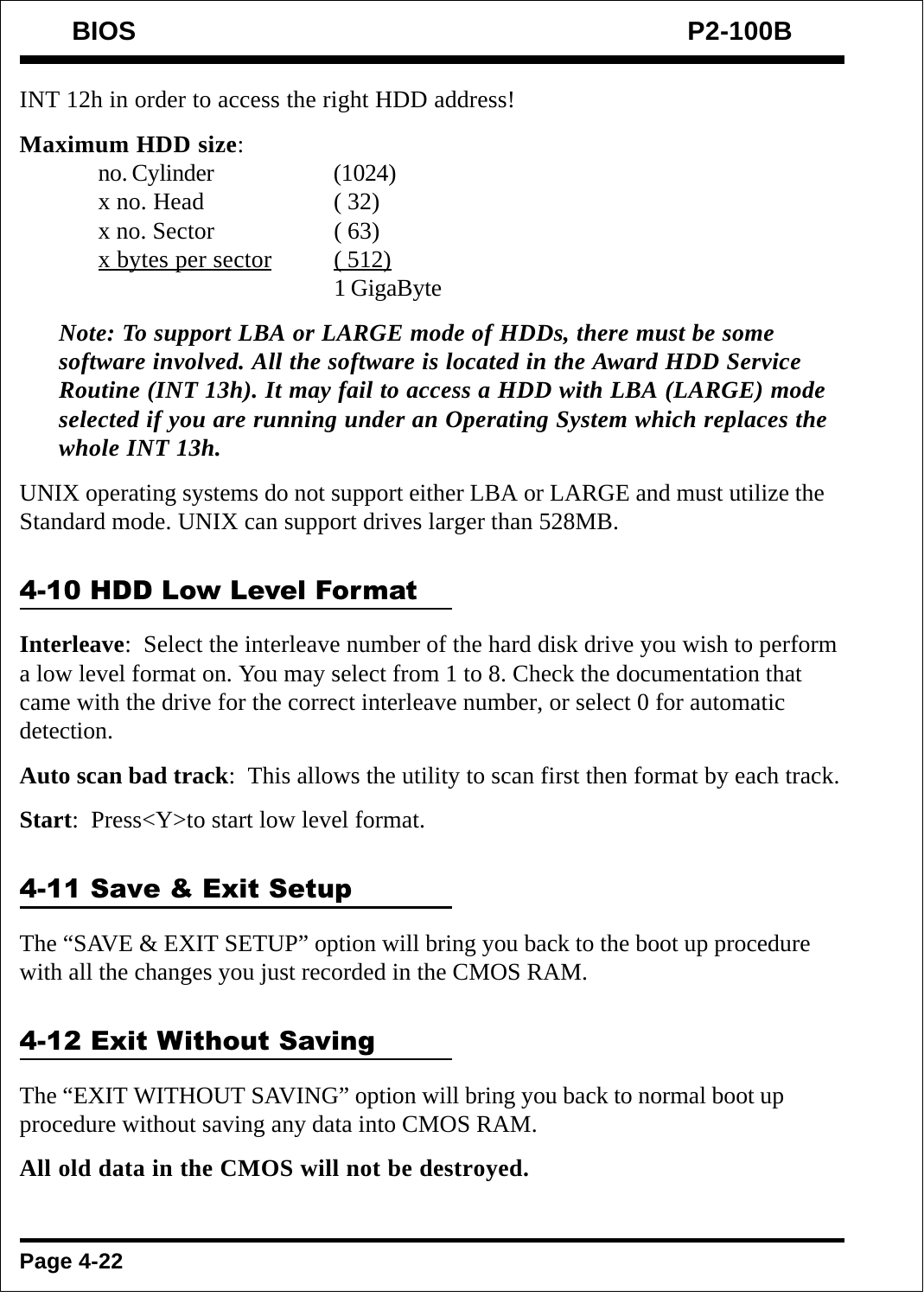# Appendix A:

## A-1 MEMORY MAP

| <b>Address Range</b> | <b>Size</b> | Description                                           |
|----------------------|-------------|-------------------------------------------------------|
| [00000-7FFFF]        | 512K        | Conventional memory                                   |
| [80000-9FBFF]        | 127K        | <b>Extended Conventional memory</b>                   |
| [9FC00-9FFFF]        | 1Κ          | Extended BIOS data area if PS/2 mouse is installed    |
| [A0000-C7FFF]        | 160K        | Available for Hi DOS memory                           |
| [C8000-DFFFF]        | 96K         | Available for Hi DOS memory and adapter ROMs          |
| [E0000-EEFFF]        | 60K         | Available for UMB                                     |
| <b>[EF000-EFFFF]</b> | 4K          | Video service routine for Monochrome & CGA<br>adaptor |
| [F0000-F7FFF]        | 32K         | <b>BIOS CMOS</b> setup utility                        |
| [F8000-FCFFF]        | 20K         | BIOS runtime service routine (2)                      |
| [FD000-FDFFF]        | 4K          | Plug and Play ESCD data area                          |
| <b>IFE000-FFFFFI</b> | 8K          | BIOS runtime service routine (1)                      |

#### A-2 I/O MAP

| $[000-01$ Fl | DMA controller. (Master)              |
|--------------|---------------------------------------|
| $[020-021]$  | <b>INTERRUPT CONTROLLER.</b> (Master) |
| $[022-023]$  | CHIPSET control registers. I/O ports. |
| $[040-05F]$  | TIMER control registers.              |
| $[060-06F]$  | KEYBOARD interface controller. (8042) |
| $[070-07F]$  | RTC ports & CMOS I/O ports.           |
| $[080-09F]$  | DMA register.                         |
| $[0A0-0BF]$  | INTERRUPT controller. (Slave)         |
| $[0C0-0DF]$  | DMA controller. (Slave)               |
| $[0F0-0FF]$  | <b>MATHCOPROCESSOR.</b>               |
| $[1F0-1F8]$  | HARD DISK controller.                 |
| $[278-27F]$  | PARALLEL port 2.                      |
| $[2B0-2DF]$  | GRAPHICS adapter controller.          |
| $[2F8-2FF]$  | SERIAL port 2.                        |
| $[360-36F]$  | NETWORK ports.                        |
| $[378-37F]$  | PARALLEL port 1.                      |
| $[3B0-3BF]$  | MONOCHROME & PARALLEL port adapter.   |
| [3C0-3CF]    | EGA adapter.                          |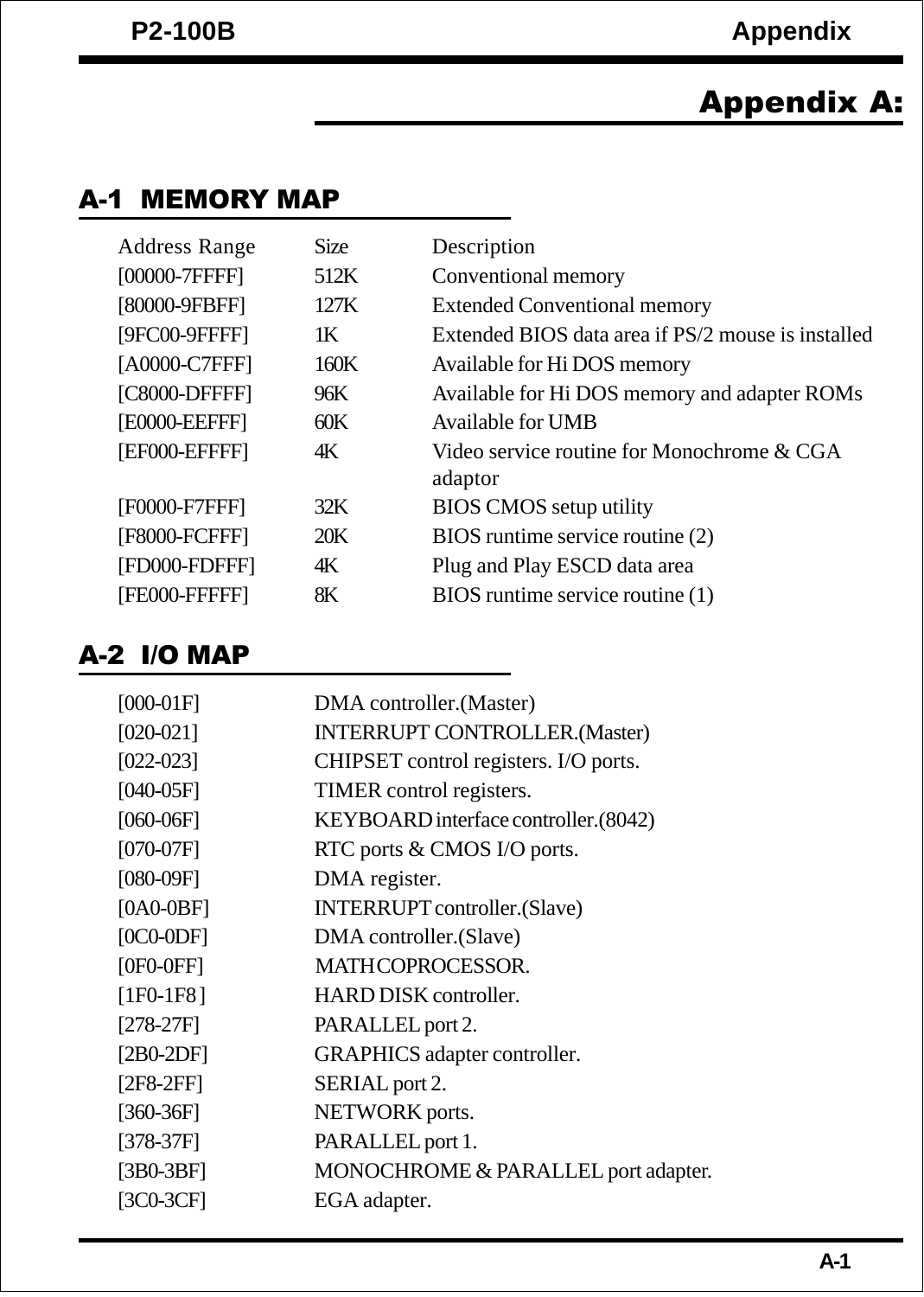#### **Appendix**

| $[3D0-3DF]$ | CGA adapter.            |
|-------------|-------------------------|
| [3F0-3F7]   | FLOPPY DISK controller. |
| [3F8-3FF]   | SERIAL port 1.          |

#### A-3 TIMER & DMA CHANNELS MAP

| <b>TIMER MAP:</b> |                               |
|-------------------|-------------------------------|
| TIMER Channel 0   | System timer interrupt.       |
| TIMER Channel 1   | DRAM REFRESH request.         |
| TIMER Channel 2   | SPEAKER tone generator.       |
| DMA CHANNELS:     |                               |
| DMA Channel 0     | Available.                    |
| DMA Channel 1     | Onboard ECP (Option).         |
| DMA Channel 2     | FLOPPY DISK (SMCCHIP).        |
| DMA Channel 3     | Onboard ECP (default).        |
| DMA Channel 4     | Cascade for DMA controller 1. |
| DMA Channel 5     | Available.                    |
| DMA Channel 6     | Available.                    |
| DMA Channel 7     | Available                     |
|                   |                               |

#### A-4 INTERRUPT MAP

NMI :

Parity check error.

IRQ (H/W):

- 0 System TIMER interrupt from TIMER 0.
- 1 KEYBOARD output buffer full.
- 2 Cascade for IRQ 8-15.
- 3 SERIAL port 2.
- 4 SERIAL port 1.
- 5 PARALLEL port 2.
- 6 FLOPPY DISK (SMC CHIP).
- 7 PARALLEL port 1.
- 8 RTC clock.
- 9 Available.
- 10 Available.
- 11 Available.
- 12 PS/2 Mouse.
- 13 MATH coprocessor.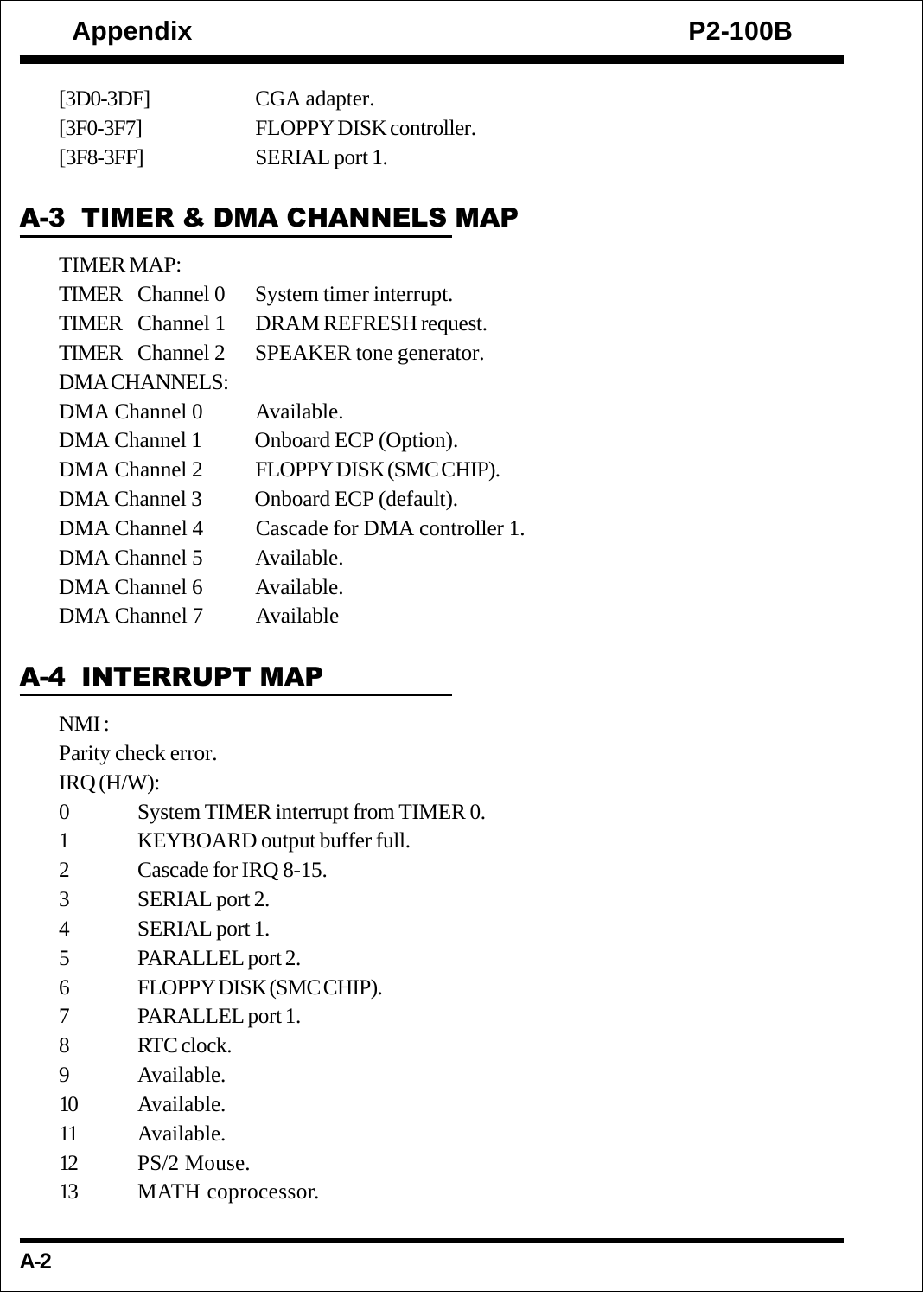- 14 Onboard HARD DISK (IDE1) channel.
- 15 Onboard HARD DISK (IDE1) channel.

#### A-5 RTC & CMOS RAM MAP

RTC & CMOS:

- 00 Seconds.
- 01 Second alarm.
- 02 Minutes.
- 03 Minutes alarm.
- 04 Hours.
- 05 Hours alarm.
- 06 Day of week.
- 07 Day of month.
- 08 Month.
- 09 Year.
- 0A Status register A.
- 0B Status register B.
- 0C Status register C.
- 0D Status register D.
- 0E Diagnostic status byte.
- 0F Shutdown byte.
- 10 FLOPPY DISK drive type byte.
- 11 Reserve.
- 12 HARD DISK type byte.
- 13 Reserve.
- 14 Equipment type.
- 15 Base memory low byte.
- 16 Base memory high byte.
- 17 Extension memory low byte.
- 18 Extension memory high byte.
- 19-2d
- 2E-2F
- 30 Reserved for extension memory low byte.
- 31 Reserved for extension memory high byte.
- 32 DATE CENTURY byte.
- 33 INFORMATION FLAG.
- 34-3F Reserve.
- 40-7F Reserved for CHIPSET SETTING DATA.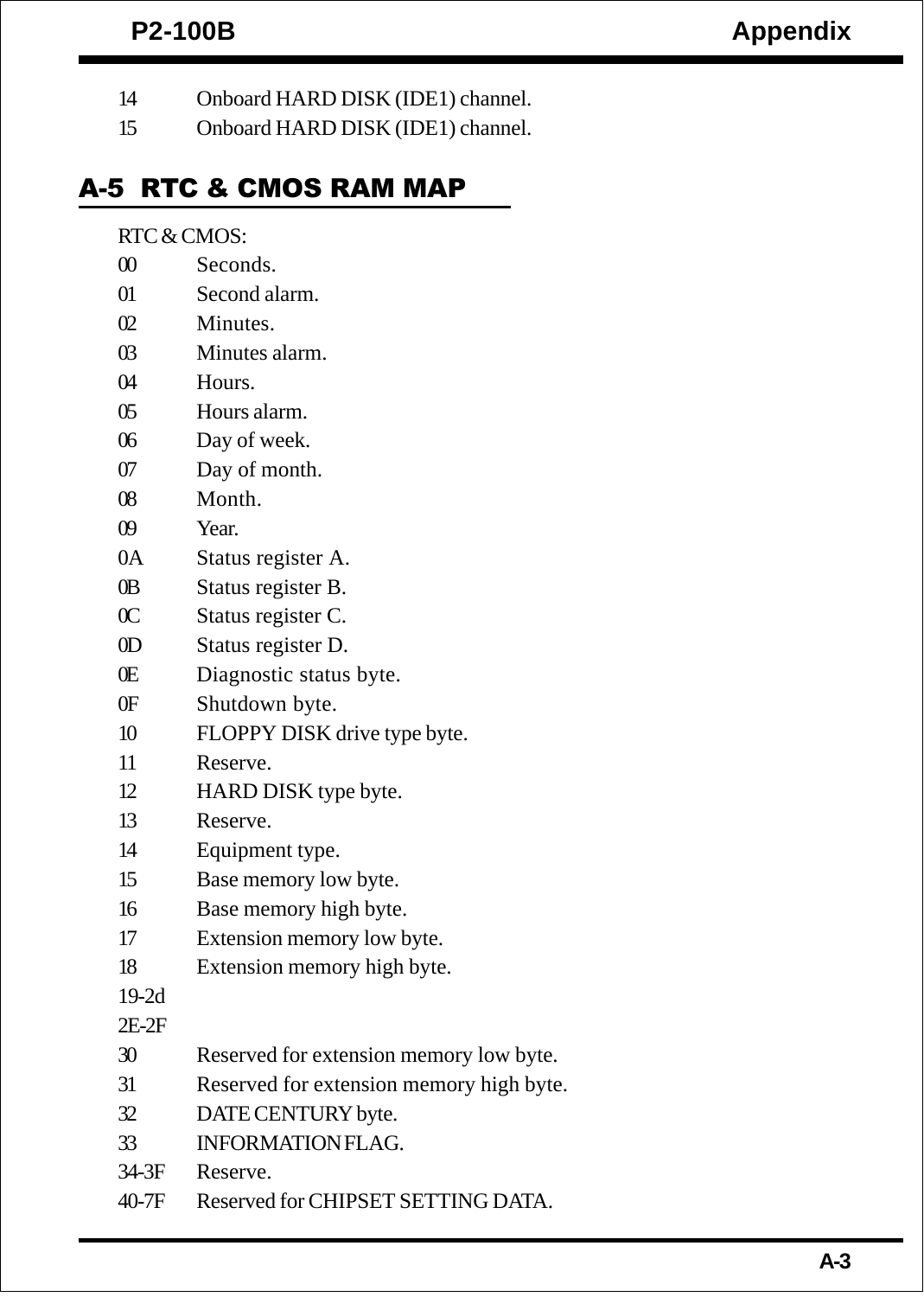# Page Left Blank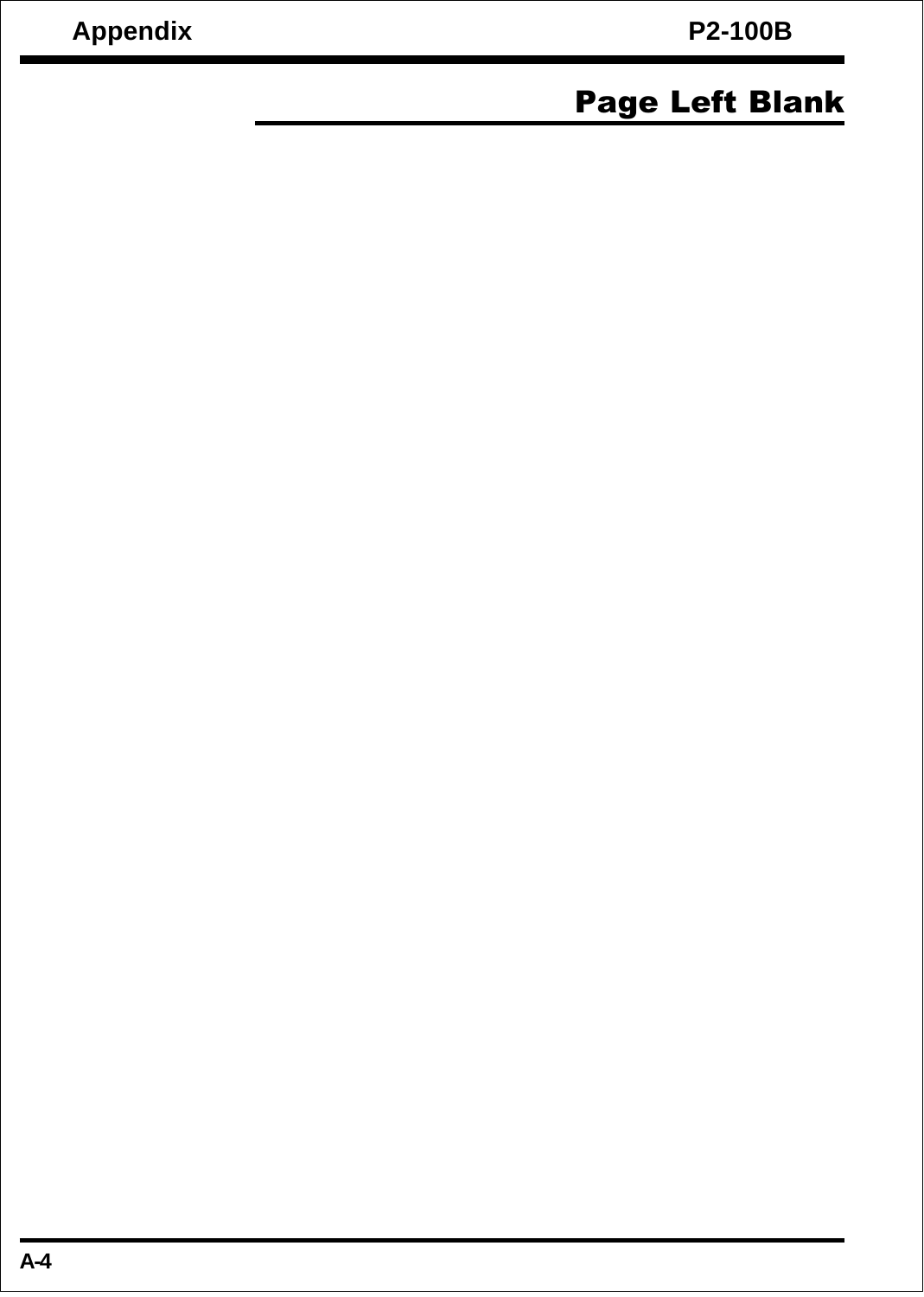# Appendix B:

#### B-1 POST CODES

|                  | ISA POST codes are typically output to I/O port address 80h.                                                                                                          |  |
|------------------|-----------------------------------------------------------------------------------------------------------------------------------------------------------------------|--|
| POST (hex)       | <b>DESCRIPTION</b>                                                                                                                                                    |  |
| 01-02            | Reserved.                                                                                                                                                             |  |
| $\Omega$         | Turn off OEM specific cache, shadow.                                                                                                                                  |  |
| $\boldsymbol{0}$ | 1. Initialize EISA registers (EISA BIOS only).                                                                                                                        |  |
|                  | 2. Initialize all the standard devices with default values                                                                                                            |  |
|                  | Standard devices includes.                                                                                                                                            |  |
|                  | DMA controller (8237).                                                                                                                                                |  |
|                  | Programmable Interrupt Controller (8259).                                                                                                                             |  |
|                  | Programmable Interval Timer (8254).<br>$\overline{\phantom{m}}$                                                                                                       |  |
|                  | RTC chip.<br>$\overline{\phantom{a}}$                                                                                                                                 |  |
| $\Omega$         | Reserved                                                                                                                                                              |  |
| 05               | 1. Keyboard Controller Self-Test.                                                                                                                                     |  |
| 06               | 2. Enable Keyboard Interface.                                                                                                                                         |  |
| 07               | Reserved.                                                                                                                                                             |  |
| 08               | Verifies CMOS's basic R/W functionality.                                                                                                                              |  |
| C <sub>1</sub>   | Auto-detection of onboard DRAM & Cache.                                                                                                                               |  |
| C <sub>5</sub>   | Copy the BIOS from ROM into E0000-FFFFF shadow RAM so that                                                                                                            |  |
|                  | POST will go faster.                                                                                                                                                  |  |
| 08               | Test the first 256K DRAM.                                                                                                                                             |  |
| 09               | OEM specific cache initialization. (if needed)                                                                                                                        |  |
| 0A               | 1. Initialize the first 32 interrupt vectors with corresponding Interrupt<br>handlers. Initialize INT numbers from 33-120 with Dummy<br>(Spurious) Interrupt Handler. |  |
|                  | 2. Issue CPUID instruction to identify CPU type.                                                                                                                      |  |
|                  | 3. Early Power Management initialization. (OEM specific)                                                                                                              |  |
| 0 <sub>B</sub>   | 1. Verify the RTC time is valid or not.                                                                                                                               |  |
|                  | 2. Detect bad battery.                                                                                                                                                |  |
|                  | 3. Read CMOS data into BIOS stack area.                                                                                                                               |  |
|                  | 4. PnP initializations including. (PnP BIOS only)                                                                                                                     |  |
|                  | Assign CSN to PnP ISA card.<br>$\qquad \qquad \blacksquare$                                                                                                           |  |
|                  | Create resource map from ESCD.                                                                                                                                        |  |
|                  | 5. Assign IO & Memory for PCI devices. (PCI BIOS only)                                                                                                                |  |
|                  |                                                                                                                                                                       |  |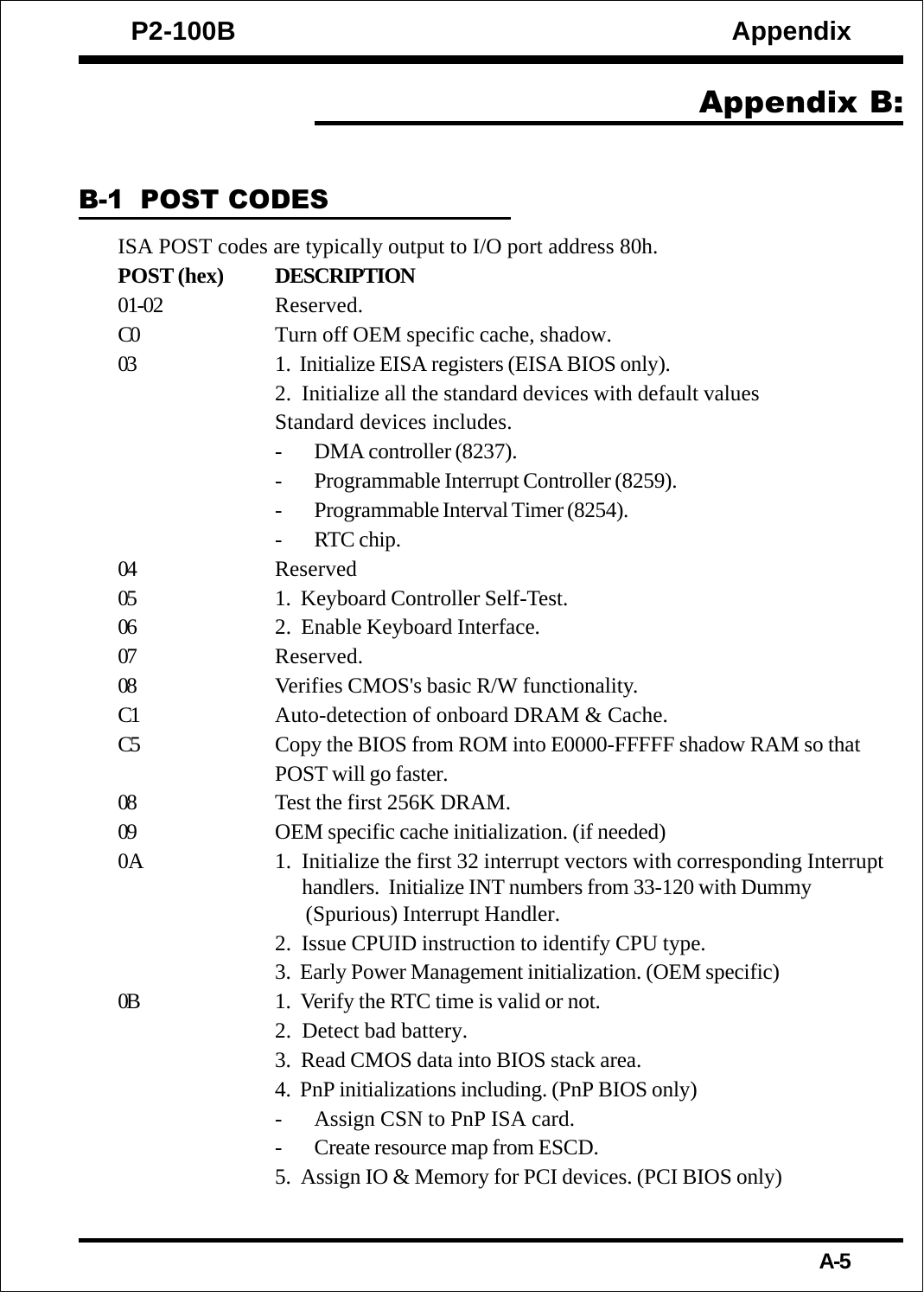| <b>Appendix</b> | <b>P2-100B</b>                                                                                                         |  |
|-----------------|------------------------------------------------------------------------------------------------------------------------|--|
| œ               | Initialization of the BIOS Data Area. (40:ON - 40:FF)                                                                  |  |
| 0D              | 1. Program some of the Chipset's value according to Setup.                                                             |  |
|                 | (Early Setup Value Program)                                                                                            |  |
|                 | 2. Measure CPU speed for display & decide the system clock speed.                                                      |  |
|                 | 3. Video initialization including Monochrome, CGA, EGA/VGA. If                                                         |  |
|                 | no display device found, the speaker will beep.                                                                        |  |
| Œ               | 1. Test video RAM. (If Monochrome display device found)                                                                |  |
|                 | 2. Show messages including.                                                                                            |  |
|                 | Award Logo, Copyright string, BIOS Data code & Part No.                                                                |  |
|                 | OEM specific sign on messages.                                                                                         |  |
|                 | Energy Star Logo. (Green BIOS ONLY)                                                                                    |  |
|                 | CPU brand, type & speed.                                                                                               |  |
|                 | Test system BIOS checksum. (Non-Compress Version only)                                                                 |  |
| 0F              | DMA channel 0 test.                                                                                                    |  |
| 10              | DMA channel 1 test.                                                                                                    |  |
| 11              | DMA page registers test.                                                                                               |  |
| $12 - 13$       | Reserved.                                                                                                              |  |
| 14              | Test 8254 Timer 0 Counter 2.                                                                                           |  |
| 15              | Test 8259 interrupt mask bits for channel 1.                                                                           |  |
| 16              | Test 8259 interrupt mask bits for channel 2.                                                                           |  |
| 17              | Reserved.                                                                                                              |  |
| 19              | Test 8259 functionality.                                                                                               |  |
| 1A-1D           | Reserved.                                                                                                              |  |
| 1E              | If EISA NVM checksum is good, execute EISA initialization.                                                             |  |
|                 | (EISA BIOS only)                                                                                                       |  |
| 1F-29           | Reserved.                                                                                                              |  |
| 30              | Detect Base Memory & Extended Memory Size.                                                                             |  |
| 31              | 1. Test Base Memory from 256K to 640K.                                                                                 |  |
|                 | 2. Test Extended Memory from 1M to the top of memory.                                                                  |  |
| 32              | 1. Display the Award Plug & Play BIOS Extension message.<br>(PnP BIOS only)                                            |  |
|                 | 2. Program all onboard super I/O chips (if any) including COM ports,<br>LPT ports, FDD port  according to setup value. |  |
| 33-3B           | Reserved.                                                                                                              |  |
| 3C              | Set flag to allow users to enter CMOS Setup Utility.                                                                   |  |
| 3D              | 1. Initialize Keyboard.                                                                                                |  |
|                 | 2. Install PS2 mouse.                                                                                                  |  |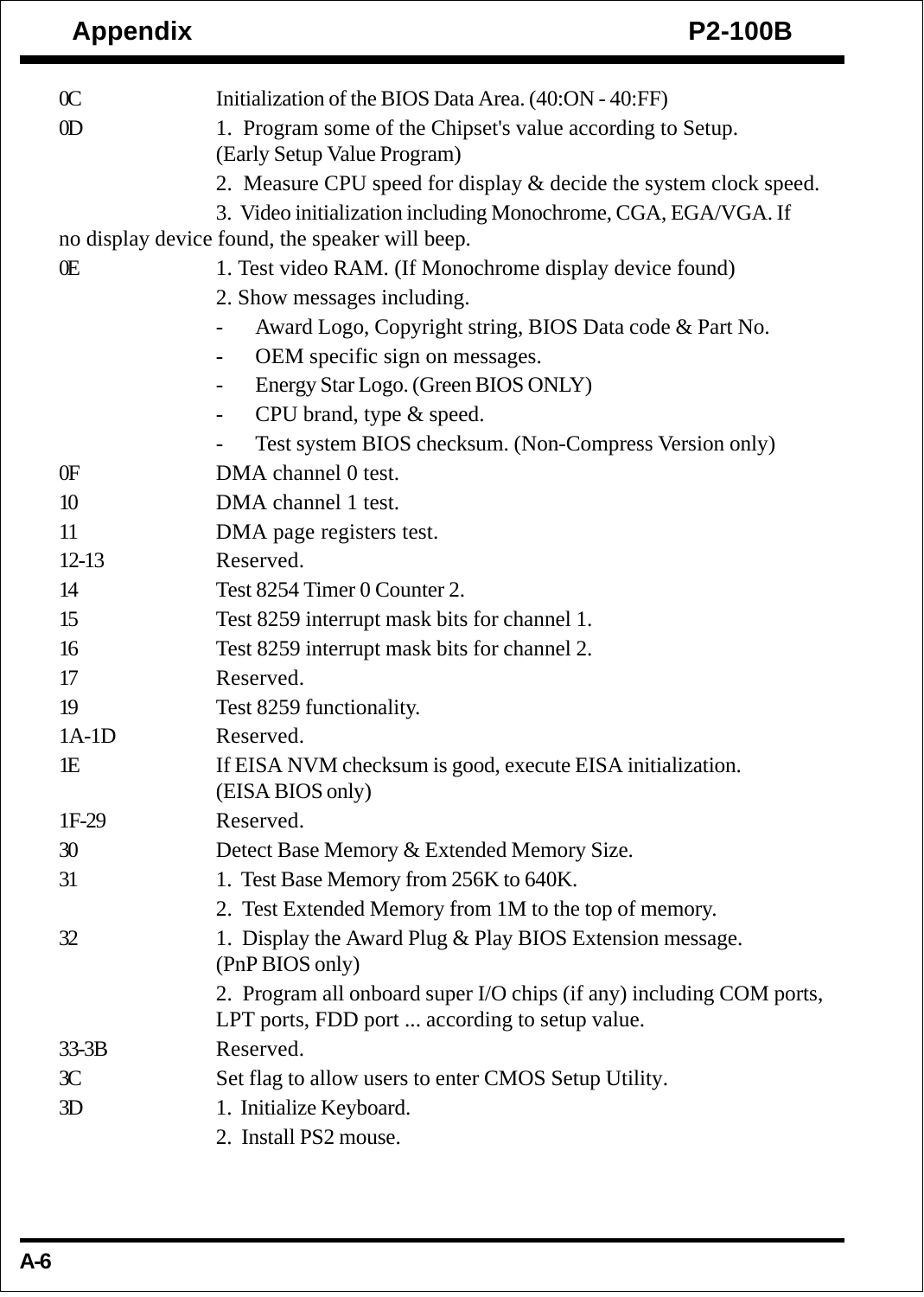| 3E    | Try to turn on Level 2 cache.                                                                                                           |  |
|-------|-----------------------------------------------------------------------------------------------------------------------------------------|--|
|       | Note: Some chipset may need to turn on the L2 cache in this stage.<br>But usually, the cache is turn on later in POST 61h.              |  |
| 3F-40 | Reserved.                                                                                                                               |  |
| BF    | 1. Program the rest of the Chipset's value according to Setup.<br>(Later Setup Value Program)                                           |  |
| 41    | 2. If auto-configuration is enabled, program the chipset with<br>pre-defined Values.                                                    |  |
| 42    | Initialize floppy disk drive controller.                                                                                                |  |
| 43    | Initialize Hard drive controller.                                                                                                       |  |
| 45    | If it is a PnP BIOS, initialize serial $&$ parallel ports.                                                                              |  |
| 44    | Reserved.                                                                                                                               |  |
| 45    | Initialize math coprocessor.                                                                                                            |  |
| 46-4D | Reserved.                                                                                                                               |  |
| 4E    | If there is any error detected (such as video, kb), show all error<br>messages on the screen $\&$ wait for user to press <f1> key.</f1> |  |
| 4F    | 1. If password is needed, ask for password.                                                                                             |  |
|       | 2. Clear the Energy Star Logo. (Green BIOS only)                                                                                        |  |
| 50    | Write all CMOS values currently in the BIOS stack area back into the<br>CMOS.                                                           |  |
| 51    | Reserved.                                                                                                                               |  |
| 52    | 1. Initialize all ISA ROMs.                                                                                                             |  |
|       | 2. Later PCI initializations. (PCI BIOS only)                                                                                           |  |
|       | assign IRQ to PCI devices.<br>$\overline{\phantom{0}}$                                                                                  |  |
|       | initialize all PCI ROMs.                                                                                                                |  |
|       | 3. PnP Initialzations. (PnP BIOS only)                                                                                                  |  |
|       | assign IO, Memory, IRQ & DMA to PnP ISA devices.<br>$\frac{1}{2}$                                                                       |  |
|       | initialize all PnP ISA ROMs.                                                                                                            |  |
|       | 4. Program shadows RAM according to Setup settings.                                                                                     |  |
|       | 5. Program parity according to Setup setting.                                                                                           |  |
|       | 6. Power Management Initialization.                                                                                                     |  |
|       | Enable/Disable global PM.<br>$\overline{\phantom{a}}$                                                                                   |  |
|       | APM interface initialization.                                                                                                           |  |
| 53    | 1. If it is NOT a PnP BIOS, initialize serial & parallel ports.                                                                         |  |
|       | 2. Initialize time value in BIOS data area by translate the RTC time                                                                    |  |
|       | value into a timer tick value.                                                                                                          |  |
| 60    | Setup Virus Protection. (Boot Sector Protection) functionality<br>according to Setup setting.                                           |  |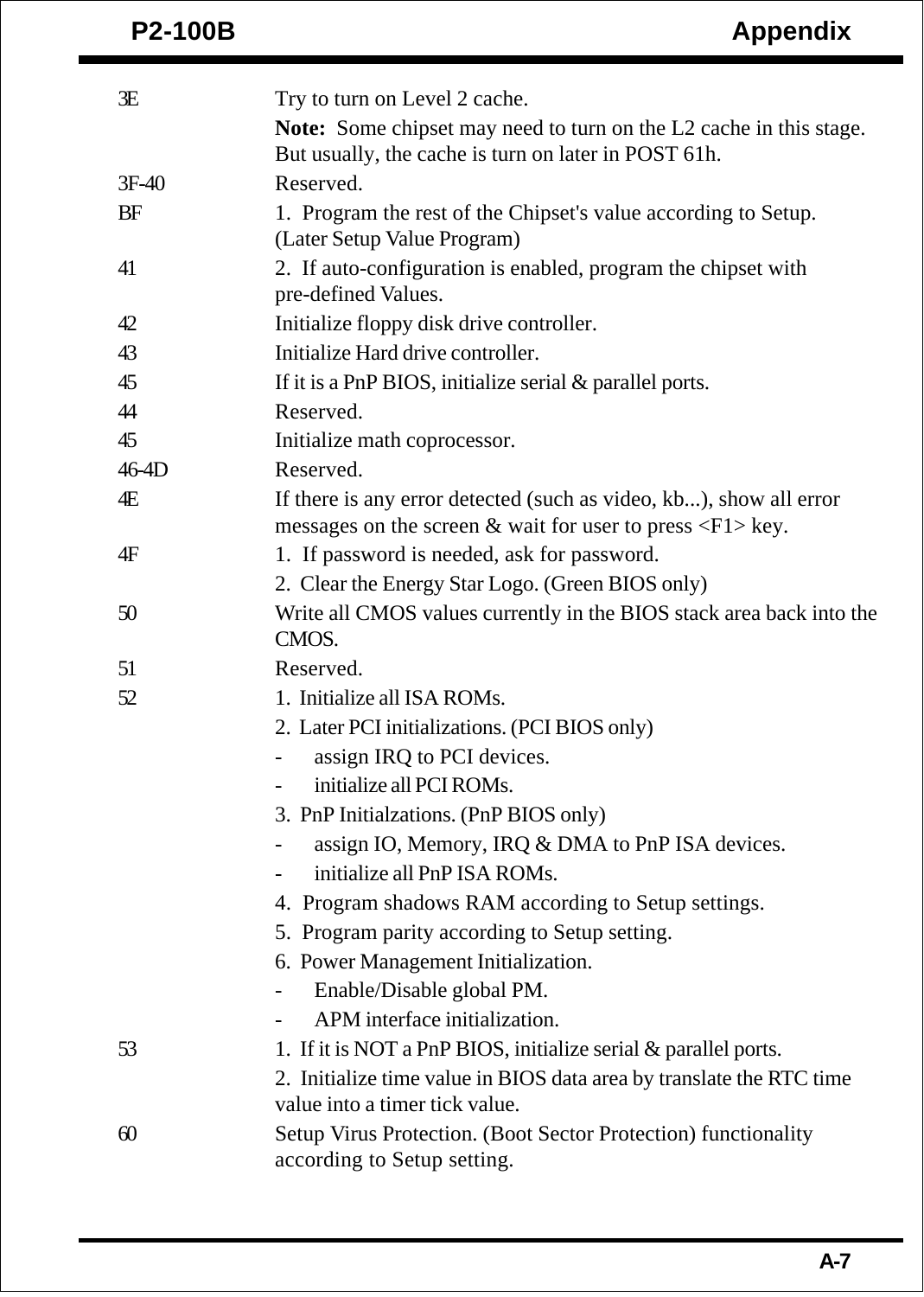| <b>Appendix</b> | <b>P2-100B</b>                                                                                            |
|-----------------|-----------------------------------------------------------------------------------------------------------|
| 61              | 1. Try to turn on Level 2 cache.                                                                          |
|                 | Note: If L2 cache is already turned on in POST 3D, this part will be<br>skipped.                          |
|                 | 2. Set the boot up speed according to Setup setting.                                                      |
|                 | 3. Last chance for Chipset initialization.                                                                |
|                 | 4. Last chance for Power Management initialization. (Green BIOS<br>only)                                  |
|                 | 5. Show the system configuration table.                                                                   |
| 62              | 1. Setup daylight saving according to Setup value.                                                        |
|                 | 2. Program the NUM Lock, typematic rate & typematic speed<br>according to Setup setting.                  |
| 63              | 1. If there is any changes in the hardware configuration, update the<br>ESCD information. (PnP BIOS only) |
|                 | 2. Clear memory that have been used.                                                                      |
|                 | 3. Boot system via INT 19H.                                                                               |
| FF              | System Booting. This means that the BIOS already pass the control<br>right to the operating system.       |

# B-2 Unexpected Errors:

| POST (hex) | <b>DESCRIPTION</b>                     |  |
|------------|----------------------------------------|--|
| BO.        | If interrupt occurs in protected mode. |  |
| B1         | Unclaimed NMI occurs.0                 |  |